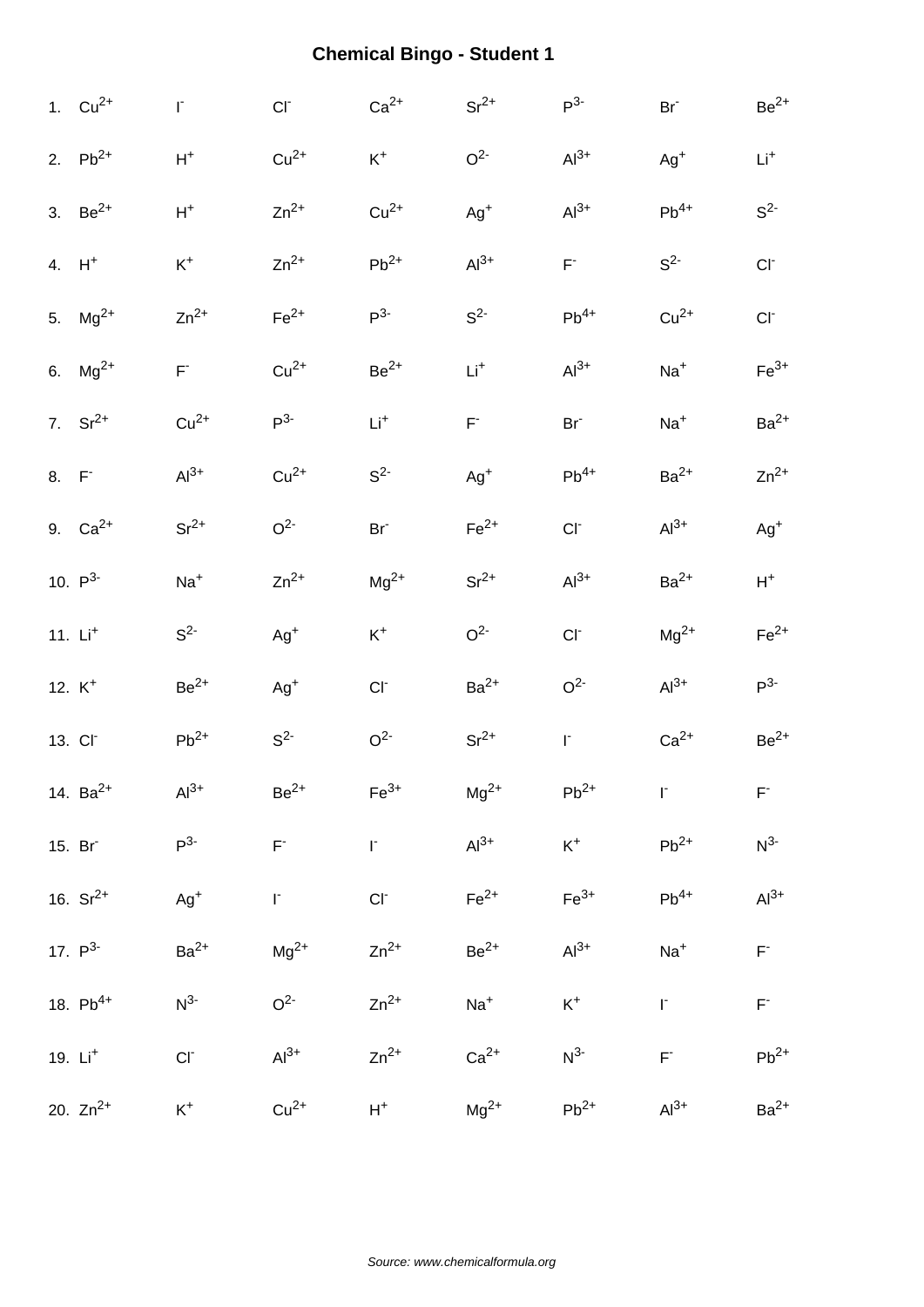| 1. F              |                      | $Ba2+$             | $N^3$          | $Br-$          | $Be^{2+}$       | $Na+$           | $\rm Mg^{2+}$   | $Cu2+$          |
|-------------------|----------------------|--------------------|----------------|----------------|-----------------|-----------------|-----------------|-----------------|
|                   | 2. $Ag+$             | $Al3+$             | S <sup>2</sup> | $\mathsf{H}^+$ | $Be2+$          | $Cu2+$          | $\rm Mg^{2+}$   | $Zn^{2+}$       |
|                   | $3.$ Na <sup>+</sup> | $\Gamma$           | $Cu2+$         | $\mathsf{K}^+$ | S <sup>2</sup>  | Br <sup>-</sup> | $Zn^{2+}$       | $Sr^{2+}$       |
|                   | 4. $H^+$             | $Cu2+$             | $Sr^{2+}$      | $Pb^{4+}$      | $N^3$           | $S^2$           | $Ag^{+}$        | $Zn^{2+}$       |
| 5. K <sup>+</sup> |                      | $Be2+$             | $CI-$          | $Na+$          | $S^2$           | $\mathsf{I}^*$  | $\mathsf{F}^*$  | $Zn^{2+}$       |
|                   | 6. $Cu^{2+}$         | $\mathsf{Pb}^{2+}$ | $Li+$          | $Al3+$         | $S^2$           | $Fe3+$          | $\mathsf{I}^*$  | $\mathsf{F}^*$  |
|                   | 7. $Q^2$             | $\mathsf{H}^+$     | $Pb^{4+}$      | $Cu2+$         | $Sr^{2+}$       | $Ca2+$          | $Na+$           | $\mathsf{K}^+$  |
|                   | 8. $Q^2$             | F.                 | $Na+$          | $Fe2+$         | $Ca2+$          | $H^+$           | $Mg^{2+}$       | $\mathsf{Li}^+$ |
|                   | 9. $Al^{3+}$         | $Sr^{2+}$          | S <sup>2</sup> | $Be2+$         | $Li+$           | $Ag^{+}$        | $Cl^-$          | $N^3$           |
|                   | 10. $Al^{3+}$        | $Cu2+$             | $Fe3+$         | $N^{3-}$       | CI <sub>c</sub> | $Mg^{2+}$       | $Fe2+$          | $S^2$           |
|                   | 11. $Na+$            | $\mathsf{Pb}^{2+}$ | $Be2+$         | $Fe2+$         | $Ag+$           | $Pb^{4+}$       | $S^2$           | $\mathsf{K}^+$  |
|                   | 12. $Pb^{2+}$        | $\Gamma$           | $\mathsf{F}^*$ | $CI-$          | $P^3$           | $Sr^{2+}$       | $\mathsf{Li}^+$ | $Na+$           |
|                   | 13. $O^{2-}$         | $\Gamma$           | $S^2$          | $Be2+$         | $\mathsf{F}^*$  | $Sr^{2+}$       | $P^3$           | $Fe3+$          |
|                   | 14. $N^3$            | CI                 | $Fe3+$         | $Cu2+$         | $Na+$           | $K^+$           | $Al3+$          | $Pb^{2+}$       |
|                   | 15. $P^{3-}$         | $Br-$              | O <sup>2</sup> | $\mathsf{K}^+$ | $Cu2+$          | $Ba2+$          | $Al3+$          | $Na+$           |
| 16. $\Gamma$      |                      | $Fe2+$             | $Mg^{2+}$      | $Fe3+$         | $CI^-$          | $Na+$           | $Li+$           | $Al3+$          |
|                   | 17. Ag <sup>+</sup>  | $Al3+$             | $\mathsf{F}^*$ | $CI-$          | $Cu2+$          | $H^+$           | $P^{3-}$        | $Fe3+$          |
|                   | 18. $Zn^{2+}$        | $\mathsf{F}^*$     | $\Gamma$       | $Fe2+$         | $Na+$           | O <sup>2</sup>  | $Be2+$          | $Pb^{4+}$       |
|                   | 19. $Sr^{2+}$        | $Pb^{2+}$          | $P^3$          | $N^{3-}$       | $Pb^{4+}$       | $Na+$           | $F^-$           | $Al3+$          |
| 20. F             |                      | $Ag+$              | $Fe2+$         | $Ba2+$         | $Cl^-$          | $Zn^{2+}$       | $Pb^{2+}$       | $Al^{3+}$       |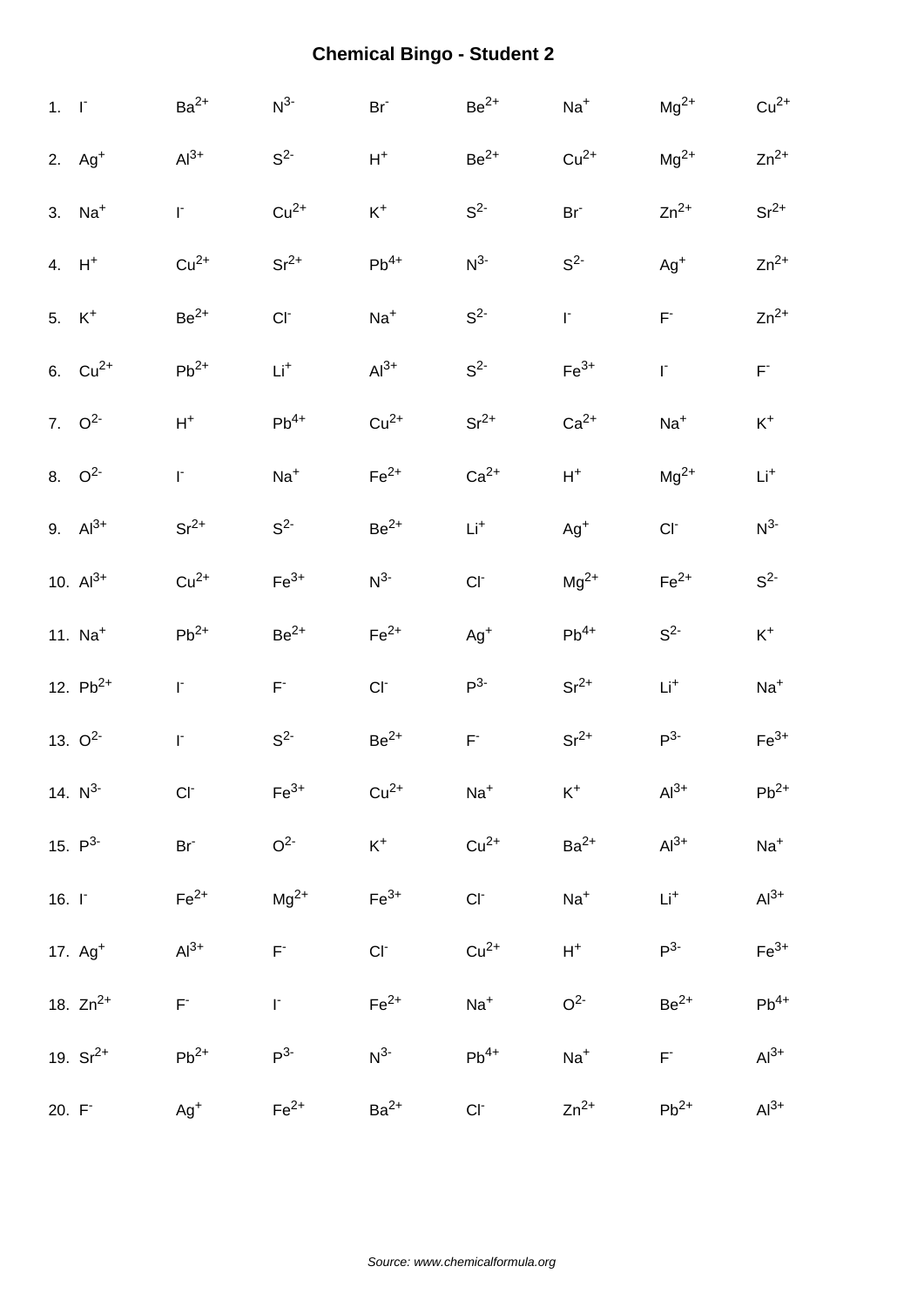|                    | 1. $Ba^{2+}$  | O <sup>2</sup>          | $Pb^{2+}$      | $Sr^{2+}$       | $Ca2+$          | $\mathsf{F}^*$ | $\mathsf{Li}^+$ | $\mathsf{I}^*$  |
|--------------------|---------------|-------------------------|----------------|-----------------|-----------------|----------------|-----------------|-----------------|
|                    | $2. H+$       | $Cu2+$                  | F.             | $Fe3+$          | S <sup>2</sup>  | $Ba2+$         | O <sup>2</sup>  | $Ag+$           |
|                    | 3. $Al^{3+}$  | $Zn^{2+}$               | S <sup>2</sup> | $Na+$           | $K^+$           | $CI-$          | $Cu2+$          | $\rm Be^{2+}$   |
|                    | 4. $Na+$      | Br <sup>-</sup>         | $\rm Mg^{2+}$  | $Al3+$          | $Pb^{4+}$       | $\rm Be^{2+}$  | $Li+$           | $Pb^{2+}$       |
|                    | 5. $P^3$      | $\mathsf{F}^{\text{-}}$ | $Fe2+$         | $Cu2+$          | $Mg^{2+}$       | $H^+$          | $Al3+$          | $Zn^{2+}$       |
|                    | 6. $S^2$      | $Na+$                   | $Al3+$         | $\mathsf{F}^*$  | Br <sup>-</sup> | $Mg^{2+}$      | $Pb^{2+}$       | $Pb^{4+}$       |
|                    | 7. $Sr^{2+}$  | O <sup>2</sup>          | $Al3+$         | $Ba2+$          | S <sup>2</sup>  | $Li+$          | $Ca2+$          | $Fe2+$          |
| 8. F               |               | $\mathsf{Li}^+$         | $Fe3+$         | $Ag^{+}$        | $Mg^{2+}$       | $\mathsf{H}^+$ | $Na+$           | $S^2$           |
|                    | 9. $Pb^{4+}$  | $Ca2+$                  | $K^+$          | $Be2+$          | $Fe2+$          | $N^3$          | $Sr^{2+}$       | $Cu2+$          |
|                    | 10. $Zn^{2+}$ | $\mathsf{Fe}^{2+}$      | $Li+$          | $CI-$           | $Ba2+$          | $Pb^{4+}$      | $Al3+$          | $Ca2+$          |
|                    | 11. $Sr^{2+}$ | $\mathsf{Fe}^{3+}$      | CI             | $Cu2+$          | $Be2+$          | $Pb^{2+}$      | $\mathsf{Li}^+$ | $\mathsf{K}^+$  |
|                    | 12. $O^2$     | $Ag+$                   | $\mathsf{K}^+$ | $Li+$           | $H^+$           | $Ba2+$         | $Fe2+$          | $CI^-$          |
|                    | 13. Br        | $Ca2+$                  | $Be2+$         | F.              | $Fe2+$          | $Li+$          | $P^3$           | O <sup>2</sup>  |
|                    | 14. $Ba^{2+}$ | $\mathsf{Fe}^{3+}$      | $K^+$          | $Na+$           | $\mathbf{r}$    | O <sup>2</sup> | Br <sup>-</sup> | $Cu2+$          |
|                    | 15. $Pb^{4+}$ | $\mathsf{K}^+$          | $Pb^{2+}$      | r.              | $\mathsf{H}^+$  | $Al3+$         | $Ca2+$          | $Ag^{+}$        |
|                    | 16. $Al^{3+}$ | $\Gamma$                | $Sr^{2+}$      | $\mathrm{Na}^+$ | $\mathsf{F}^*$  | $Ag^{+}$       | $CI^-$          | $\mathsf{Li}^+$ |
|                    | 17. $Zn^{2+}$ | $Ag+$                   | $CI^-$         | $Fe3+$          | Br <sup>-</sup> | $Al^{3+}$      | $P^3$           | $\mathsf{H}^+$  |
|                    | 18. $Ba^{2+}$ | $\mathsf{F}^{\text{-}}$ | $Pb^{2+}$      | O <sup>2</sup>  | $N^3$           | S <sup>2</sup> | Br <sup>-</sup> | $Al^{3+}$       |
|                    | 19. Br        | P <sup>3</sup>          | $Ba2+$         | $N^3$           | $Cu2+$          | $Sr^{2+}$      | $\mathsf{F}^*$  | $Zn^{2+}$       |
| 20. I <sub>1</sub> |               | $Fe2+$                  | $Ag+$          | $\mathsf{F}^*$  | $H^+$           | $Al3+$         | $Pb^{2+}$       | $Be^{2+}$       |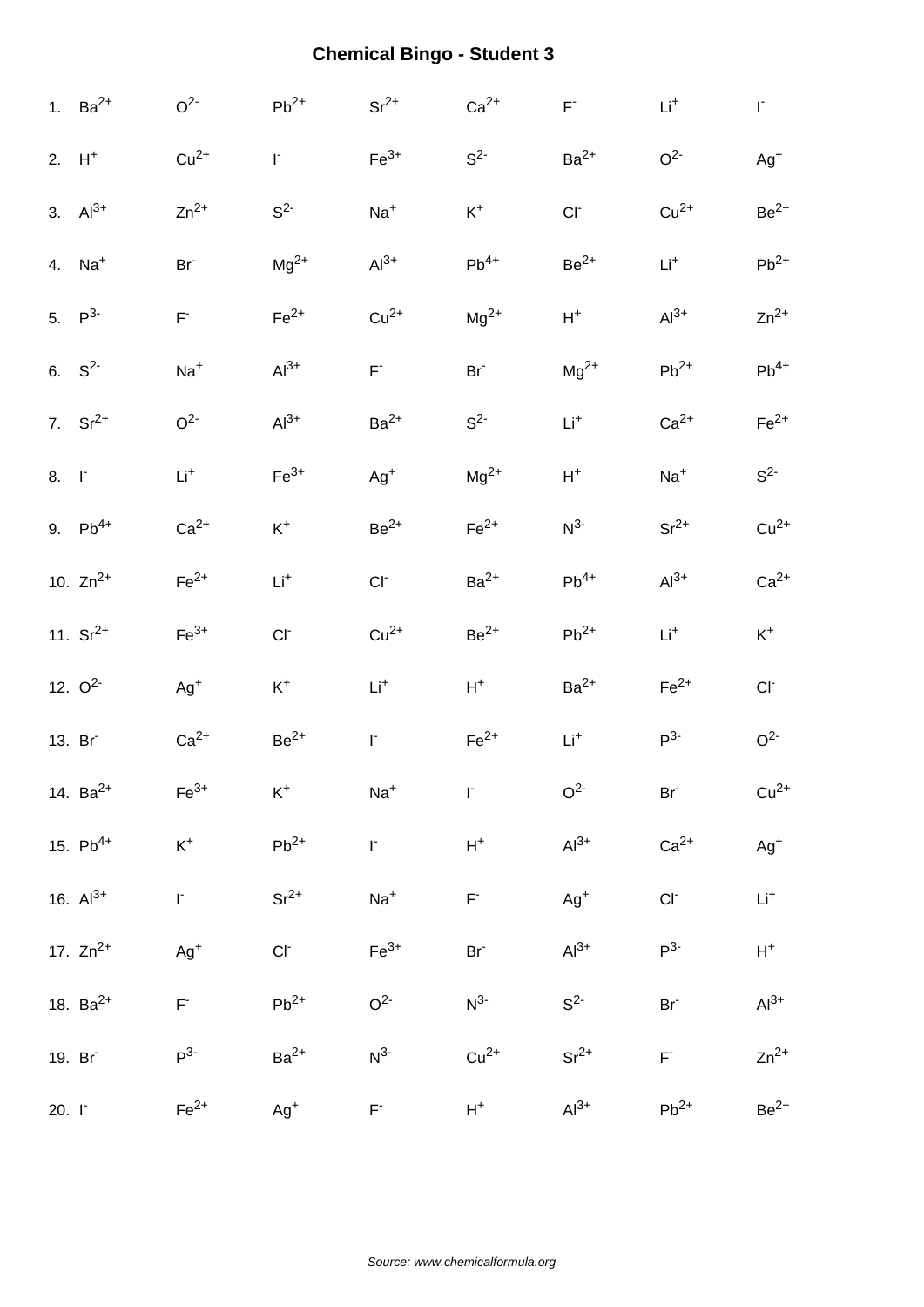| 1. $Pb^{2+}$  | $\mathsf{I}^*$     | $Sr^{2+}$       | $\mathsf{Li}^+$    | $\mathsf{F}^{\text{-}}$ | $Zn^{2+}$      | $Ca2+$          | $P^3$          |
|---------------|--------------------|-----------------|--------------------|-------------------------|----------------|-----------------|----------------|
| 2. $Q^2$      | $Be2+$             | CI              | F.                 | $Ag^+$                  | $Al3+$         | $\mathsf{K}^+$  | $\mathsf{H}^+$ |
| 3. $Q^2$      | $Al3+$             | $\mathsf{K}^+$  | $\mathsf{H}^+$     | $CI-$                   | S <sup>2</sup> | $Cu2+$          | $Pb^{4+}$      |
| 4. $Pb^{2+}$  | $Na+$              | $Fe3+$          | $Ag^{+}$           | $Cu2+$                  | $Mg^{2+}$      | $Be2+$          | $\mathsf{K}^+$ |
| 5. $Al^{3+}$  | $Ba2+$             | $Na+$           | $\rm Mg^{2+}$      | $\mathsf{F}^*$          | $Pb^{4+}$      | $S^2$           | ŀ.             |
| 6. $Fe^{3+}$  | Br <sup>-</sup>    | $Cu2+$          | $\mathsf{K}^+$     | $\rm Sr^{2+}$           | $Ba2+$         | $Ca2+$          | $Zn^{2+}$      |
| 7. $Na+$      | $\mathsf{H}^+$     | $Be2+$          | $\mathsf{Pb}^{2+}$ | $\rm Sr^{2+}$           | $P3-$          | Br <sup>-</sup> | $Fe3+$         |
| 8. $Mg^{2+}$  | $Sr^{2+}$          | $\mathsf{F}^*$  | $Zn^{2+}$          | $\mathsf{K}^+$          | $Na+$          | $\mathsf{I}^*$  | $Al3+$         |
| 9. $Al^{3+}$  | $Sr^{2+}$          | Br <sup>-</sup> | $\rm Be^{2+}$      | $Mg^{2+}$               | $Fe2+$         | $Ag+$           | $\mathsf{I}^*$ |
| 10. $Ca^{2+}$ | $\mathsf{H}^+$     | $P^3$           | $\mathsf{Fe}^{3+}$ | $Al3+$                  | $Mg^{2+}$      | $N^{3-}$        | $Na+$          |
| 11. $Sr^{2+}$ | $\mbox{Be}^{2+}$   | $Mg^{2+}$       | $Ag+$              | $\mathsf{Pb}^{4+}$      | $CI-$          | $\mathsf{L}$    | $Li+$          |
| 12. $Al^{3+}$ | O <sup>2</sup>     | $Sr^{2+}$       | $\rm Mg^{2+}$      | $Na+$                   | $Ba2+$         | $P^3$           | $\mathsf{K}^+$ |
| 13. $Zn^{2+}$ | $Pb^{4+}$          | $\mathsf{Li}^+$ | $Ca2+$             | $Pb^{2+}$               | F.             | $Cu2+$          | $Fe2+$         |
| 14. $O^2$     | $\mathsf{Fe}^{3+}$ | T.              | $CI^-$             | $K^+$                   | $Cu2+$         | $\mathsf{H}^+$  | $Be^{2+}$      |
| 15. $Al^{3+}$ | $\mathsf{K}^+$     | $Ag^{+}$        | $Ca2+$             | $N^3$                   | O <sup>2</sup> | $\mathsf{I}^*$  | $Br^-$         |
| 16. $Ag+$     | $S^2$              | Br <sup>-</sup> | $Na+$              | $N^3$                   | $Pb^{4+}$      | $Fe2+$          | $Mg^{2+}$      |
| 17. $H^+$     | $S^2$              | $Al3+$          | $Ag^{+}$           | $\mathsf{F}^*$          | $K^+$          | $Fe3+$          | $\Gamma$       |
| 18. $Pb^{4+}$ | $\mathsf{K}^+$     | $Ca2+$          | $Fe2+$             | $Zn^{2+}$               | $Na+$          | $P^3$           | $Pb^{2+}$      |
| 19. $Fe^{3+}$ | $Ba2+$             | $N^3$           | $Pb^{4+}$          | $Zn^{2+}$               | $Li+$          | $Cu2+$          | $S^2$          |
|               |                    |                 |                    |                         |                |                 |                |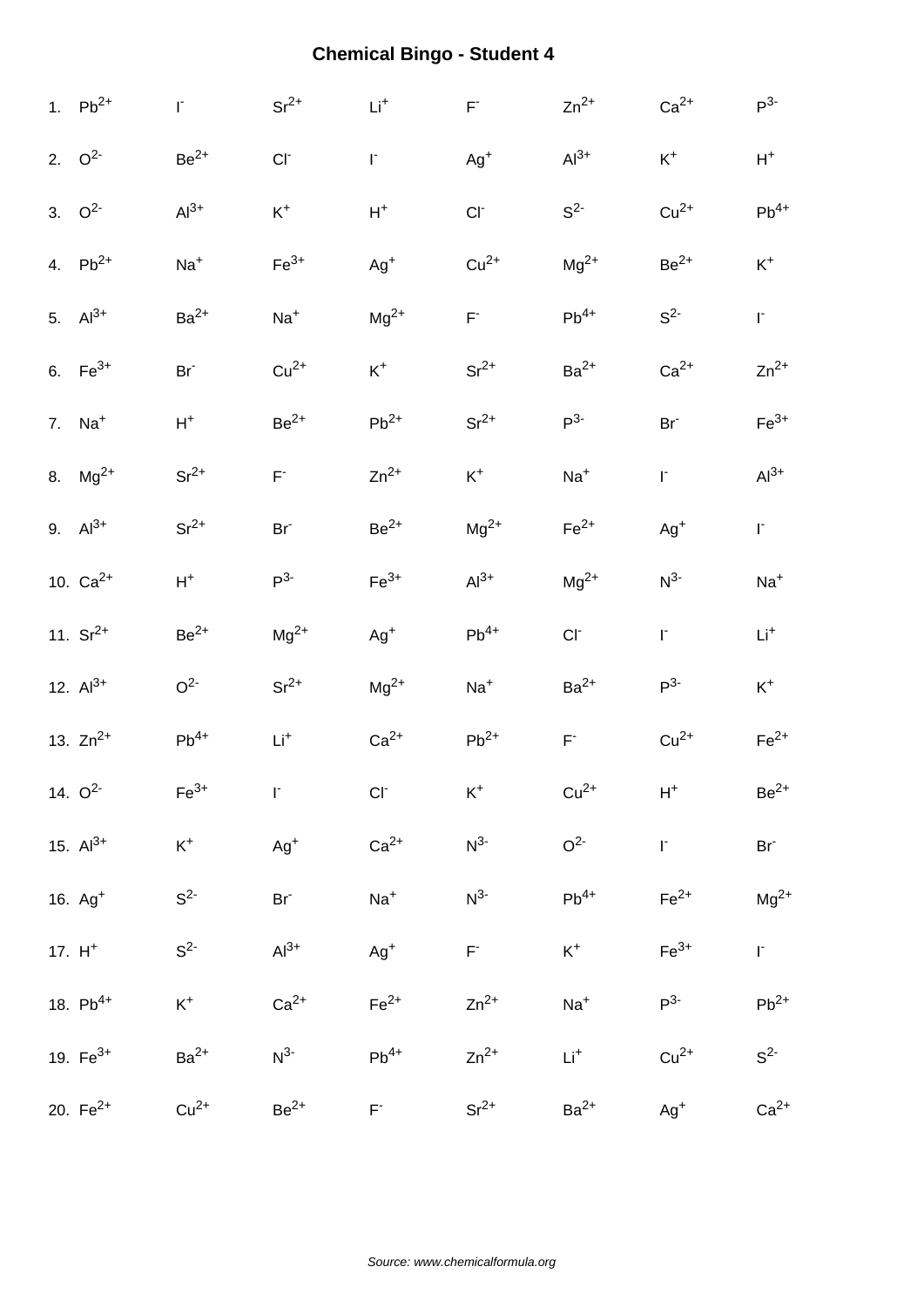|       | $1. H+$            | O <sup>2</sup>          | $\mathsf{Fe}^{2+}$      | $Fe3+$         | $Ca2+$             | $\mathsf{F}^*$  | CI <sub>r</sub>  | $Sr^{2+}$               |
|-------|--------------------|-------------------------|-------------------------|----------------|--------------------|-----------------|------------------|-------------------------|
|       | 2. $N^{3-}$        | $Be2+$                  | $\mathsf{H}^+$          | $Ag^+$         | $Zn^{2+}$          | $Na+$           | $\rm Mg^{2+}$    | O <sup>2</sup>          |
|       | 3. $Cu^{2+}$       | $Ag^{+}$                | $Na+$                   | $Zn^{2+}$      | $Ca2+$             | $S^2$           | $Pb^{4+}$        | $Be^{2+}$               |
|       | 4. K <sup>+</sup>  | $H^+$                   | $Al3+$                  | $Li+$          | $S^2$              | $Mg^{2+}$       | $Sr^{2+}$        | Br <sup>-</sup>         |
|       | 5. $Mg^{2+}$       | $Fe2+$                  | F.                      | $Ag^{+}$       | O <sup>2</sup>     | $S^2$           | $Na+$            | $Al3+$                  |
|       | 6. $Al^{3+}$       | $Sr^{2+}$               | $\mathsf{H}^+$          | $\mathsf{F}^*$ | $Zn^{2+}$          | $Ca2+$          | $K^+$            | $Be2+$                  |
|       | 7. $Q^2$           | $Be2+$                  | $\mathsf{K}^+$          | $Ca2+$         | $Pb^{2+}$          | $Ag^+$          | $Sr^{2+}$        | $Pb^{4+}$               |
|       | 8. Na <sup>+</sup> | $Fe3+$                  | $\mathsf{F}^{\text{-}}$ | $Fe2+$         | $Zn^{2+}$          | $CI-$           | $Cu2+$           | $Al3+$                  |
|       | 9. Na <sup>+</sup> | $Sr^{2+}$               | $Li+$                   | $Pb^{4+}$      | $\mathsf{I}^*$     | $Br-$           | $K^+$            | $Mg^{2+}$               |
|       | 10. $P^{3-}$       | $Ba2+$                  | $Be2+$                  | $Fe3+$         | $Sr^{2+}$          | $N^{3-}$        | $Pb^{4+}$        | $Na+$                   |
|       | 11. $Mg^{2+}$      | $K^+$                   | $\mathsf{Fe}^{3+}$      | $Fe2+$         | S <sup>2</sup>     | $Ag^{+}$        | $\mathsf{I}^*$   | $CI^-$                  |
|       | 12. $Cu^{2+}$      | $\mathsf{H}^+$          | $Pb^{2+}$               | $Li+$          | O <sup>2</sup>     | Br <sup>-</sup> | $N^3$            | $\mathsf{F}^{\text{-}}$ |
|       | 13. $N^3$          | $CI-$                   | O <sup>2</sup>          | $Li+$          | P <sup>3</sup>     | $Br-$           | $Zn^{2+}$        | $\mathsf{I}^*$          |
| 14. F |                    | $CI^-$                  | $Pb^{2+}$               | $Ca2+$         | $\mathsf{Fe}^{2+}$ | $N^3$           | $\mbox{Be}^{2+}$ | $Zn^{2+}$               |
|       | 15. $K^+$          | $\mathrm{Na}^+$         | $Pb^{4+}$               | $Al3+$         | $Mg^{2+}$          | Br <sup>-</sup> | $Ag^+$           | $\mathsf{H}^+$          |
|       | 16. $Sr^{2+}$      | CI <sub>1</sub>         | $\mathsf{K}^+$          | $S^2$          | $Fe2+$             | $Ba2+$          | $N^3$            | $\mathsf{Li}^+$         |
|       | 17. $Cu^{2+}$      | $S^2$                   | $Fe2+$                  | $Li+$          | $Zn^{2+}$          | $F^-$           | Br <sup>-</sup>  | $P^3$                   |
|       | 18. $P^3$          | O <sup>2</sup>          | $Zn^{2+}$               | $Fe2+$         | $\mathsf{F}^*$     | $Pb^{4+}$       | $\mathsf{H}^+$   | $Na+$                   |
|       | 19. $Al^{3+}$      | $\mathsf{F}^{\text{-}}$ | $Sr^{2+}$               | $Fe3+$         | $\mathsf{K}^+$     | Br <sup>-</sup> | $Ba2+$           | $Mg^{2+}$               |
| 20. F |                    | $Ca2+$                  | $CI^-$                  | $Be2+$         | $Ag^{+}$           | $\mathsf{I}^*$  | $H^+$            | $Cu2+$                  |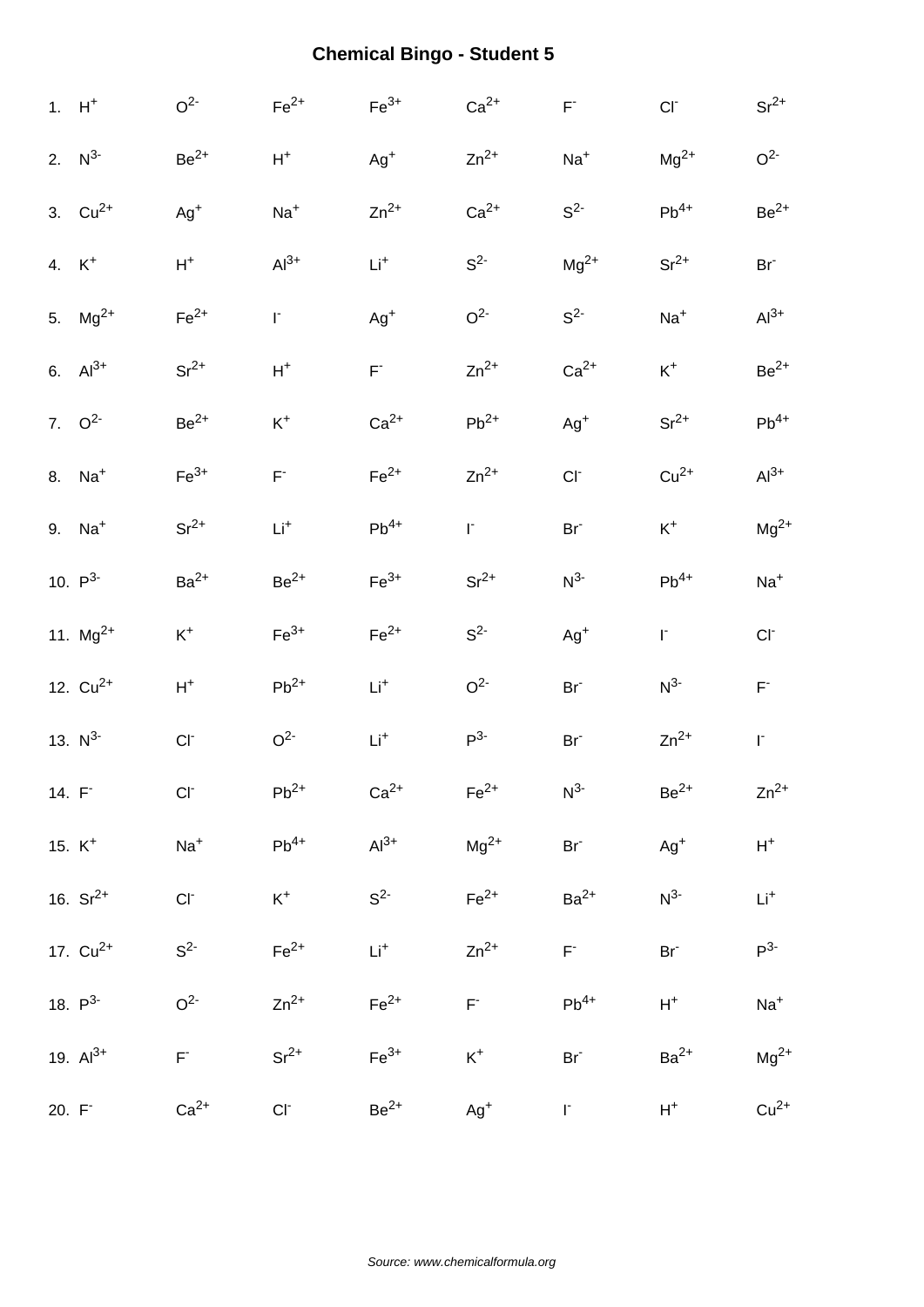|                    | 1. $Cu^{2+}$         | $\mathsf{Fe}^{2+}$      | $Na+$                   | $Pb^{2+}$       | $\mathsf{I}^*$          | $Be^{2+}$          | O <sup>2</sup>           | $\mathsf{F}^*$     |
|--------------------|----------------------|-------------------------|-------------------------|-----------------|-------------------------|--------------------|--------------------------|--------------------|
| 2. Cl <sup>-</sup> |                      | $Li+$                   | $N^3$                   | $S2-$           | $Pb^{4+}$               | $\mathsf{Pb}^{2+}$ | $Mg^{2+}$                | $Na+$              |
|                    | 3. $S^2$             | $\mathsf{H}^+$          | $Ag^+$                  | $Zn^{2+}$       | $\mathsf{F}^{\text{-}}$ | $Na+$              | $\mathsf{I}^*$           | Br <sup>-</sup>    |
|                    | 4. $Sr^{2+}$         | $Be2+$                  | $F^{\dagger}$           | $Ba2+$          | CI                      | $Li+$              | $Zn^{2+}$                | $Al3+$             |
|                    | 5. $Al^{3+}$         | $Pb^{4+}$               | $Fe2+$                  | $Cu2+$          | $\mathsf{K}^+$          | $Ba2+$             | $Ag+$                    | $Na+$              |
|                    | 6. $Ca^{2+}$         | $\mathsf{F}^{\text{-}}$ | $Br-$                   | $Sr^{2+}$       | $Zn^{2+}$               | $\Gamma$           | $S^2$                    | $Mg^{2+}$          |
|                    | 7. $Q^2$             | $Be2+$                  | $Ba2+$                  | $Al3+$          | $Sr^{2+}$               | Br <sup>-</sup>    | $\mathsf{F}^{\text{-}}$  | $P^3$              |
|                    | 8. $Zn^{2+}$         | $\Gamma$                | $Ag^{+}$                | $Cu2+$          | $Mg^{2+}$               | $Ca2+$             | $\mathsf{F}^{\text{-}}$  | $Ba2+$             |
|                    | $9.$ Ag <sup>+</sup> | $Fe2+$                  | $Pb^{4+}$               | $Al^{3+}$       | O <sup>2</sup>          | $K^+$              | $\mathsf{I}^*$           | $Ca2+$             |
|                    | 10. $Pb^{4+}$        | $Li+$                   | $Be2+$                  | $Na+$           | $Al3+$                  | $Ba2+$             | $Ca2+$                   | $\mathsf{Fe}^{2+}$ |
|                    | 11. CI <sup>-</sup>  | $\mathsf{Fe}^{3+}$      | $Pb^{2+}$               | Br <sup>-</sup> | $Sr^{2+}$               | $P^3$              | $Fe2+$                   | $\Gamma$           |
|                    | 12. Br               | $\mathsf{Li}^+$         | $\mathsf{K}^+$          | $N^{3-}$        | $\rm Mg^{2+}$           | $Al3+$             | $CI-$                    | $Ba2+$             |
| 13. $K^+$          |                      | $Sr^{2+}$               | $Fe2+$                  | $Pb^{2+}$       | $Cu2+$                  | $S^2$              | $\mathsf{F}^*$           | $Zn^{2+}$          |
|                    | 14. $Cu^{2+}$        | $K^+$                   | $Al3+$                  | $H^+$           | $Zn^{2+}$               | $N^{3-}$           | $Ca2+$                   | $Pb^{4+}$          |
|                    | 15. $O^2$            | $Na+$                   | $Mg^{2+}$               | $Br-$           | $Al3+$                  | $K^+$              | $Fe3+$                   | $Pb^{2+}$          |
|                    | 16. $Pb^{4+}$        | $\Gamma$                | $\mathsf{F}^{\text{-}}$ | O <sup>2</sup>  | $\mathsf{Li}^+$         | $Sr^{2+}$          | $Ca2+$                   | $N^3$              |
|                    | 17. Br <sup>-</sup>  | $Be2+$                  | $P^3$                   | $Cu2+$          | $\Gamma$                | $Al^{3+}$          | $\mathsf{F}^*$           | $Fe3+$             |
| 18. $\Gamma$       |                      | $Be2+$                  | $N^3$                   | $Pb^{2+}$       | $\mathsf{H}^+$          | Br <sup>-</sup>    | $\mathsf{CI}^{\text{-}}$ | $K^+$              |
|                    | 19. $Fe^{3+}$        | $Ba2+$                  | $Pb^{2+}$               | $N^{3-}$        | $Sr^{2+}$               | $Ca2+$             | $Na+$                    | $Cu2+$             |
|                    | 20. Li <sup>+</sup>  | $Cl^-$                  | $Al3+$                  | $Ag+$           | $Fe2+$                  | $N^3$              | $Sr^{2+}$                | $Mg^{2+}$          |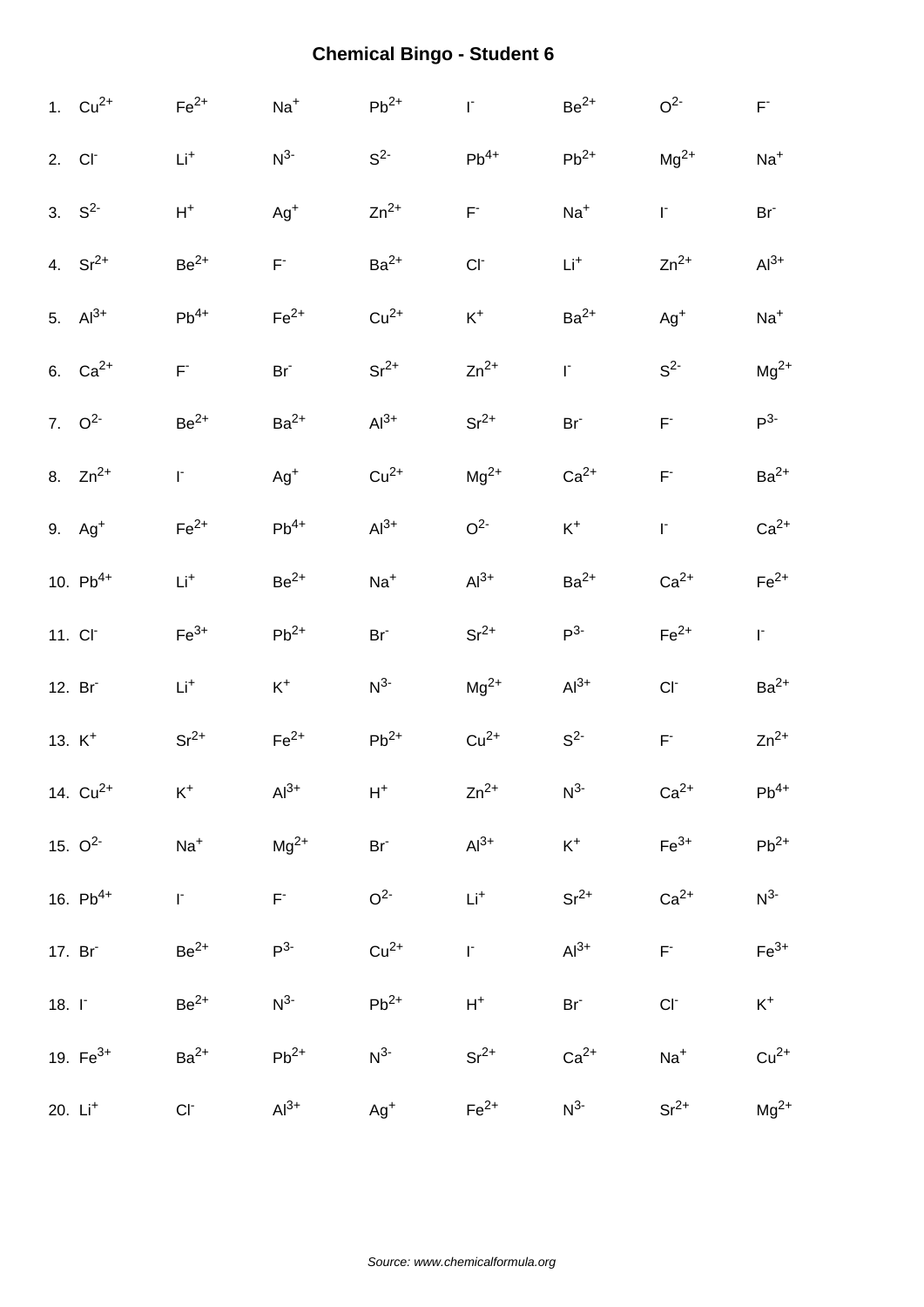|          | $1.$ $Li+$          | $Na+$                    | $Zn^{2+}$       | $Br-$          | $Mg^{2+}$      | $\mathsf{H}^+$     | O <sup>2</sup>     | $P^3$              |
|----------|---------------------|--------------------------|-----------------|----------------|----------------|--------------------|--------------------|--------------------|
| 2. $K^+$ |                     | $Ag^+$                   | $Na+$           | $Zn^{2+}$      | $Fe3+$         | $Mg^{2+}$          | $Pb^{4+}$          | $Li+$              |
|          | 3. $S^2$            | $\mathsf{F}^*$           | $Cu2+$          | $Be2+$         | $Al3+$         | $Sr^{2+}$          | $Pb^{2+}$          | Br <sup>-</sup>    |
|          | 4. $Ag+$            | $Pb^{4+}$                | $N^3$           | $Mg^{2+}$      | $Pb^{2+}$      | Br <sup>-</sup>    | $\mathsf{K}^+$     | CI <sub>1</sub>    |
|          | 5. $Pb^{4+}$        | $Ca2+$                   | $Mg^{2+}$       | O <sup>2</sup> | $Be2+$         | Br <sup>-</sup>    | $Cu2+$             | $Ba2+$             |
|          | 6. $Ba^{2+}$        | $H^+$                    | $S^2$           | $Na+$          | $N^3$          | $Be2+$             | $\mathsf{K}^+$     | $\mathsf{I}^*$     |
|          | 7. $Ba^{2+}$        | $Fe2+$                   | $\mathsf{K}^+$  | O <sup>2</sup> | $S^2$          | $Sr^{2+}$          | $Ag^{+}$           | $Cu2+$             |
|          | 8. $Na+$            | $\mathsf{K}^+$           | $Ba2+$          | $Fe3+$         | $Mg^{2+}$      | $Fe2+$             | $Cu2+$             | $Li+$              |
|          | 9. Na <sup>+</sup>  | $\rm Be^{2+}$            | Br <sup>-</sup> | $S^2$          | $Cu2+$         | $\mathsf{K}^+$     | $\mathsf{I}^*$     | $\mathsf{H}^+$     |
|          | 10. CI <sup>-</sup> | P <sup>3</sup>           | S <sup>2</sup>  | $Be2+$         | $F^+$          | $\Gamma$           | $Na+$              | $\mathsf{Fe}^{3+}$ |
|          | 11. $Al^{3+}$       | Br <sup>-</sup>          | $Fe2+$          | $S^2$          | $Fe3+$         | $Pb^{2+}$          | $Sr^{2+}$          | $Cu2+$             |
|          | 12. $Al^{3+}$       | O <sup>2</sup>           | $Ag^+$          | P <sup>3</sup> | $Cu2+$         | $Ba2+$             | $Pb^{2+}$          | $CI-$              |
|          | 13. $S^2$           | $\mathsf{Li}^+$          | F.              | $CI-$          | $Fe3+$         | $\mbox{Be}^{2+}$   | $P^3$              | $Ca2+$             |
|          | 14. $Ca^{2+}$       | $Na+$                    | $K^+$           | $Be2+$         | F.             | $\mathsf{Fe}^{3+}$ | $\mathsf{Pb}^{2+}$ | Br <sup>-</sup>    |
|          | 15. $Mg^{2+}$       | $\Gamma$                 | O <sup>2</sup>  | $Sr^{2+}$      | $Ag^{+}$       | $Pb^{4+}$          | $P^3$              | $Ba2+$             |
|          | 16. $Al^{3+}$       | $\mathsf{K}^+$           | $\mathsf{Li}^+$ | $Na+$          | $\mathsf{F}^*$ | $Sr^{2+}$          | $Ag^{+}$           | $Mg^{2+}$          |
|          | 17. $Cu^{2+}$       | $S^2$                    | Br <sup>-</sup> | $Na+$          | $Be2+$         | $Mg^{2+}$          | $Al3+$             | $Li^+$             |
|          | 18. $Fe^{2+}$       | $\mathsf{F}^{\text{-}}$  | $Zn^{2+}$       | $Ca2+$         | $CI^-$         | $Mg^{2+}$          | $Pb^{4+}$          | $\textsf{Na}^+$    |
|          | 19. $Na+$           | $\mathsf{CI}^{\text{-}}$ | $Be2+$          | $Fe3+$         | $Li+$          | $Pb^{4+}$          | $S^2$              | $N^{3-}$           |
|          | 20. $N^{3-}$        | $Li+$                    | $Pb^{2+}$       | $Zn^{2+}$      | $Cu2+$         | $K^+$              | $Fe2+$             | $Al^{3+}$          |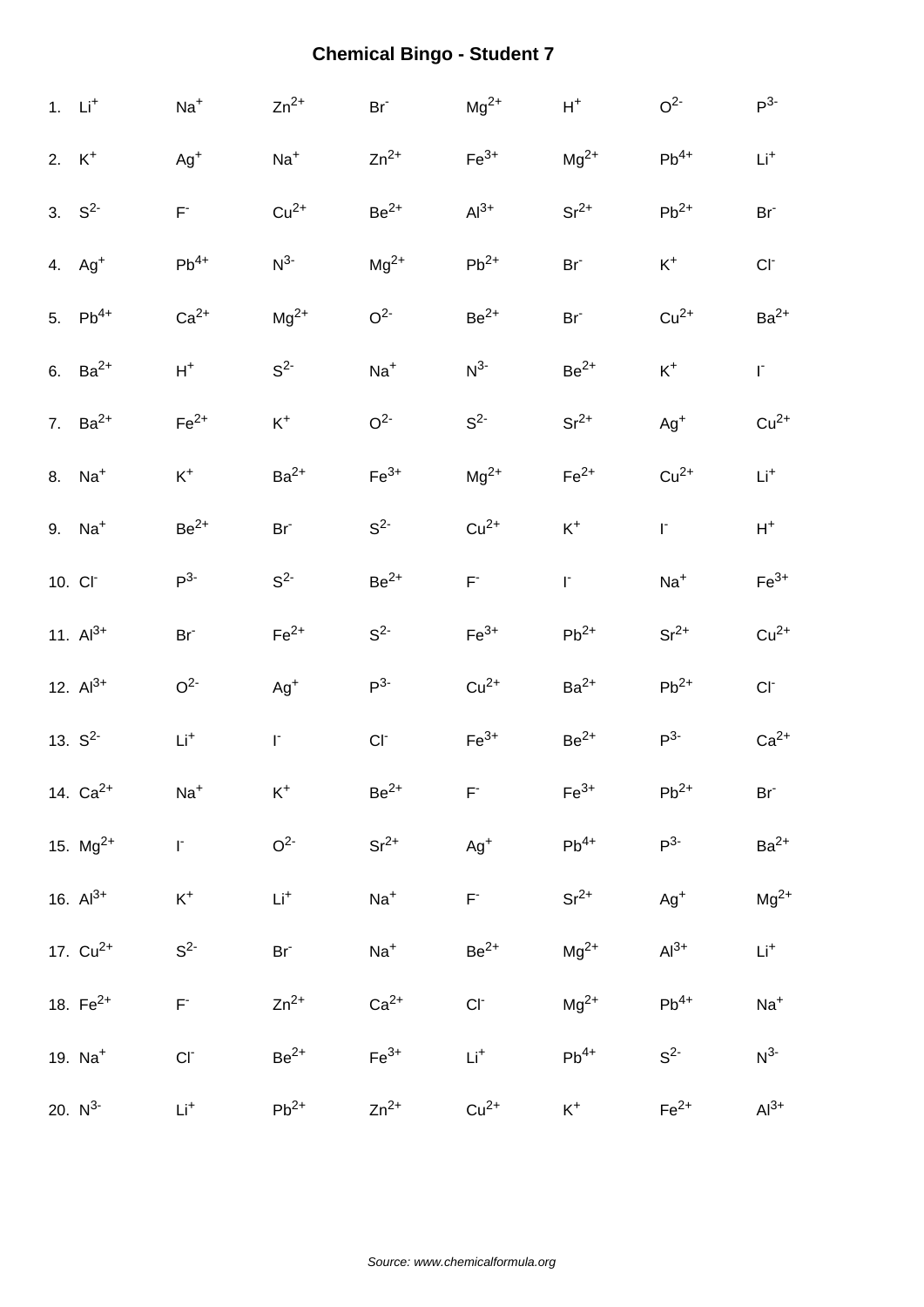| $1. \quad \Gamma$ |               | CI <sub>1</sub>          | $N^{3-}$           | $Na+$          | $Ca2+$           | $Pb^{2+}$          | $\mathsf{F}^*$     | $P^3$          |
|-------------------|---------------|--------------------------|--------------------|----------------|------------------|--------------------|--------------------|----------------|
|                   | $2.$ $Li+$    | CI                       | $\mathsf{Pb}^{2+}$ | $Zn^{2+}$      | $\mbox{Be}^{2+}$ | $N^{3-}$           | $Ag+$              | $Mg^{2+}$      |
|                   | 3. Br         | $\mathsf{K}^+$           | S <sup>2</sup>     | $Pb^{4+}$      | $Cu2+$           | $Pb^{2+}$          | $P^{3-}$           | $Mg^{2+}$      |
|                   | 4. $Na+$      | $\mathsf{Pb}^{2+}$       | $H^+$              | $Be2+$         | $Al3+$           | Br <sup>-</sup>    | $Pb^{4+}$          | $Ag^+$         |
|                   | 5. $Fe^{2+}$  | $Pb^{4+}$                | $Al^{3+}$          | O <sup>2</sup> | $\mathsf{I}^*$   | Br <sup>-</sup>    | $\rm Be^{2+}$      | $CI^-$         |
|                   | 6. $Fe^{3+}$  | $\mathsf{H}^+$           | $Mg^{2+}$          | $Cu2+$         | $Ba2+$           | $Sr^{2+}$          | $Na+$              | $S^2$          |
|                   | 7. $Fe^{2+}$  | $\mathsf{Li}^+$          | $Be2+$             | $Al^{3+}$      | O <sup>2</sup>   | $Pb^{2+}$          | $Pb^{4+}$          | $S^2$          |
| 8. F              |               | $\rm Mg^{2+}$            | $S^2$              | $Ag^{+}$       | $CI^-$           | $Cu2+$             | $Na+$              | $\mathsf{K}^+$ |
|                   | 9. $Cu^{2+}$  | O <sup>2</sup>           | $\mathsf{H}^+$     | $Ca2+$         | $Mg^{2+}$        | $Pb^{4+}$          | $Al^{3+}$          | $Sr^{2+}$      |
|                   | 10. CI        | $\mbox{Be}^{2+}$         | $\mathsf{Fe}^{2+}$ | $F^+$          | $Cu2+$           | $\mathsf{Fe}^{3+}$ | $Li+$              | $Ca2+$         |
|                   | 11. CI        | $P^3$                    | $\mathsf{F}^*$     | $Pb^{2+}$      | $\mathsf{L}$     | $Cu2+$             | $Sr^{2+}$          | $K^+$          |
|                   | 12. $Li+$     | $\mathsf{H}^+$           | $Be2+$             | $Mg^{2+}$      | $Al3+$           | $Ag+$              | $\mathsf{Ba}^{2+}$ | $Fe2+$         |
|                   | 13. $Sr^{2+}$ | CI <sub>1</sub>          | $Pb^{4+}$          | $Cu2+$         | P <sup>3</sup>   | $Ca2+$             | $\mathsf{H}^+$     | $Fe2+$         |
|                   | 14. $F^-$     | $N^3$                    | O <sup>2</sup>     | $CI-$          | Br <sup>-</sup>  | $\mathsf{H}^+$     | $Zn^{2+}$          | $Na+$          |
|                   | 15. $P^3$     | $\mathsf{H}^+$           | $Na+$              | O <sup>2</sup> | $Sr^{2+}$        | $\Gamma$           | $Ag+$              | $Pb^{4+}$      |
|                   | 16. Br        | $\mathsf{I}^*$           | $N^3$              | $Mg^{2+}$      | $Pb^{4+}$        | $\mathsf{Fe}^{2+}$ | $Na+$              | $S^2$          |
|                   | 17. $Fe^{3+}$ | $\mathsf{I}^*$           | $Ba2+$             | $\mathsf{F}^*$ | $K^+$            | $Zn^{2+}$          | $Li+$              | $Ca2+$         |
|                   | 18. $Pb^{2+}$ | $\mathsf{CI}^{\text{-}}$ | Br <sup>-</sup>    | $\mathsf{H}^+$ | $S^2$            | $K^+$              | $Pb^{4+}$          | $Be2+$         |
|                   | 19. $P^3$     | $\mathsf{F}^*$           | $Cu2+$             | $Na+$          | $Zn^{2+}$        | $Al3+$             | Br <sup>-</sup>    | $Mg^{2+}$      |
| 20. F             |               | F.                       | $K^+$              | $Zn^{2+}$      | $Fe2+$           | $Be2+$             | $Ag+$              | $Ba2+$         |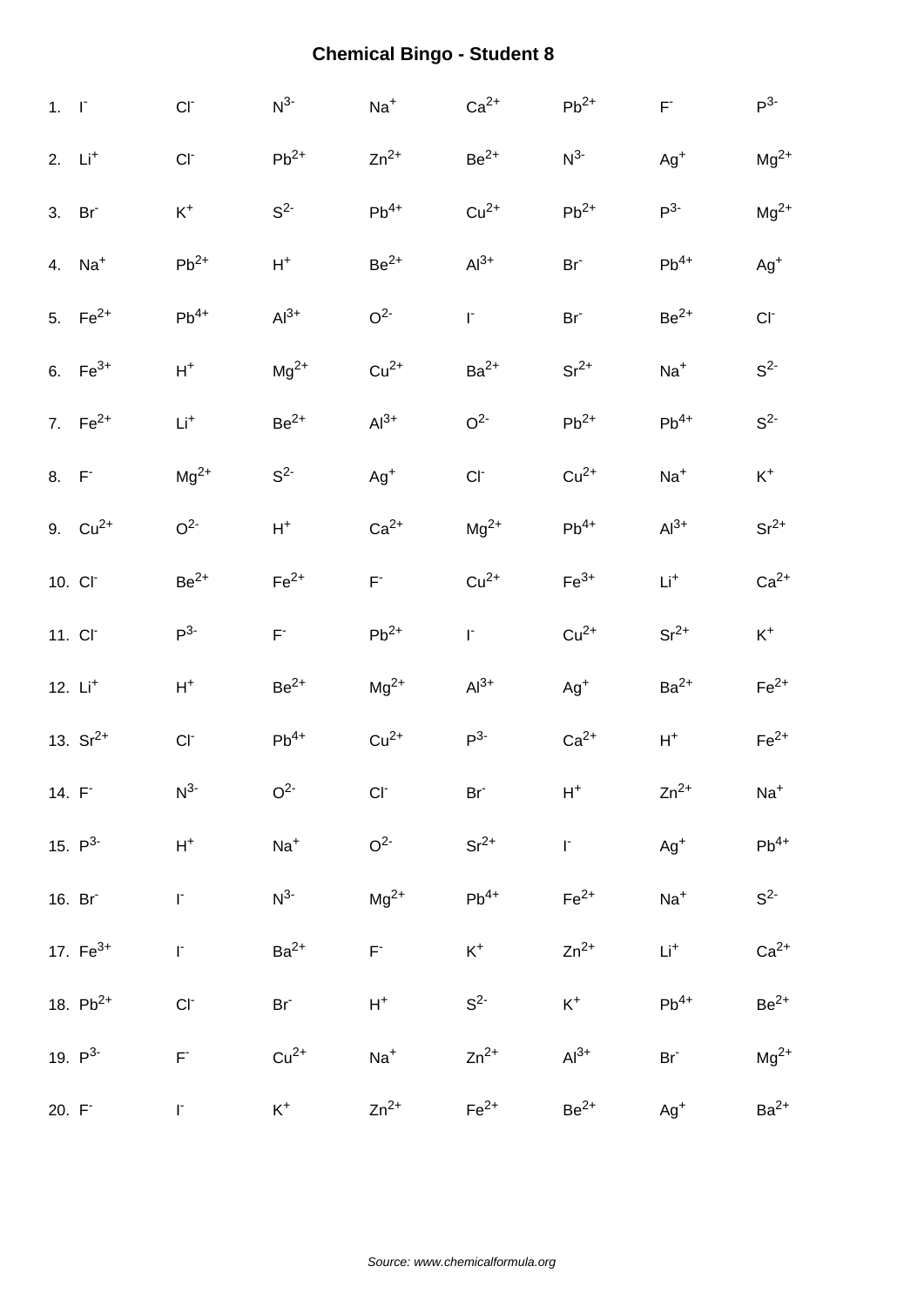|                      | 1. $Li+$      | $CI^-$             | $N^3$           | $Sr^{2+}$               | $Pb^{2+}$      | $Ca2+$          | $\mathsf{Fe}^{3+}$                            | O <sup>2</sup>     |
|----------------------|---------------|--------------------|-----------------|-------------------------|----------------|-----------------|-----------------------------------------------|--------------------|
| 2. $K^+$             |               | $Li+$              | $Na+$           | O <sup>2</sup>          | $S^2$          | $Ba2+$          | $Be2+$                                        | CI                 |
|                      | 3. $Pb^{4+}$  | Br <sup>-</sup>    | CI              | $Mg^{2+}$               | $Na+$          | $S2-$           | $Sr^{2+}$                                     | r.                 |
|                      | 4. $Be^{2+}$  | $CI^-$             | $Ba2+$          | $Ag+$                   | $Sr^{2+}$      | $Na+$           | N <sup>3</sup>                                | $Cu2+$             |
|                      | 5. $Be^{2+}$  | $Na+$              | $Mg^{2+}$       | Br <sup>-</sup>         | $S^2$          | CI              | $\mathsf{F}^{\scriptscriptstyle{\mathsf{c}}}$ | $Zn^{2+}$          |
|                      | 6. $Mg^{2+}$  | $\mathsf{Ba}^{2+}$ | $\mathsf{H}^+$  | $Ca2+$                  | $Sr^{2+}$      | $Pb^{4+}$       | $\mathsf{K}^+$                                | Br <sup>-</sup>    |
|                      | 7. $Pb^{4+}$  | $\mathsf{Li}^+$    | $Ba2+$          | $Na+$                   | $Ca2+$         | Br <sup>-</sup> | $P^3$                                         | $Fe2+$             |
| $8.$ Li <sup>+</sup> |               | $S^2$              | F.              | $Zn^{2+}$               | $Fe2+$         | $\rm Mg^{2+}$   | CI <sub>c</sub>                               | $\mathsf{Fe}^{3+}$ |
|                      | 9. $S^2$      | $Be2+$             | $Ag+$           | $Al^{3+}$               | $Cu2+$         | O <sup>2</sup>  | $Ba2+$                                        | $Li+$              |
|                      | 10. $Be^{2+}$ | $Cu2+$             | $Fe2+$          | r.                      | $Mg^{2+}$      | $S2-$           | $Ca2+$                                        | $Fe3+$             |
|                      | 11. $Li+$     | $\rm Mg^{2+}$      | $Fe2+$          | $\mathsf{F}^{\text{-}}$ | $P^3$          | $Pb^{4+}$       | CI <sub>c</sub>                               | $S^2$              |
|                      | 12. $Na+$     | O <sup>2</sup>     | $Fe2+$          | CI                      | $H^+$          | $Li+$           | $\mathsf{L}$                                  | $Br-$              |
|                      | 13. $K^+$     | $\mathsf{H}^+$     | $N^3$           | $Fe2+$                  | $Fe3+$         | $Pb^{2+}$       | $S^2$                                         | $Be2+$             |
|                      | 14. $Fe^{3+}$ | $Na+$              | $Fe2+$          | $Be2+$                  | $\Gamma$       | $Al3+$          | $\mathsf{Pb}^{4+}$                            | $Ba2+$             |
|                      | 15. $P^3$     | $Cu2+$             | $Ba2+$          | $Pb^{2+}$               | O <sup>2</sup> | $\mathsf{I}^*$  | $Ca2+$                                        | $Sr^{2+}$          |
|                      | 16. $S^2$     | $Ca2+$             | $Li+$           | $K^+$                   | $\Gamma^-$     | $Ba2+$          | $Pb^{4+}$                                     | $Mg^{2+}$          |
|                      | 17. $Fe^{2+}$ | $\mathsf{Li}^+$    | $Ca2+$          | $Cu2+$                  | $Al^{3+}$      | $Mg^{2+}$       | $K^+$                                         | $P3-$              |
|                      | 18. $S^2$     | O <sup>2</sup>     | $F^+$           | $CI^-$                  | $K^+$          | $Na+$           | $Ba2+$                                        | $Al^{3+}$          |
|                      | 19. $Al^{3+}$ | S <sup>2</sup>     | Br <sup>-</sup> | $N^3$                   | $CI-$          | $Ba2+$          | $P^3$                                         | $\mathsf{Li}^+$    |
|                      | $20. Ag+$     | $Mg^{2+}$          | $Al3+$          | $N^3$                   | $\Gamma$       | $Ca2+$          | $Zn^{2+}$                                     | $\mathsf{F}^*$     |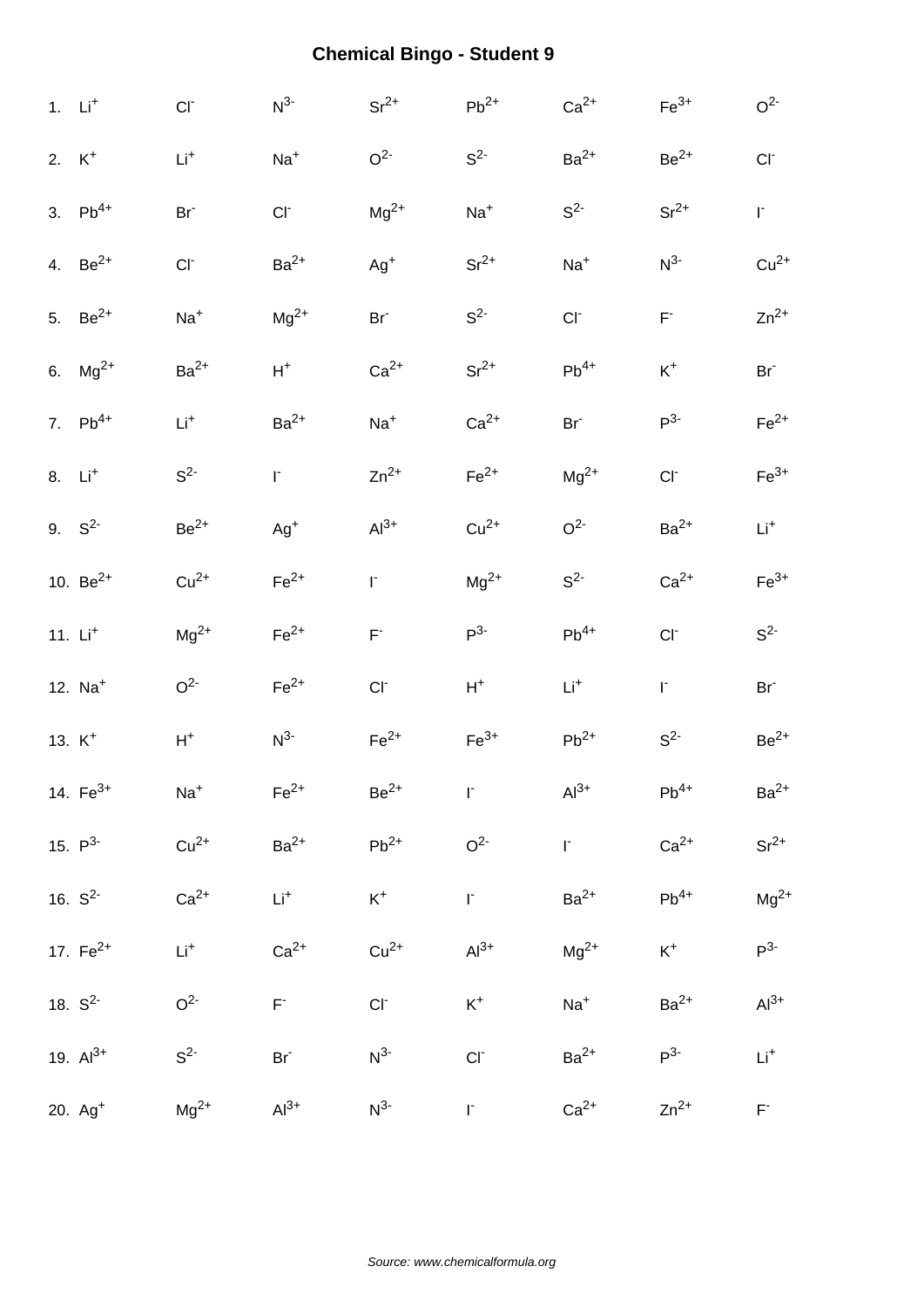|                   | 1. $Cu^{2+}$       | $\mathsf{Pb}^{2+}$ | $\Gamma$        | O <sup>2</sup>     | $Na+$           | $\mathsf{Fe}^{2+}$ | $\mathsf{Fe}^{3+}$ | $\mathsf{Li}^+$          |
|-------------------|--------------------|--------------------|-----------------|--------------------|-----------------|--------------------|--------------------|--------------------------|
|                   | 2. $Zn^{2+}$       | $K^+$              | O <sup>2</sup>  | $N^{3-}$           | $Na+$           | $Pb^{2+}$          | $Fe3+$             | $Mg^{2+}$                |
|                   | 3. $Pb^{2+}$       | $\Gamma$           | $Mg^{2+}$       | $\mathsf{Pb}^{4+}$ | CI              | $Zn^{2+}$          | Br <sup>-</sup>    | $Al3+$                   |
|                   | 4. $Li+$           | $Zn^{2+}$          | $Pb^{4+}$       | $H^+$              | $Ag^+$          | $S^2$              | $\rm Mg^{2+}$      | $Cu2+$                   |
| $5. \quad \Gamma$ |                    | $Al3+$             | $Na+$           | $Be2+$             | Br <sup>-</sup> | $Zn^{2+}$          | $Ag+$              | $\mathsf{F}^*$           |
|                   | 6. $Be^{2+}$       | $Pb^{4+}$          | $\mathsf{H}^+$  | $Ba2+$             | $Li+$           | $Ca2+$             | $Mg^{2+}$          | $N^3$                    |
| $7. F-$           |                    | $Na+$              | $Al3+$          | $Cu2+$             | S <sup>2</sup>  | $Fe2+$             | Br <sup>-</sup>    | $\mathsf{Li}^+$          |
|                   | 8. Ag <sup>+</sup> | $Sr^{2+}$          | $\mathsf{H}^+$  | O <sup>2</sup>     | $\mathsf{I}^*$  | $Pb^{4+}$          | $Al3+$             | $Zn^{2+}$                |
|                   | 9. $Mg^{2+}$       | O <sup>2</sup>     | $Cu2+$          | $Al^{3+}$          | Br <sup>-</sup> | $Ag+$              | $N^{3-}$           | $Sr^{2+}$                |
|                   | 10. $Al^{3+}$      | $N^{3-}$           | $Na+$           | S <sup>2</sup>     | $Fe3+$          | $H^+$              | $Sr^{2+}$          | $Cu2+$                   |
|                   | 11. $Sr^{2+}$      | $Cu2+$             | $Fe3+$          | $Pb^{2+}$          | $\mathsf{I}^*$  | $CI-$              | Br <sup>-</sup>    | $P^3$                    |
|                   | 12. $P^3$          | Br <sup>-</sup>    | $Mg^{2+}$       | $Sr^{2+}$          | $\Gamma$        | $\rm O^{2-}$       | $H^+$              | $Pb^{2+}$                |
|                   | 13. $Be^{2+}$      | $\mathsf{I}^*$     | $Pb^{4+}$       | $CI-$              | $Fe2+$          | $S^2$              | $N^3$              | $Ca2+$                   |
|                   | 14. CI             | $\Gamma$           | $Pb^{4+}$       | O <sup>2</sup>     | $Zn^{2+}$       | $Cu2+$             | $\mathsf{Fe}^{3+}$ | $Ca2+$                   |
| $15. \Gamma$      |                    | Br <sup>-</sup>    | $Fe3+$          | $Cu2+$             | $P^3$           | $Pb^{4+}$          | $N^{3-}$           | $Al3+$                   |
|                   | 16. $Fe^{3+}$      | $Mg^{2+}$          | $\mathsf{Li}^+$ | $CI^-$             | $Al3+$          | $Sr^{2+}$          | $Ag^{+}$           | $\mathsf{Pb}^{4+}$       |
|                   | 17. $F^-$          | $Fe2+$             | $CI^-$          | $H^+$              | $Ba2+$          | $K^+$              | $Li+$              | $Cu2+$                   |
|                   | 18. $Al^{3+}$      | $Ca2+$             | $Zn^{2+}$       | $Mg^{2+}$          | $K^+$           | $Fe2+$             | $Pb^{2+}$          | $\mathsf{F}^*$           |
|                   | 19. $Cu^{2+}$      | $Mg^{2+}$          | $Li+$           | $Zn^{2+}$          | $Fe3+$          | $S^2$              | $Na+$              | $\mathsf{CI}^{\text{-}}$ |
|                   | 20. $Q^2$          | $Al^{3+}$          | $Zn^{2+}$       | $Sr^{2+}$          | $Ba2+$          | $Ca2+$             | $S^2$              | $N^3$                    |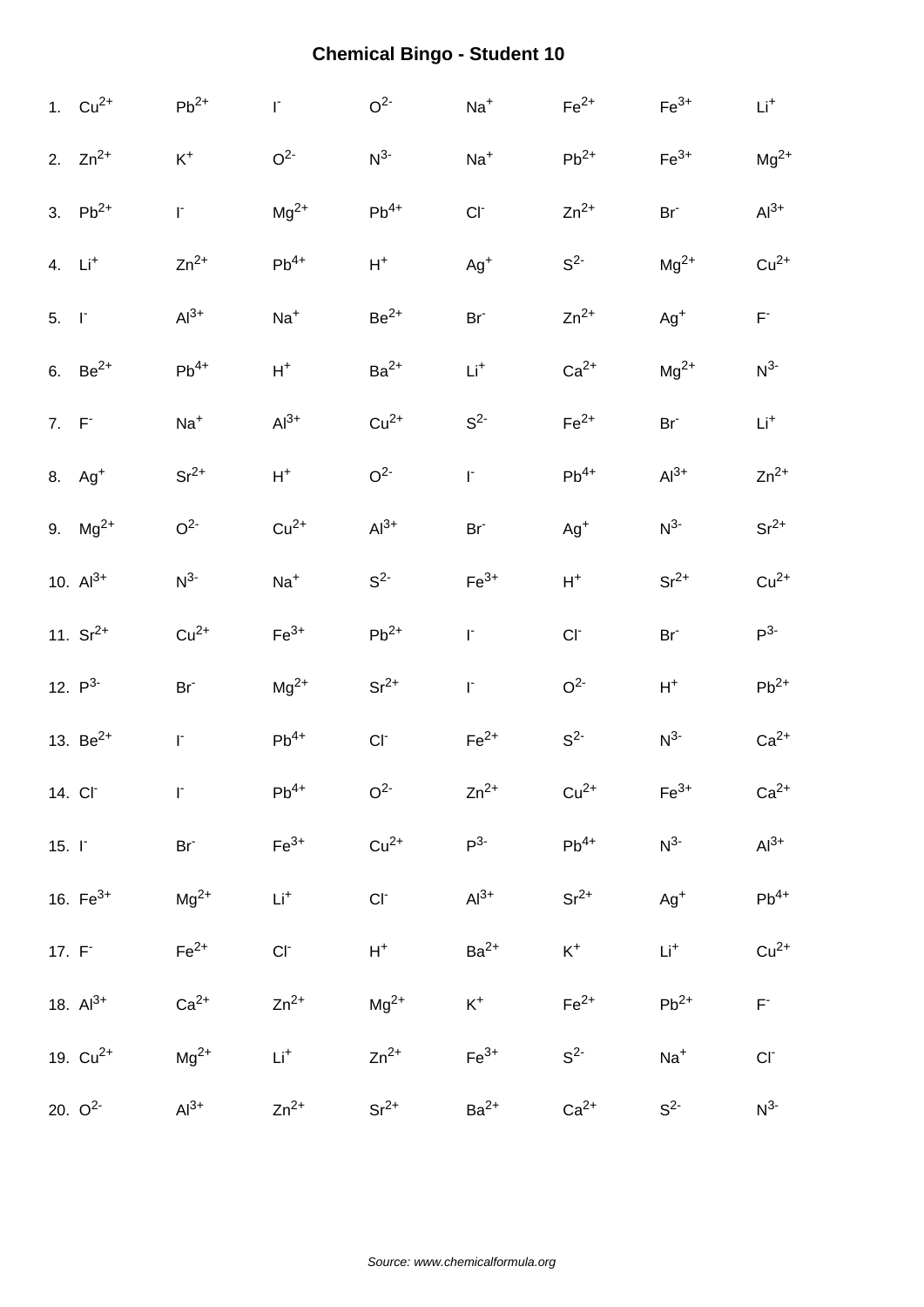|       | 1. CI <sup>-</sup> | $Fe3+$                                      | $\mathsf{H}^+$  | $Sr^{2+}$       | $Zn^{2+}$       | $Na+$           | $\mathsf{Li}^+$    | O <sup>2</sup>  |
|-------|--------------------|---------------------------------------------|-----------------|-----------------|-----------------|-----------------|--------------------|-----------------|
|       | 2. $Pb^{4+}$       | $Na+$                                       | $Ag+$           | $Mg^{2+}$       | $K^+$           | O <sup>2</sup>  | Br <sup>-</sup>    | $Fe3+$          |
|       | 3. $Be^{2+}$       | $Zn^{2+}$                                   | $S^2$           | r.              | $Ca2+$          | $Pb^{2+}$       | $Mg^{2+}$          | $CI^-$          |
|       | 4. $Al^{3+}$       | $Fe3+$                                      | $Ba2+$          | $\mathsf{K}^+$  | $CI-$           | $Li^+$          | $Ag+$              | $Zn^{2+}$       |
|       | 5. $Ba^{2+}$       | $\mathsf{F}^*$                              | O <sup>2</sup>  | $Fe2+$          | $Cu2+$          | $Mg^{2+}$       | $S^2$              | $K^+$           |
|       | 6. $Mg^{2+}$       | $Sr^{2+}$                                   | $Be^{2+}$       | $Zn^{2+}$       | S <sup>2</sup>  | $N^3$           | $Ba2+$             | $Al3+$          |
|       | 7. $Be^{2+}$       | S <sup>2</sup>                              | Br <sup>-</sup> | $Ca2+$          | $Pb^{2+}$       | $H^+$           | $Fe2+$             | P <sup>3</sup>  |
|       | 8. $Fe^{2+}$       | $Ca2+$                                      | $Ba2+$          | $Fe3+$          | $Zn^{2+}$       | $\mathsf{H}^+$  | O <sup>2</sup>     | CI              |
|       | 9. $Ca^{2+}$       | $Al3+$                                      | $H^+$           | $Na+$           | O <sup>2</sup>  | $N^3$           | $Ba2+$             | $S^2$           |
|       | 10. $Ca^{2+}$      | r.                                          | $Fe3+$          | S <sup>2</sup>  | $Sr^{2+}$       | $N^{3-}$        | $\rm Mg^{2+}$      | P <sup>3</sup>  |
|       | 11. $Pb^{4+}$      | $P^3$                                       | $Li+$           | $\rm Be^{2+}$   | $\Gamma$        | $Mg^{2+}$       | Br <sup>-</sup>    | $Na+$           |
|       | 12. $H^+$          | $\mathsf{F}^{\text{-}}$                     | Br <sup>-</sup> | $Al3+$          | CI              | $N^{3-}$        | O <sup>2</sup>     | $Cu2+$          |
|       | 13. $Zn^{2+}$      | $\mathsf{H}^+$                              | $\mathsf{F}^*$  | $Be2+$          | $\mathsf{K}^+$  | Br <sup>-</sup> | $N^3$              | $Ca2+$          |
|       | 14. $Al^{3+}$      | $\mathbf{r}$                                | $Na+$           | $F^-$           | $Ca2+$          | $Cu2+$          | $\mathsf{Ba}^{2+}$ | $H^+$           |
|       | 15. $Al^{3+}$      | $Pb^{4+}$                                   | $\mathsf{H}^+$  | $Be^{2+}$       | Br <sup>-</sup> | $Ba2+$          | $K^+$              | $Mg^{2+}$       |
|       | 16. $Ca^{2+}$      | $\mathsf{F}^{\text{-}}$                     | $\mathsf{K}^+$  | $N^3$           | $Pb^{4+}$       | S <sup>2</sup>  | $Sr^{2+}$          | Br <sup>-</sup> |
|       | 17. $Fe^{2+}$      | $\mathsf{F}^{\scriptscriptstyle\mathsf{L}}$ | $\mathsf{K}^+$  | Br <sup>-</sup> | $Zn^{2+}$       | $S^2$           | $Mg^{2+}$          | $Ba2+$          |
|       | 18. $Ca^{2+}$      | $Pb^{2+}$                                   | $Fe2+$          | $N^{3-}$        | $H^+$           | $P3-$           | $Pb^{4+}$          | $Zn^{2+}$       |
|       | 19. $Fe^{3+}$      | Br <sup>-</sup>                             | $Sr^{2+}$       | $Ba2+$          | $Pb^{2+}$       | $Na+$           | $\mathsf{F}^*$     | $CI^-$          |
| 20. F |                    | $Sr2+$                                      | $Al3+$          | $H^+$           | $Li+$           | $Be2+$          | O <sup>2</sup>     | $Ag^{+}$        |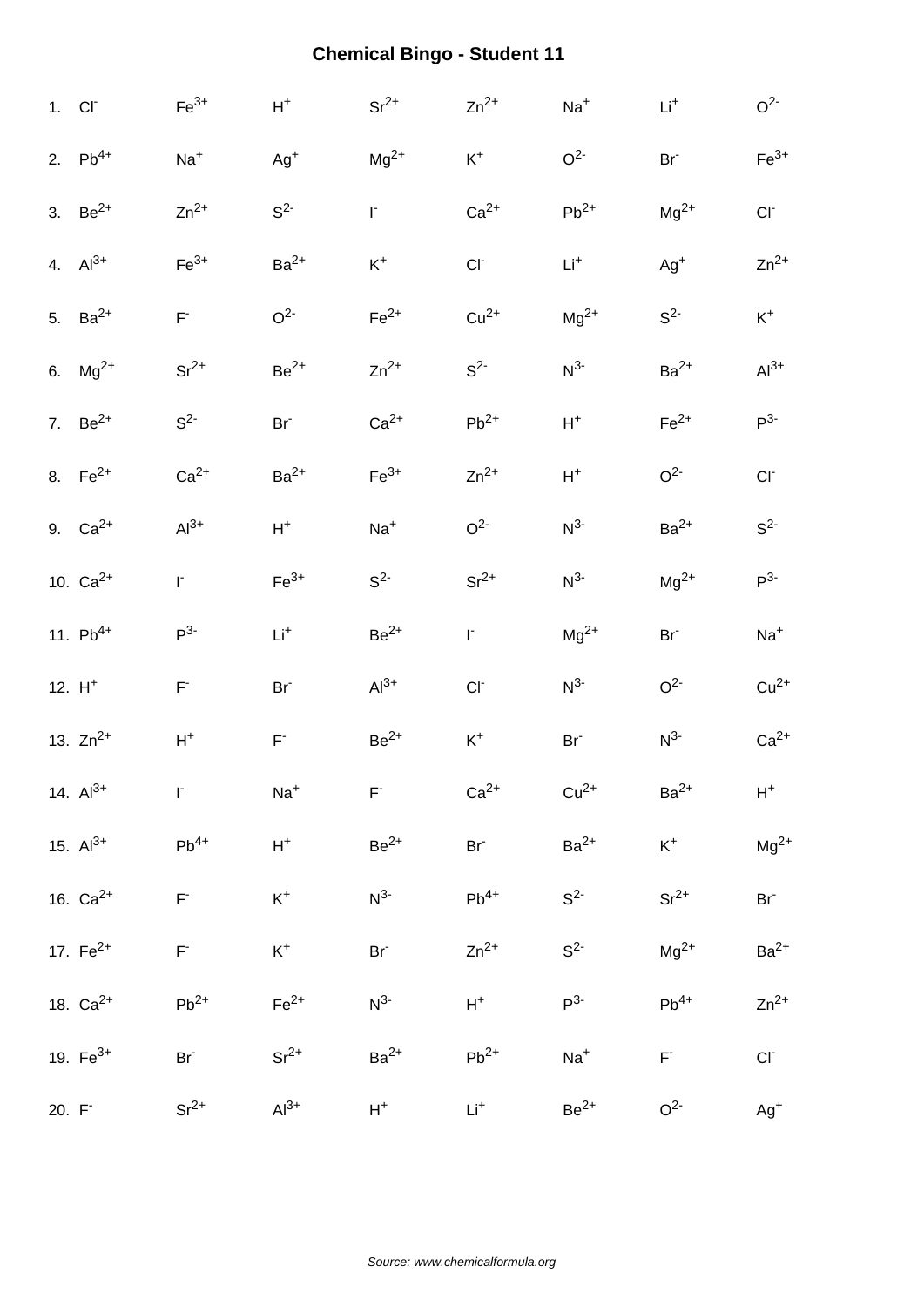|              | 1. $Pb^{2+}$         | O <sup>2</sup>  | $Sr^{2+}$          | $N^3$           | $Fe2+$             | $Ba2+$             | $Fe3+$          | $Ca2+$         |
|--------------|----------------------|-----------------|--------------------|-----------------|--------------------|--------------------|-----------------|----------------|
|              | 2. $Q^2$             | $Zn^{2+}$       | $Ag^+$             | $Cu2+$          | $Pb^{4+}$          | $Be2+$             | S <sup>2</sup>  | CI             |
|              | 3. $S^2$             | $Al3+$          | $\mathsf{Pb}^{2+}$ | $Cu2+$          | $Mg^{2+}$          | $Na+$              | $Pb^{4+}$       | $K^+$          |
|              | 4. $Pb^{2+}$         | $Zn^{2+}$       | $CI-$              | $Cu2+$          | $H^+$              | $Sr^{2+}$          | $Na+$           | $Al3+$         |
|              | 5. $Fe^{2+}$         | $H^+$           | $F^{\circ}$        | $Ba2+$          | S <sup>2</sup>     | $Pb^{4+}$          | Br <sup>-</sup> | $K^+$          |
|              | 6. $Mg^{2+}$         | $Al3+$          | $Br-$              | $Zn^{2+}$       | $\mathsf{Pb}^{2+}$ | $\mathsf{Ba}^{2+}$ | $Na+$           | $Be2+$         |
|              | 7. $Na+$             | $Al3+$          | $Be^{2+}$          | $P^3$           | $Fe3+$             | S <sup>2</sup>     | $Cu2+$          | $Pb^{4+}$      |
| 8. F         |                      | $\mathsf{K}^+$  | $Fe3+$             | CI <sub>c</sub> | $Sr^{2+}$          | $Li+$              | $Pb^{4+}$       | $Ca2+$         |
|              | $9.$ Na <sup>+</sup> | $Pb^{4+}$       | $Ag+$              | $Li+$           | $Cu2+$             | $N^3$              | O <sup>2</sup>  | $Al^{3+}$      |
|              | 10. $Mg^{2+}$        | $Ba2+$          | $CI-$              | $N^3$           | $Pb^{4+}$          | F.                 | $Al3+$          | $P^3$          |
|              | 11. $Fe^{3+}$        | $CI-$           | $S^2$              | P <sup>3</sup>  | $Na+$              | $\mathsf{Pb}^{2+}$ | $Pb^{4+}$       | $Li+$          |
| $12. \Gamma$ |                      | $P^3$           | $Fe2+$             | $Na+$           | $Sr^{2+}$          | $Be2+$             | $Li+$           | $N^3$          |
|              | 13. $Zn^{2+}$        | $Cu2+$          | $Ca2+$             | $Pb^{4+}$       | $K^+$              | $Li+$              | CI              | $S^2$          |
|              | 14. $Pb^{2+}$        | $Na+$           | $\Gamma$           | $K^+$           | $\mathsf{Fe}^{2+}$ | O <sup>2</sup>     | Br <sup>-</sup> | $H^+$          |
|              | 15. $Ba^{2+}$        | $Sr^{2+}$       | $Be2+$             | $Cu2+$          | $Pb^{2+}$          | $Ag+$              | $Fe3+$          | $\mathsf{K}^+$ |
|              | 16. $Sr^{2+}$        | $N^3$           | $Be^{2+}$          | $Fe2+$          | $Pb^{4+}$          | $\mathsf{Fe}^{3+}$ | $Ag^{+}$        | O <sup>2</sup> |
|              | 17. $Zn^{2+}$        | Br <sup>-</sup> | $K^+$              | $Fe2+$          | $Na+$              | $Cu2+$             | $\mathsf{Li}^+$ | $Ag^{+}$       |
|              | 18. $Zn^{2+}$        | $K^+$           | $Fe2+$             | $P^{3-}$        | $Pb^{4+}$          | Br <sup>-</sup>    | $\mathsf{F}^*$  | $Pb^{2+}$      |
|              | 19. $Be^{2+}$        | Br <sup>-</sup> | $K^+$              | $Pb^{4+}$       | $Cu2+$             | $Li+$              | S <sup>2</sup>  | $Al3+$         |
| $20. F-$     |                      | $Ca2+$          | $Ba2+$             | $Be2+$          | $CI^-$             | S <sup>2</sup>     | $Ag^{+}$        | O <sup>2</sup> |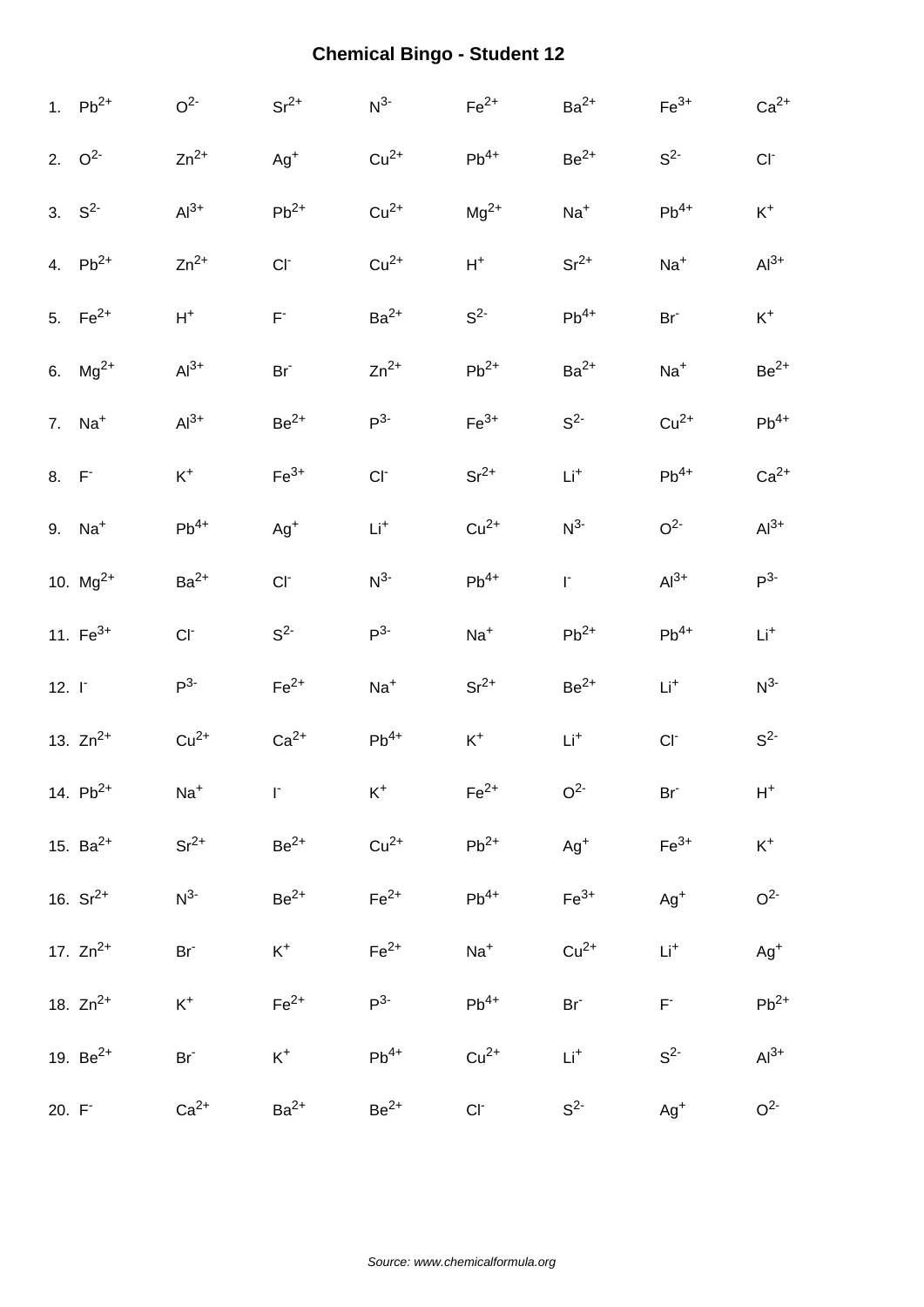|                     | 1. Br               | $Zn^{2+}$          | $Ba2+$                  | $\mathsf{F}^*$ | $\mathsf{H}^+$     | $P^3$           | $\mathsf{Fe}^{2+}$      | O <sup>2</sup>           |
|---------------------|---------------------|--------------------|-------------------------|----------------|--------------------|-----------------|-------------------------|--------------------------|
|                     | 2. $Zn^{2+}$        | $\mathsf{Pb}^{2+}$ | $\mathsf{H}^+$          | $Al3+$         | $Na+$              | $S^2$           | $\mathsf{I}^*$          | O <sup>2</sup>           |
|                     | 3. $Al^{3+}$        | $Ca2+$             | $Be2+$                  | $K^+$          | $\mathsf{Pb}^{4+}$ | $P^3$           | $Na+$                   | $H^+$                    |
|                     | 4. $Zn^{2+}$        | $\mathsf{Pb}^{2+}$ | $Mg^{2+}$               | $\mathsf{K}^+$ | $Li+$              | $Na+$           | $Ba2+$                  | $N^3$                    |
| 5. $K^+$            |                     | $\Gamma$           | P <sup>3</sup>          | $Ag+$          | $Al^{3+}$          | $Pb^{4+}$       | $S^2$                   | $Ca2+$                   |
|                     | 6. $Ba^{2+}$        | $Ca2+$             | $\mathsf{K}^+$          | $Sr^{2+}$      | $Li+$              | $\mathsf{F}^*$  | $Na+$                   | $Mg^{2+}$                |
|                     | 7. $Li+$            | $Cu2+$             | $Pb^{2+}$               | $Ag^{+}$       | $Na+$              | Br <sup>-</sup> | $\mathsf{F}^{\text{-}}$ | $Fe2+$                   |
|                     | 8. $Ag+$            | $\mathsf{Fe}^{2+}$ | $S^2$                   | $\mathsf{F}^*$ | $CI^-$             | $Zn^{2+}$       | $Pb^{4+}$               | $Al3+$                   |
| $9. \quad \Gamma$   |                     | $Mg^{2+}$          | $Ba2+$                  | $Pb^{4+}$      | $CI^-$             | $\rm Be^{2+}$   | $Na+$                   | $Sr^{2+}$                |
|                     | 10. $Sr^{2+}$       | $N^{3-}$           | P <sup>3</sup>          | F.             | $Pb^{4+}$          | $Na+$           | $Mg^{2+}$               | $Fe3+$                   |
|                     | 11. $S^2$           | $Fe3+$             | $Br^-$                  | $Mg^{2+}$      | $CI^-$             | $Fe2+$          | $\mathsf{F}^*$          | $Na+$                    |
| 12. Cl <sup>-</sup> |                     | $Cu2+$             | $\mathsf{K}^+$          | $Mg^{2+}$      | Br <sup>-</sup>    | $Pb^{2+}$       | $Ag+$                   | $Sr^{2+}$                |
|                     | 13. $Zn^{2+}$       | $Be2+$             | P <sup>3</sup>          | $N^3$          | $CI^-$             | $\mathsf{I}^*$  | $Ca2+$                  | $Cu2+$                   |
|                     | 14. $Zn^{2+}$       | F                  | $\mathsf{Pb}^{2+}$      | $K^+$          | $H^+$              | $Na+$           | CI                      | $Ca2+$                   |
|                     | 15. $Be^{2+}$       | $H^+$              | $\mathsf{F}^{\text{-}}$ | $N^{3-}$       | $Pb^{4+}$          | $P^3$           | $\mathsf{K}^+$          | $Ca2+$                   |
|                     | 16. Ag <sup>+</sup> | $Al3+$             | $\mathsf{F}^*$          | $S^2$          | $Ca2+$             | $Mg^{2+}$       | $CI-$                   | $\Gamma$                 |
| $17. F-$            |                     | $Mg^{2+}$          | $Ca2+$                  | $Fe3+$         | $Cu2+$             | Br <sup>-</sup> | $Na+$                   | $Al^{3+}$                |
|                     | 18. $O^2$           | $Pb^{4+}$          | $Fe2+$                  | $P^3$          | $F^*$              | $K^+$           | $Pb^{2+}$               | $\mathsf{CI}^{\text{-}}$ |
|                     | 19. $Al^{3+}$       | $Pb^{4+}$          | P <sup>3</sup>          | $Fe3+$         | $Li^{+}$           | $Sr^{2+}$       | $\mathsf{F}^*$          | $Ca2+$                   |
|                     | 20. Li <sup>+</sup> | $Be2+$             | $Fe2+$                  | $K^+$          | $Cu2+$             | $Ca2+$          | $Al3+$                  | $\Gamma^-$               |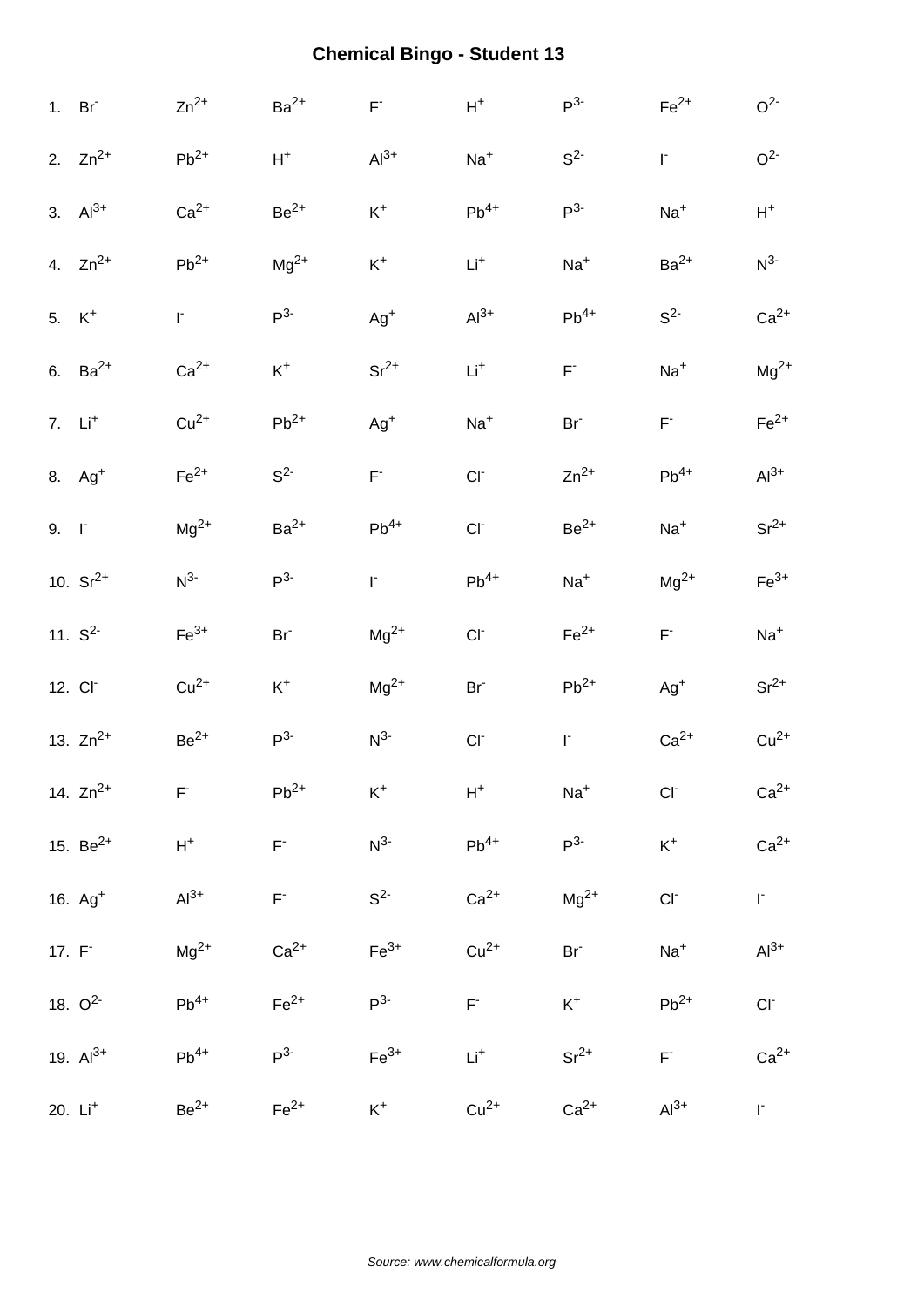|              | 1. $Mg^{2+}$        | $Fe3+$          | $\mathsf{F}^{\text{-}}$ | $CI-$              | $\mathsf{Li}^+$         | $\mathsf{I}^*$ | Br <sup>-</sup>    | $Fe2+$             |
|--------------|---------------------|-----------------|-------------------------|--------------------|-------------------------|----------------|--------------------|--------------------|
|              | 2. $Ba^{2+}$        | $\Gamma$        | CI                      | $Pb^{2+}$          | Br <sup>-</sup>         | $Na+$          | $Cu2+$             | $Ag+$              |
|              | 3. $Ca^{2+}$        | $\mathsf{K}^+$  | $H^+$                   | O <sup>2</sup>     | $CI-$                   | $\Gamma$       | S <sup>2</sup>     | $Cu2+$             |
|              | 4. $Be^{2+}$        | Br <sup>-</sup> | $Pb^{2+}$               | $\rm Mg^{2+}$      | $N^3$                   | $Sr^{2+}$      | $Fe3+$             | $Pb^{4+}$          |
|              | 5. $Al^{3+}$        | $Pb^{4+}$       | $\mathsf{F}^{\text{-}}$ | $S^2$              | $Ca2+$                  | $Fe2+$         | $Ag+$              | $Ba2+$             |
|              | 6. $Sr^{2+}$        | $Pb^{4+}$       | $\Gamma$                | $\mathsf{K}^+$     | $\mathsf{Li}^+$         | $Al3+$         | $Fe3+$             | $Pb^{2+}$          |
|              | 7. Br               | $Na+$           | $Ag+$                   | $Be2+$             | $H^+$                   | $Fe2+$         | $\mathsf{F}^*$     | $Pb^{4+}$          |
|              | 8. CI               | r.              | $Na+$                   | $\mathsf{Fe}^{3+}$ | $Al3+$                  | $Zn^{2+}$      | $Sr^{2+}$          | $Ba2+$             |
|              | 9. Li <sup>+</sup>  | O <sup>2</sup>  | $\mathsf{H}^+$          | $Na+$              | $S^2$                   | $K^+$          | $\Gamma$           | $CI-$              |
|              | 10. $Li+$           | $Ca2+$          | $\mbox{Be}^{2+}$        | $Zn^{2+}$          | $CI-$                   | $Fe3+$         | $Na+$              | $\mathsf{F}^*$     |
|              | 11. $Sr^{2+}$       | O <sup>2</sup>  | $S^2$                   | $Ag+$              | $Pb^{2+}$               | $Li+$          | $Cu2+$             | $\mathsf{Fe}^{2+}$ |
|              | 12. $Cu^{2+}$       | O <sup>2</sup>  | $Ag+$                   | $P^3$              | $\mathsf{F}^{\text{-}}$ | $H^+$          | $\mathsf{Fe}^{2+}$ | $Na+$              |
| 13. $\Gamma$ |                     | N <sup>3</sup>  | $Fe2+$                  | $Li+$              | $Sr^{2+}$               | $\mathsf{H}^+$ | $Pb^{2+}$          | $Cu2+$             |
| $14. \Gamma$ |                     | $N^{3-}$        | $Pb^{4+}$               | O <sup>2</sup>     | $Be2+$                  | $\mathsf{K}^+$ | $Na+$              | $H^+$              |
|              | 15. $Cu^{2+}$       | $\mathsf{K}^+$  | $Fe3+$                  | $\mathsf{I}^*$     | $Mg^{2+}$               | O <sup>2</sup> | $Sr^{2+}$          | $Ba2+$             |
| 16. $F^-$    |                     | O <sup>2</sup>  | $Na+$                   | $S^2$              | $\Gamma$                | $CI^-$         | $Pb^{4+}$          | $K^+$              |
|              | 17. Ag <sup>+</sup> | $Ba2+$          | $P^{3-}$                | $\mathsf{H}^+$     | $Ca2+$                  | $Al3+$         | $Li+$              | $Fe3+$             |
|              | 18. CI              | $Mg^{2+}$       | $Al3+$                  | $Be2+$             | $Na+$                   | $Fe2+$         | $Pb^{2+}$          | $Ba2+$             |
|              | 19. $Ca^{2+}$       | $Zn^{2+}$       | $N^{3-}$                | $Sr^{2+}$          | Br <sup>-</sup>         | $Na+$          | $Be2+$             | $Al3+$             |
|              | 20. $Pb^{2+}$       | $Al3+$          | $Ag+$                   | $Ba2+$             | $N^{3-}$                | $Li^{+}$       | O <sup>2</sup>     | $\mathsf{Fe}^{2+}$ |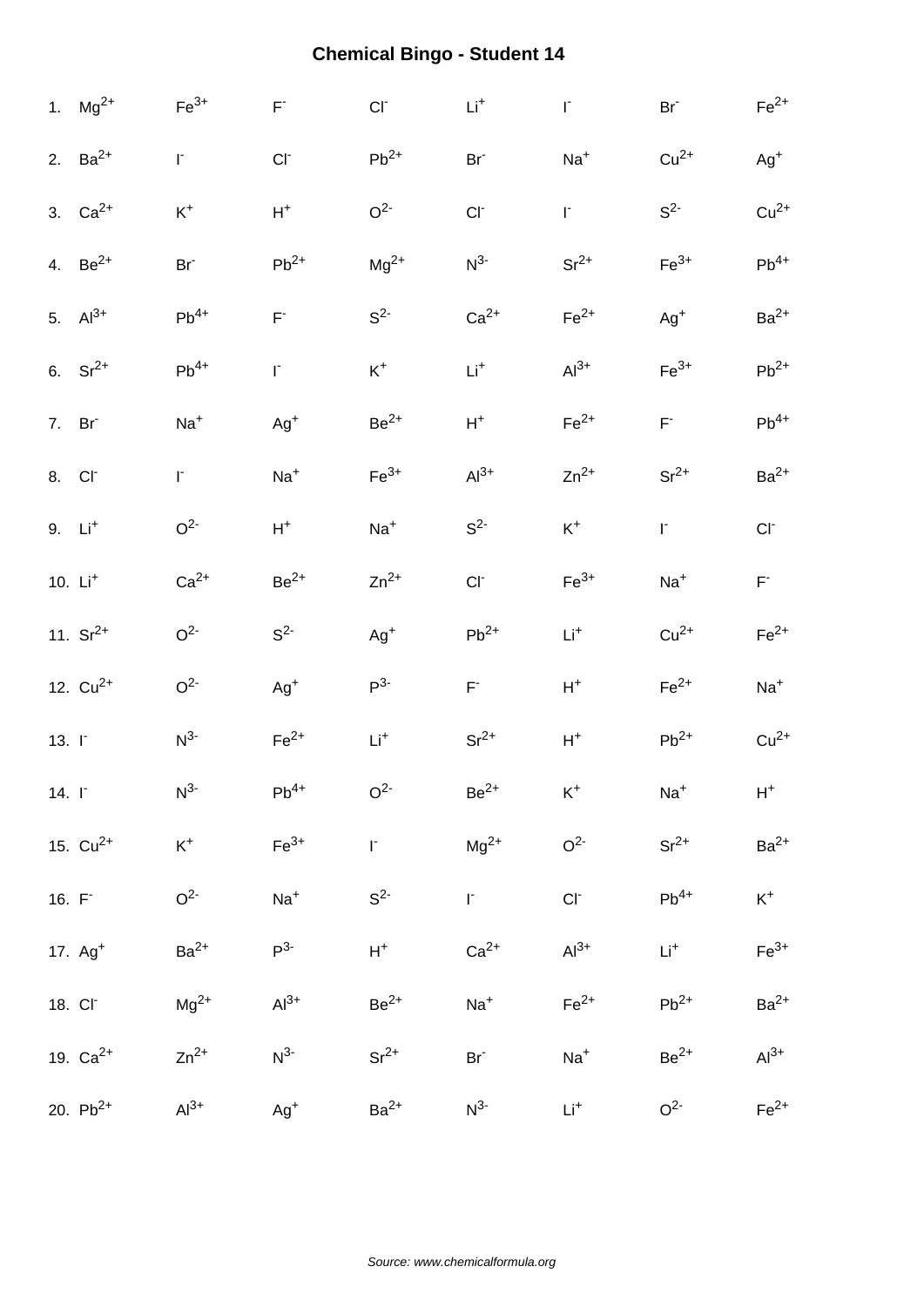| 1. $Q^2$           | $\mathsf{F}^*$   | $N^3$                   | $Mg^{2+}$        | $Sr^{2+}$       | $Ca2+$                  | $\mathsf{I}^*$     | $CI^-$                       |
|--------------------|------------------|-------------------------|------------------|-----------------|-------------------------|--------------------|------------------------------|
| 2. $Pb^{2+}$       | $\mathsf{K}^+$   | $Ba2+$                  | $Cu2+$           | $\mathsf{I}^*$  | $Fe3+$                  | S <sup>2</sup>     | $Na+$                        |
| 3. $K^+$           | O <sup>2</sup>   | $\mathsf{F}^{\text{-}}$ | $CI^-$           | Br <sup>-</sup> | $\mathsf{Pb}^{4+}$      | $Na+$              | $Zn^{2+}$                    |
| 4. $S^2$           | $Ba2+$           | $\mathsf{K}^+$          | $Cu2+$           | $N^3$           | $Pb^{4+}$               | $H^+$              | $Pb^{2+}$                    |
| 5. $Ag+$           | $Na+$            | $Be2+$                  | $Ba2+$           | $\mathsf{F}^*$  | $Zn^{2+}$               | $Cu2+$             | O <sup>2</sup>               |
| 6. $Ba^{2+}$       | $Ca2+$           | $Sr^{2+}$               | $Fe3+$           | $N^3$           | S <sup>2</sup>          | $\mathsf{I}^*$     | $H^+$                        |
| 7. $Ca^{2+}$       | $Cu2+$           | $Ba2+$                  | $\mbox{Be}^{2+}$ | $Fe2+$          | $P^3$                   | $Ag^{+}$           | $H^+$                        |
| 8. Li <sup>+</sup> | $\mathsf{H}^+$   | $Ba2+$                  | O <sup>2</sup>   | $CI^-$          | $Ag^+$                  | $Al3+$             | $\mathsf{Pb}^{4+}$           |
| 9. $Cu^{2+}$       | $Mg^{2+}$        | $Fe2+$                  | $Al3+$           | $Sr^{2+}$       | $H^+$                   | $Pb^{4+}$          | $Be^{2+}$                    |
| 10. $N^3$          | $Na+$            | $Ca2+$                  | $Fe2+$           | $H^+$           | $\rm Be^{2+}$           | $\mathsf{Fe}^{3+}$ | $\mathsf{F}^*$               |
| 11. $K^+$          | $Li+$            | $Na+$                   | $CI-$            | $\rm Mg^{2+}$   | $Ag+$                   | $\mathsf{I}^*$     | $Cu2+$                       |
|                    |                  |                         |                  |                 |                         |                    |                              |
| 12. $O^2$          | $\mathsf{Li}^+$  | $Be2+$                  | $N^3$            | $Cu2+$          | $\Gamma$                | $Ag+$              |                              |
| 13. $S^2$          | $\mbox{Be}^{2+}$ | $Pb^{4+}$               | $Fe3+$           | $\mathsf{I}^*$  | $Cu2+$                  | $Sr^{2+}$          | $Pb^{2+}$<br>Br <sup>-</sup> |
| 14. $Fe^{2+}$      | $H^+$            | $Be2+$                  | $\rm Mg^{2+}$    | $N^{3-}$        | O <sup>2</sup>          | $\mathsf{Pb}^{2+}$ | $Cu2+$                       |
| 15. Br             | $H^+$            | $Na+$                   | $Be2+$           | O <sup>2</sup>  | $\mathsf{F}^{\text{-}}$ | $Ca2+$             | $Pb^{4+}$                    |
| 16. $Fe^{2+}$      | $Ba2+$           | $Na+$                   | $Be2+$           | $Pb^{4+}$       | $CI-$                   | $S^2$              | $\mathsf{Li}^+$              |
| 17. $P^3$          | $Br^-$           | $Fe3+$                  | $Al3+$           | $H^+$           | $Cu2+$                  | $CI^-$             | $\mathsf{K}^+$               |
| 18. $Fe^{2+}$      | $Pb^{4+}$        | $Be2+$                  | F.               | $Zn^{2+}$       | $Ca2+$                  | $Pb^{2+}$          | $S^2$                        |
| 19. CI             | $Zn^{2+}$        | $P3-$                   | $Cu2+$           | $Li^{+}$        | $Pb^{2+}$               | S <sup>2</sup>     | Br <sup>-</sup>              |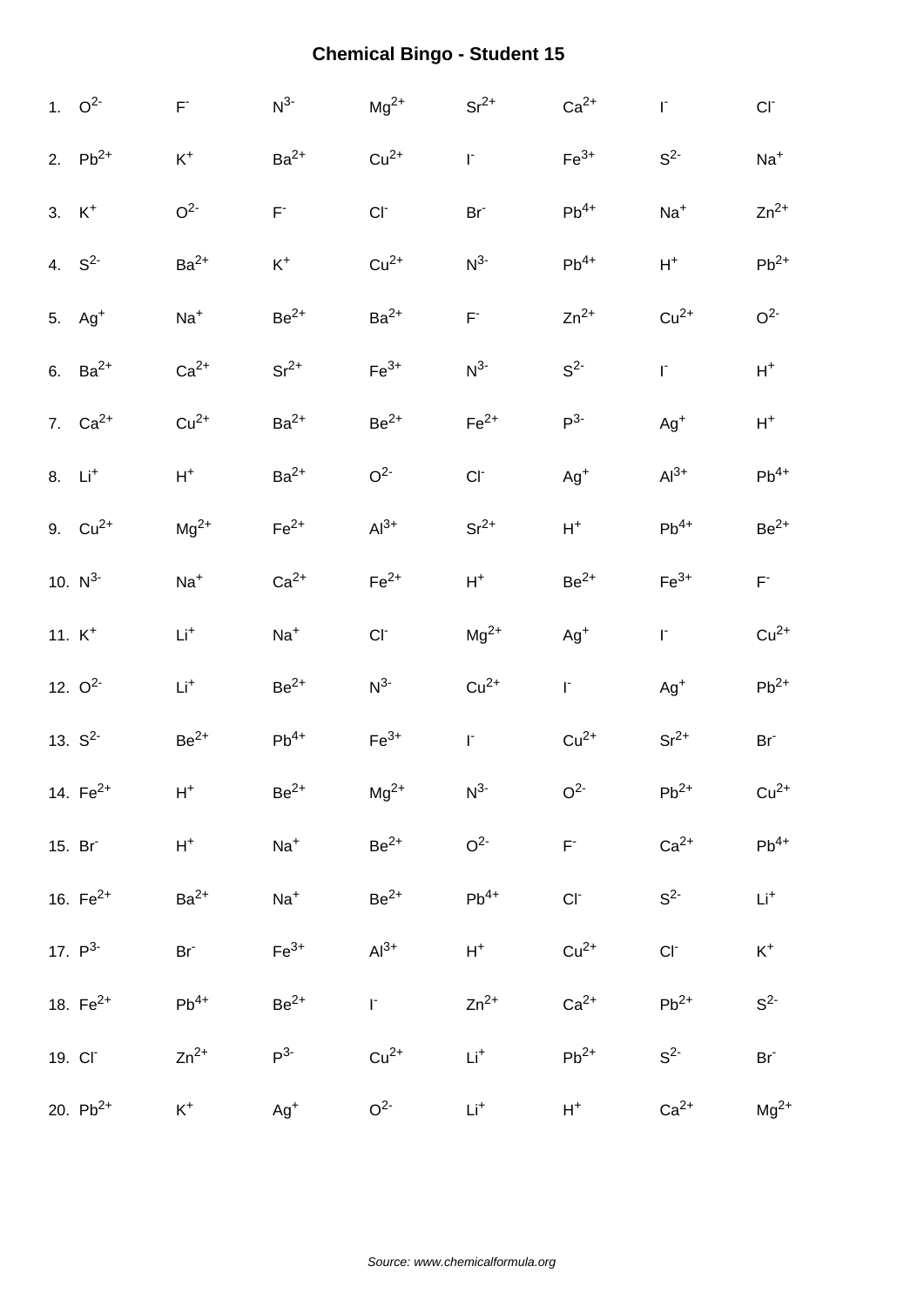| $1. H+$              | $Cu2+$                  | $Ba2+$         | $N^3$           | $\mathsf{F}^*$     | $Fe2+$         | Br <sup>-</sup> | $Sr^{2+}$          |
|----------------------|-------------------------|----------------|-----------------|--------------------|----------------|-----------------|--------------------|
| 2. $Ba^{2+}$         | $Fe3+$                  | $Cu2+$         | Br <sup>-</sup> | $Al3+$             | $Be^{2+}$      | O <sup>2</sup>  | $Zn^{2+}$          |
| 3. Cl <sup>-</sup>   | $Pb^{2+}$               | $Pb^{4+}$      | $Be2+$          | $Na+$              | O <sup>2</sup> | $P^3$           | $Ag+$              |
| 4. $Be^{2+}$         | $\mathsf{Pb}^{4+}$      | $F^{\dagger}$  | $Fe3+$          | $Sr^{2+}$          | $H^+$          | $Ba2+$          | $Pb^{2+}$          |
| $5.$ Na <sup>+</sup> | $Al3+$                  | CI             | $Cu2+$          | $Pb^{4+}$          | $Ag+$          | $P3-$           | $Zn^{2+}$          |
| $6. H+$              | $\mathsf{F}^{\text{-}}$ | $Al3+$         | $S^2$           | Br <sup>-</sup>    | $Pb^{4+}$      | $Li+$           | $K^+$              |
| 7. $Al^{3+}$         | $\mathsf{F}^*$          | $Ba2+$         | $Pb^{4+}$       | $P^3$              | $Be^{2+}$      | $Ca2+$          | $\mathsf{Pb}^{2+}$ |
| 8. $Al^{3+}$         | CI                      | $Sr^{2+}$      | $\mathsf{K}^+$  | O <sup>2</sup>     | $Ba2+$         | $Ca2+$          | $\Gamma$           |
| 9. Na <sup>+</sup>   | $Ag+$                   | $\mathsf{H}^+$ | O <sup>2</sup>  | $Sr^{2+}$          | $N^{3-}$       | $Ba2+$          | $Mg^{2+}$          |
| 10. $Zn^{2+}$        | $Cu2+$                  | P <sup>3</sup> | r.              | $\mathsf{Pb}^{4+}$ | $Fe2+$         | $Be2+$          | $Sr^{2+}$          |
| 11. $Pb^{2+}$        | r.                      | $Fe2+$         | $P^3$           | $Fe3+$             | O <sup>2</sup> | $Be2+$          | $CI^-$             |
| 12. $K^+$            | P <sup>3</sup>          | $Br-$          | $\mathsf{F}^*$  | $Fe2+$             | $Li+$          | $Al3+$          | $\mathsf{I}^*$     |
| $13. H+$             | $Cu2+$                  | $P3-$          | $Zn^{2+}$       | $\mathsf{K}^+$     | S <sup>2</sup> | $Sr^{2+}$       | $Pb^{2+}$          |
| 14. $Fe^{3+}$        | $Cu2+$                  | $\rm Mg^{2+}$  | $N^3$           | $Al3+$             | $Ba2+$         | F               | $Na+$              |
| 15. $Pb^{4+}$        | $Ca2+$                  | $Cu2+$         | $Sr^{2+}$       | O <sup>2</sup>     | $P^{3-}$       | $Fe3+$          | $Pb^{2+}$          |
| 16. $Pb^{4+}$        | $Ba2+$                  | r.             | $\rm Be^{2+}$   | $K^+$              | $Sr^{2+}$      | $Fe2+$          | $Na+$              |
| 17. $S^2$            | $Br^-$                  | $Ag^{+}$       | $Cl^-$          | $Zn^{2+}$          | $P^{3-}$       | $\mathsf{F}^*$  | $H^+$              |
| 18. $N^3$            | $Zn^{2+}$               | $Br-$          | $Ca2+$          | $P^{3-}$           | $Mg^{2+}$      | $Al3+$          | $\mathsf{K}^+$     |
| 19. CI               | $Zn^{2+}$               | $Be2+$         | $N^{3-}$        | $Pb^{4+}$          | $Ba2+$         | $Al3+$          | $\mathsf{Li}^+$    |
| 20. $N^3$            | $Fe2+$                  | $Cu2+$         | $Ca2+$          | $K^+$              | O <sup>2</sup> | $Sr2+$          | $Ba2+$             |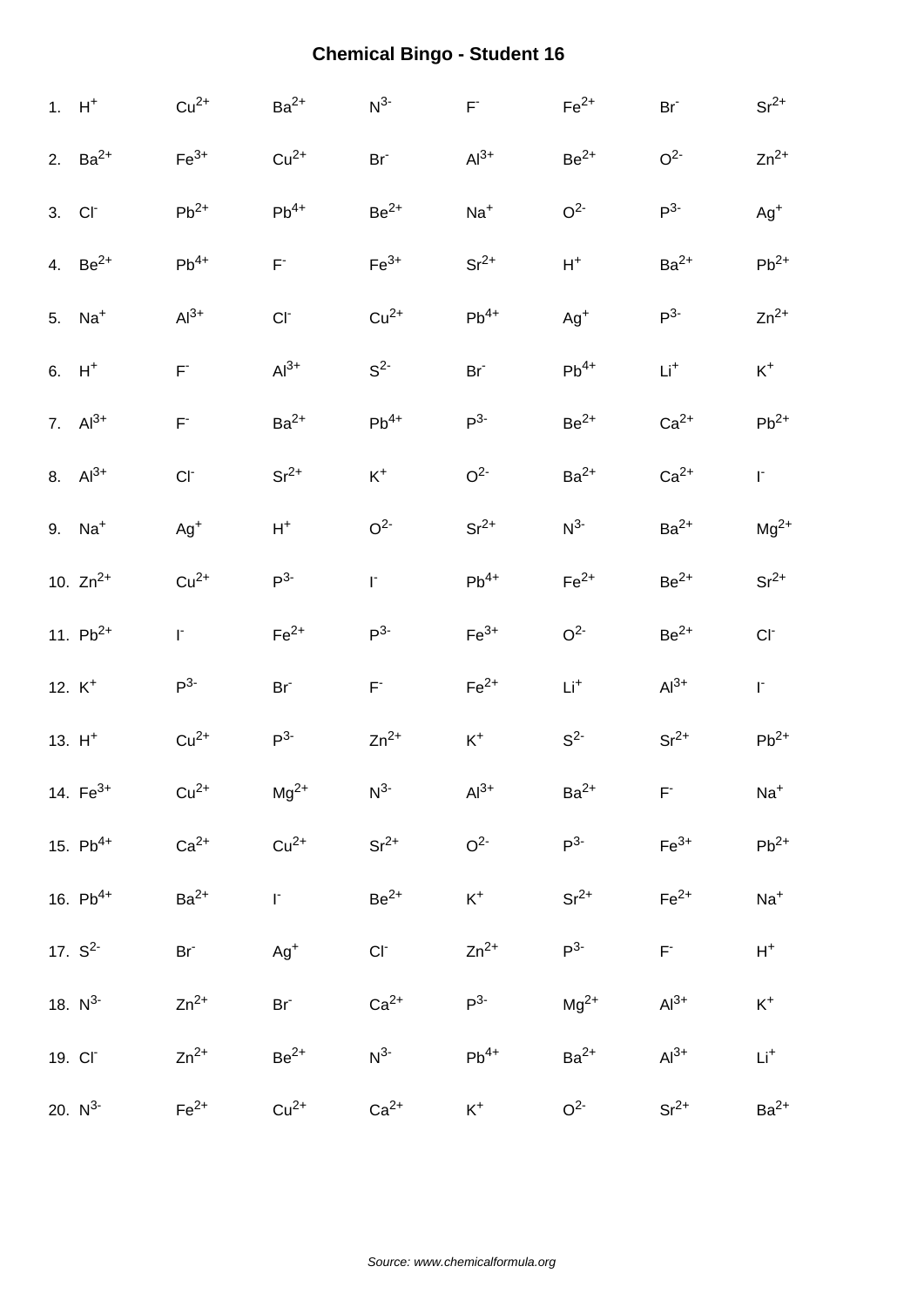|          | 1. Br         | $Fe2+$          | $CI-$              | $Ba2+$          | $\mathsf{Pb}^{2+}$                            | $Sr^{2+}$          | $\mathsf{I}^*$  | $\mathsf{Li}^+$    |
|----------|---------------|-----------------|--------------------|-----------------|-----------------------------------------------|--------------------|-----------------|--------------------|
|          | 2. $Cu^{2+}$  | $Zn^{2+}$       | $H^+$              | $Li+$           | $\rm Mg^{2+}$                                 | Br <sup>-</sup>    | $Ag^{+}$        | $Pb^{2+}$          |
|          | 3. $P^3$      | O <sup>2</sup>  | $\mbox{Be}^{2+}$   | Br <sup>-</sup> | $CI^-$                                        | $S2-$              | $Ca2+$          | $\mathsf{Pb}^{2+}$ |
|          | 4. $Cu^{2+}$  | $N^{3-}$        | $\mathsf{Fe}^{3+}$ | $Zn^{2+}$       | $Mg^{2+}$                                     | $Na+$              | $CI^-$          | $Li+$              |
|          | 5. $S^2$      | $Ca2+$          | $Na+$              | $Cu2+$          | $P^3$                                         | $Al^{3+}$          | $Be2+$          | CI                 |
|          | 6. $Be^{2+}$  | $Ca2+$          | $\mathsf{Pb}^{2+}$ | $Sr^{2+}$       | $Na+$                                         | $Pb^{4+}$          | $Al3+$          | $Li+$              |
|          | 7. $Q^2$      | $Al3+$          | $Ca2+$             | $Be2+$          | $Na+$                                         | $\mathsf{Fe}^{3+}$ | $Li+$           | $S^2$              |
|          | 8. $Cu^{2+}$  | CI <sub>c</sub> | $Fe3+$             | $\mathsf{H}^+$  | $Zn^{2+}$                                     | $Ag^+$             | $\mathsf{F}^*$  | $\Gamma$           |
|          | 9. $Pb^{4+}$  | $Cu2+$          | $Fe2+$             | $N^{3-}$        | $H^+$                                         | $Al3+$             | $Ag+$           | $Ba2+$             |
|          | 10. $Be^{2+}$ | $S^2$           | $Ba2+$             | $Sr^{2+}$       | $Cu2+$                                        | $P^3$              | $Zn^{2+}$       | $Fe3+$             |
|          | 11. $Fe^{2+}$ | $Pb^{2+}$       | $Al3+$             | $Sr^{2+}$       | $S^2$                                         | $Be2+$             | $\mathsf{K}^+$  | $P^{3-}$           |
|          | 12. $Li+$     | $\mathsf{H}^+$  | $\rm Mg^{2+}$      | $Al3+$          | $Sr^{2+}$                                     | $Ba2+$             | $P^3$           | $Be^{2+}$          |
|          | 13. $Pb^{2+}$ | $Cu2+$          | $Sr^{2+}$          | $N^3$           | $\Gamma$                                      | $\mathsf{K}^+$     | $\mathsf{Li}^+$ | $Ca2+$             |
|          | 14. $H^+$     | $Fe2+$          | $N^3$              | O <sup>2</sup>  | $Zn^{2+}$                                     | $CI^-$             | $Al3+$          | $Mg^{2+}$          |
|          | 15. $Ag+$     | $P^3$           | $Br^-$             | $Sr^{2+}$       | $K^+$                                         | $Ca2+$             | $Pb^{2+}$       | $Be^{2+}$          |
|          | 16. $K^+$     | $Al3+$          | $Fe2+$             | $Na+$           | $Ba2+$                                        | $Pb^{4+}$          | $Ca2+$          | $N^{3-}$           |
|          | 17. $Ca^{2+}$ | $P^3$           | $Ag+$              | $\mathsf{H}^+$  | $\mathsf{I}^*$                                | $S^2$              | $Fe3+$          | $Mg^{2+}$          |
|          | 18. $P^3$     | $H^+$           | $N^3$              | Br <sup>-</sup> | $\mathsf{F}^{\scriptscriptstyle{\mathsf{T}}}$ | $K^+$              | $Al3+$          | $\mathsf{I}^*$     |
|          | 19. CI        | $Mg^{2+}$       | $Ca2+$             | $Na+$           | $Ba2+$                                        | $Fe3+$             | $Al3+$          | $\mathsf{F}^*$     |
| $20. I-$ |               | $Ag+$           | $Zn^{2+}$          | S <sup>2</sup>  | $Mg^{2+}$                                     | $Ca2+$             | $Pb^{2+}$       | $CI^-$             |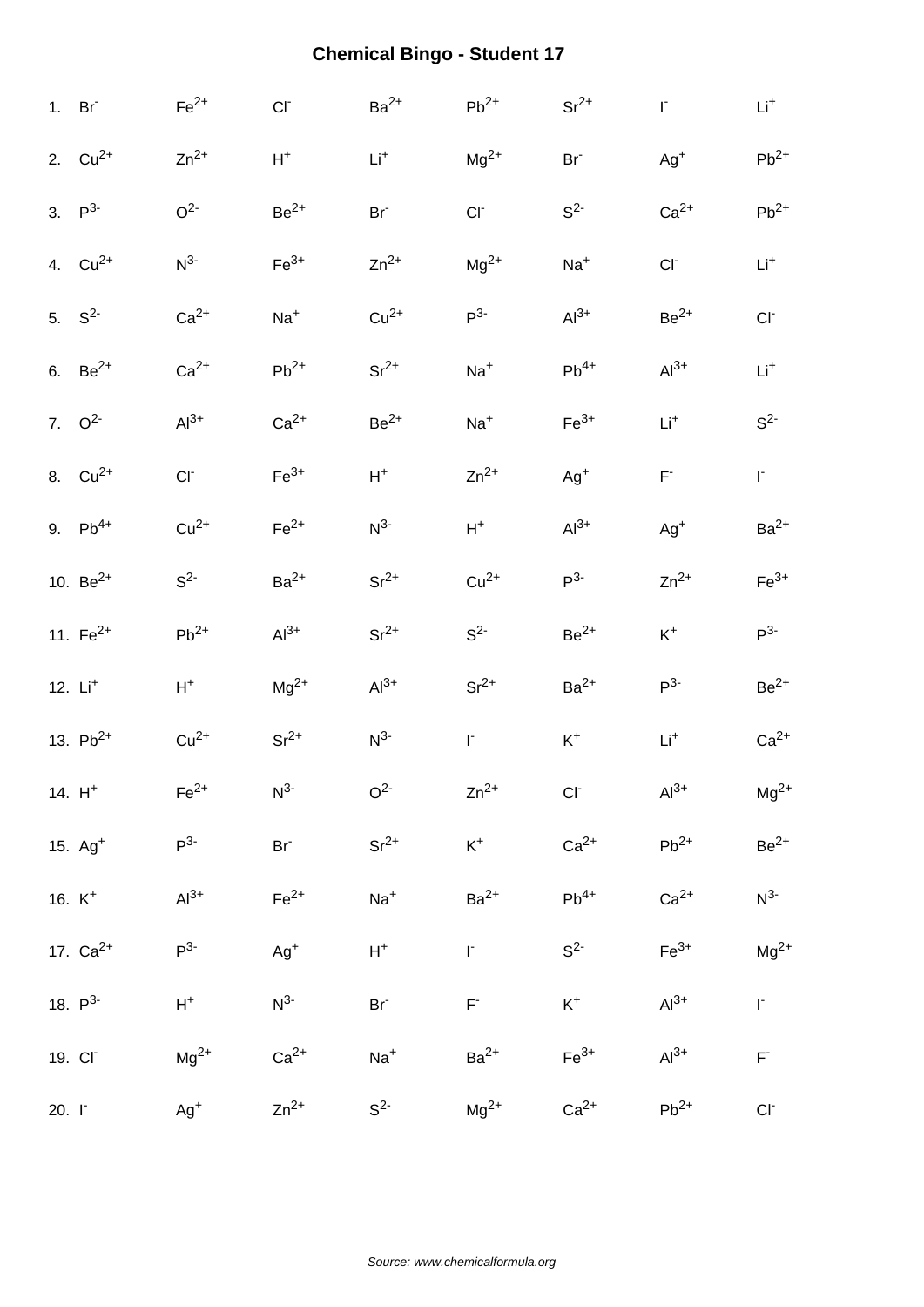|              | 1. $O^2$          | $CI-$              | $Pb^{2+}$       | $Fe2+$          | $P^3$              | $\rm Mg^{2+}$   | $Cu2+$          | $Fe3+$          |
|--------------|-------------------|--------------------|-----------------|-----------------|--------------------|-----------------|-----------------|-----------------|
|              | 2. $Be^{2+}$      | $\mathsf{Pb}^{2+}$ | $Al3+$          | $\mathsf{K}^+$  | $N^{3-}$           | $Mg^{2+}$       | $H^+$           | Br <sup>-</sup> |
|              | 3. $Cu^{2+}$      | r.                 | $P^3$           | $Al3+$          | $Ag+$              | $Zn^{2+}$       | O <sup>2</sup>  | $Pb^{2+}$       |
|              | 4. K <sup>+</sup> | $\mathsf{Pb}^{2+}$ | $Sr^{2+}$       | Br <sup>-</sup> | $\mathsf{Fe}^{3+}$ | S <sup>2</sup>  | $H^+$           | $Mg^{2+}$       |
|              | 5. $H^+$          | $\mathsf{I}^*$     | $Mg^{2+}$       | O <sup>2</sup>  | $Ca2+$             | $Na+$           | Br <sup>-</sup> | $Al3+$          |
| $6. F-$      |                   | $Ba2+$             | Br <sup>-</sup> | $N^3$           | $Li+$              | $S^2$           | $\mathsf{I}^*$  | $Pb^{2+}$       |
|              | 7. $Pb^{4+}$      | $\mathsf{K}^+$     | $\mathsf{H}^+$  | $Cu2+$          | $Be^{2+}$          | $P3-$           | $S^2$           | $Na+$           |
|              | 8. $Mg^{2+}$      | $\mathsf{H}^+$     | $Ag+$           | $Na+$           | O <sup>2</sup>     | $Zn^{2+}$       | $Cu2+$          | $\mathbf{r}$    |
|              | 9. $Pb^{4+}$      | $\mathsf{H}^+$     | $Mg^{2+}$       | $Be2+$          | $Ca2+$             | O <sup>2</sup>  | $\mathsf{I}^*$  | Br <sup>-</sup> |
|              | 10. $Fe^{2+}$     | $Mg^{2+}$          | $Al3+$          | $Sr^{2+}$       | $Ca2+$             | $CI-$           | $Li+$           | $\mathsf{I}^*$  |
|              | 11. $Li+$         | O <sup>2</sup>     | $Cu2+$          | $Na+$           | $\mathsf{Fe}^{2+}$ | $K^+$           | $Sr^{2+}$       | $\mathsf{F}^*$  |
| 12. F        |                   | $Ba2+$             | $\Gamma$        | $Pb^{2+}$       | $N^3$              | $Mg^{2+}$       | $\rm Be^{2+}$   | $Cu2+$          |
|              | 13. $S^2$         | $Ca2+$             | $Pb^{4+}$       | $Br-$           | $Be^{2+}$          | $Cu2+$          | $CI-$           | $Sr^{2+}$       |
| $14. \Gamma$ |                   | $Na+$              | $\rm Mg^{2+}$   | $H^+$           | $F^-$              | O <sup>2</sup>  | $Ba2+$          | $Al3+$          |
| $15. \Gamma$ |                   | $Mg^{2+}$          | $Fe3+$          | $P3-$           | $Pb^{2+}$          | $Pb^{4+}$       | $Al3+$          | $H^+$           |
|              | 16. $Pb^{4+}$     | $Al3+$             | S <sup>2</sup>  | $\mathrm{Na}^+$ | $Ca2+$             | $K^+$           | $CI^-$          | $Sr^{2+}$       |
|              | 17. $Al^{3+}$     | $CI^-$             | $Fe2+$          | $\mathsf{F}^*$  | $\mathsf{Li}^+$    | $Ag^{+}$        | $Ca2+$          | $P^3$           |
|              | 18. $N^3$         | $S^2$              | $Ba2+$          | $CI-$           | P <sup>3</sup>     | Br <sup>-</sup> | $Mg^{2+}$       | $\mathsf{K}^+$  |
|              | 19. $Ba^{2+}$     | $Na+$              | $S^2$           | $Pb^{4+}$       | $Li+$              | $CI^-$          | $F^-$           | $Al3+$          |
| 20. F        |                   | $Li+$              | $Pb^{2+}$       | $Cu2+$          | $Zn^{2+}$          | S <sup>2</sup>  | $Be2+$          | $Al^{3+}$       |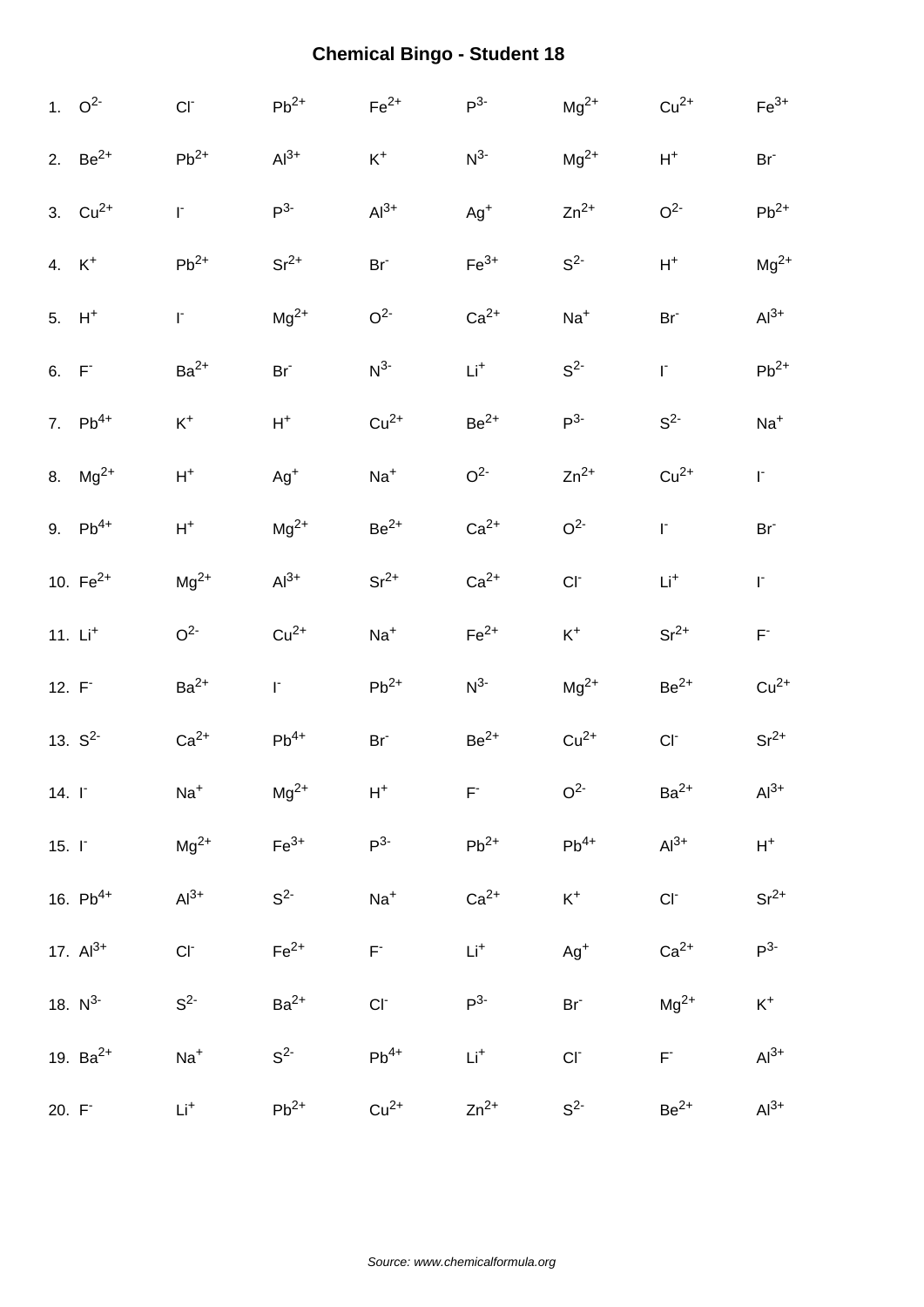|              | 1. $Be^{2+}$       | Br               | $P^3$          | $\mathsf{F}^*$  | $N^3$           | $Fe3+$                  | $Cu2+$             | $Sr^{2+}$       |
|--------------|--------------------|------------------|----------------|-----------------|-----------------|-------------------------|--------------------|-----------------|
|              | 2. $Zn^{2+}$       | $Be2+$           | $Fe3+$         | O <sup>2</sup>  | $Mg^{2+}$       | $\mathsf{Pb}^{4+}$      | $N^{3-}$           | $Li^{+}$        |
|              | 3. $Pb^{2+}$       | $\mbox{Be}^{2+}$ | $P^3$          | $Al3+$          | $Ag^{+}$        | $Ca2+$                  | O <sup>2</sup>     | $Mg^{2+}$       |
|              | 4. $Na+$           | $Fe3+$           | $Cu2+$         | Br <sup>-</sup> | $Pb^{4+}$       | $Ba2+$                  | $\mathsf{F}^*$     | $Sr^{2+}$       |
|              | 5. $Zn^{2+}$       | $Na+$            | CI             | $S^2$           | $Al^{3+}$       | $Pb^{4+}$               | $Fe2+$             | $P^3$           |
|              | 6. $Be^{2+}$       | $Cu2+$           | $S^2$          | $Mg^{2+}$       | $Pb^{2+}$       | $\rm Sr^{2+}$           | $Ca2+$             | $Al3+$          |
|              | 7. $Pb^{2+}$       | O <sup>2</sup>   | $Ca2+$         | $Fe3+$          | Br <sup>-</sup> | $Pb^{4+}$               | $\mbox{Be}^{2+}$   | $\mathsf{F}^*$  |
| 8. F         |                    | $Zn^{2+}$        | $\mathsf{I}^*$ | $\mathsf{H}^+$  | $Fe3+$          | $Sr^{2+}$               | $Ag+$              | $S^2$           |
|              | 9. Cl <sup>-</sup> | $\mathsf{K}^+$   | O <sup>2</sup> | Br <sup>-</sup> | $Na+$           | $H^+$                   | $Sr^{2+}$          | $S^2$           |
|              | 10. $Ca^{2+}$      | $\mathsf{H}^+$   | $Cu2+$         | $Li+$           | $Mg^{2+}$       | P <sup>3</sup>          | $Fe3+$             | $N^3$           |
|              | 11. $S^2$          | Br <sup>-</sup>  | $Al3+$         | $F^{\circ}$     | $Na+$           | P <sup>3</sup>          | $CI-$              | O <sup>2</sup>  |
|              | 12. $Ba^{2+}$      | $H^+$            | $Cu2+$         | $Mg^{2+}$       | $Al3+$          | $P^3$                   | $Na+$              | $\mathsf{K}^+$  |
|              | 13. K <sup>+</sup> | $P^3$            | $Pb^{2+}$      | $Be2+$          | $\mathsf{H}^+$  | $\mathsf{F}^{\text{-}}$ | $CI^-$             | Br <sup>-</sup> |
|              | 14. $Ba^{2+}$      | $Fe3+$           | $Na+$          | $Ca2+$          | $H^+$           | Br <sup>-</sup>         | $Fe2+$             | $Al^{3+}$       |
|              | 15. $Ba^{2+}$      | $\mathsf{F}^*$   | $Al3+$         | $N^3$           | $Pb^{2+}$       | $Ag+$                   | $Be2+$             | O <sup>2</sup>  |
|              | 16. $K^+$          | $Be2+$           | $Ba2+$         | O <sup>2</sup>  | $Na+$           | $Pb^{4+}$               | $\mathsf{Fe}^{2+}$ | $Ca2+$          |
|              | 17. $Zn^{2+}$      | $S^2$            | $Be2+$         | $CI+$           | $Al^{3+}$       | $Li^+$                  | $Ag+$              | Br <sup>-</sup> |
| 18. $\Gamma$ |                    | $\mathsf{F}^*$   | $Zn^{2+}$      | $Mg^{2+}$       | $H^+$           | $Al3+$                  | $Be^{2+}$          | $\mathsf{K}^+$  |
|              | 19. $Cu^{2+}$      | $\mathsf{F}^*$   | $Zn^{2+}$      | $Be2+$          | $Na+$           | $P3-$                   | $Al3+$             | $Pb^{2+}$       |
|              | 20. $Mg^{2+}$      | $Ba2+$           | $Sr^{2+}$      | $Pb^{2+}$       | $Fe2+$          | $K^+$                   | S <sup>2</sup>     | Li <sup>+</sup> |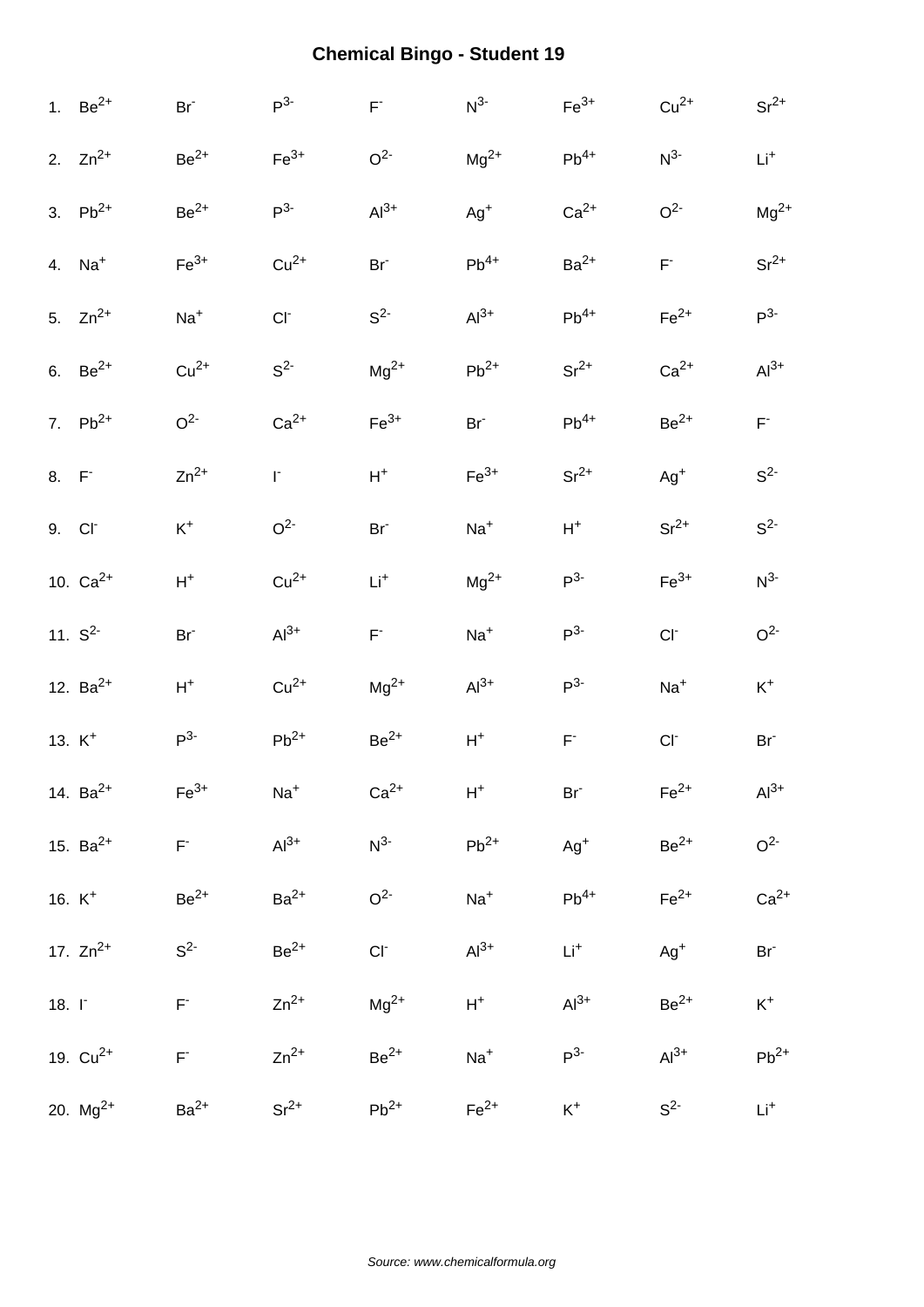| 1. CI <sup>-</sup>  |               | $Na+$                   | $Zn^{2+}$       | O <sup>2</sup> | $\mathsf{I}^*$  | $P^3$                   | $Fe2+$          | $\mathsf{F}^*$  |
|---------------------|---------------|-------------------------|-----------------|----------------|-----------------|-------------------------|-----------------|-----------------|
|                     | 2. $Pb^{4+}$  | $\mathsf{H}^+$          | $Al3+$          | $CI-$          | $Li+$           | Br <sup>-</sup>         | S <sup>2</sup>  | $K^+$           |
|                     | 3. $Sr^{2+}$  | O <sup>2</sup>          | $Ca2+$          | $Mg^{2+}$      | $Pb^{4+}$       | $Zn^{2+}$               | $Al3+$          | $Na+$           |
| 4. Li <sup>+</sup>  |               | $\mathsf{F}^*$          | $Cu2+$          | $Al3+$         | $H^+$           | $N^3$                   | $Zn^{2+}$       | Br <sup>-</sup> |
| $5. \quad \Gamma$   |               | $\mathsf{F}^{\text{-}}$ | $Ca2+$          | $Na+$          | $\rm Mg^{2+}$   | $Pb^{4+}$               | $Fe2+$          | Br <sup>-</sup> |
| $6. \quad \Gamma$   |               | $\mathsf{F}^*$          | $Zn^{2+}$       | ${\sf H}^+$    | $K^+$           | $Pb^{2+}$               | $Na+$           | $N^3$           |
|                     | 7. $S^2$      | $Ca2+$                  | $Fe3+$          | $Al3+$         | $Fe2+$          | P <sup>3</sup>          | $Sr^{2+}$       | O <sup>2</sup>  |
| 8. Cl <sup>-</sup>  |               | $Ba2+$                  | $Ca2+$          | $Sr^{2+}$      | $H^+$           | $\mathsf{F}^{\text{-}}$ | $\Gamma$        | $S^2$           |
|                     | 9. $Ba^{2+}$  | $\rm Mg^{2+}$           | $Li+$           | $Na+$          | $K^+$           | $Ag+$                   | $Pb^{4+}$       | $Sr^{2+}$       |
|                     | 10. $S^2$     | $Cu2+$                  | $Pb^{4+}$       | $H^+$          | $Zn^{2+}$       | $Na+$                   | $N^3$           | $Be2+$          |
|                     | 11. $Mg^{2+}$ | $\mathsf{F}^*$          | Br <sup>-</sup> | $Ag+$          | $P^3$           | $Sr^{2+}$               | $CI-$           | $Cu2+$          |
| 12. Cl <sup>-</sup> |               | P <sup>3</sup>          | O <sup>2</sup>  | $N^3$          | Br <sup>-</sup> | $Na+$                   | $\mathsf{Li}^+$ | $\mathsf{F}^*$  |
| 13. CI <sup>-</sup> |               | $\mathsf{K}^+$          | $\mathsf{H}^+$  | r.             | $Ca2+$          | $Be2+$                  | $Fe3+$          | $\mathsf{F}^*$  |
|                     | 14. $Cu^{2+}$ | $Na+$                   | Br <sup>-</sup> | $H^+$          | O <sup>2</sup>  | $\Gamma$                | $Ca2+$          | CI              |
|                     | 15. $Al^{3+}$ | $\mathsf{H}^+$          | $\mathrm{Na}^+$ | $N^3$          | $Cu2+$          | $Mg^{2+}$               | $Sr^{2+}$       | Br <sup>-</sup> |
|                     | 16. $Pb^{4+}$ | Br <sup>-</sup>         | $Na+$           | $Ca2+$         | $Mg^{2+}$       | $N^3$                   | $Ba2+$          | $Fe3+$          |
|                     | 17. $Fe^{2+}$ | $Al3+$                  | $Mg^{2+}$       | $Ag^{+}$       | $Na+$           | $Zn^{2+}$               | $Ba2+$          | $F^*$           |
| $18. \Gamma$        |               | $Ba2+$                  | $Mg^{2+}$       | $Na+$          | $CI^-$          | Br <sup>-</sup>         | $S2-$           | $Zn^{2+}$       |
|                     | 19. $Fe^{3+}$ | $\rm Mg^{2+}$           | $Br-$           | $Al3+$         | $Cu2+$          | $Pb^{2+}$               | $Be2+$          | $Ba2+$          |
|                     | 20. $Mg^{2+}$ | $Pb^{2+}$               | $Al3+$          | $Ag+$          | $F^+$           | $Ba2+$                  | $\Gamma$        | $S^2$           |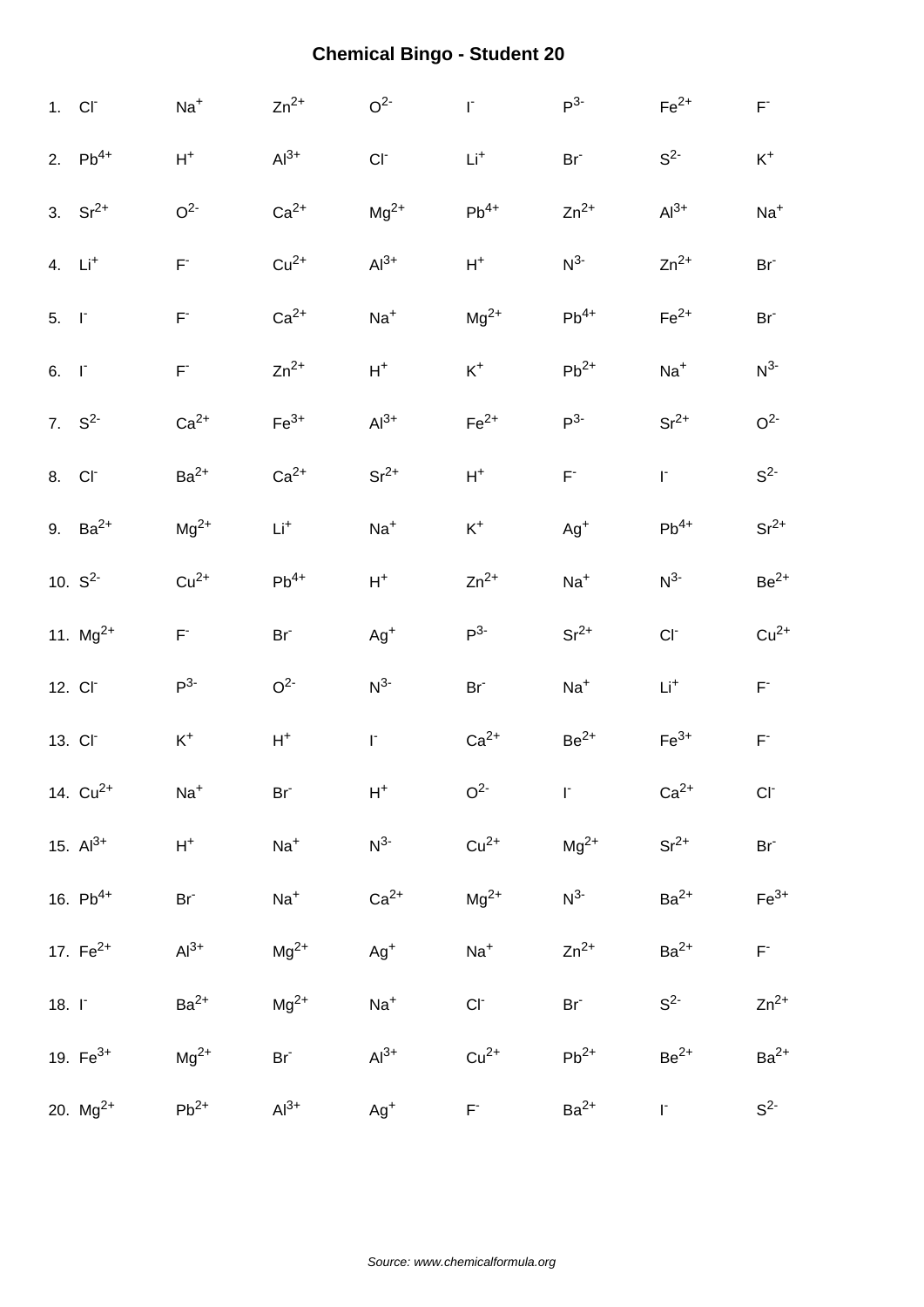|              | 1. $Na+$      | $Fe3+$          | $\mathsf{I}^*$  | $P^3$              | $Zn^{2+}$                                     | $Fe2+$             | $Cu2+$                  | $\mbox{Be}^{2+}$        |
|--------------|---------------|-----------------|-----------------|--------------------|-----------------------------------------------|--------------------|-------------------------|-------------------------|
|              | 2. $Pb^{2+}$  | $Ag^{+}$        | $Zn^{2+}$       | $\Gamma$           | S <sup>2</sup>                                | $\mathsf{Li}^+$    | $\rm Mg^{2+}$           | $\mathsf{Pb}^{4+}$      |
|              | 3. $Pb^{4+}$  | $Pb^{2+}$       | $S^2$           | $Ag^+$             | O <sup>2</sup>                                | $P3-$              | $\mathsf{H}^+$          | $\mathsf{F}^{\text{-}}$ |
|              | 4. $Ba^{2+}$  | $Sr^{2+}$       | Br <sup>-</sup> | $\mathsf{Pb}^{2+}$ | $Zn^{2+}$                                     | $Pb^{4+}$          | S <sup>2</sup>          | $Mg^{2+}$               |
|              | 5. $Fe^{2+}$  | $Ag^{+}$        | $\mathsf{K}^+$  | $H^+$              | $S^2$                                         | Br <sup>-</sup>    | $\mathsf{Ba}^{2+}$      | O <sup>2</sup>          |
|              | 6. $Mg^{2+}$  | $Pb^{4+}$       | $Pb^{2+}$       | $Al3+$             | $\mathbf{r}$                                  | $Ca2+$             | $Ba2+$                  | Li <sup>+</sup>         |
|              | 7. $P^3$      | $Ca2+$          | $Al3+$          | $Li+$              | $\mathsf{F}^{\text{-}}$                       | $\mathsf{Fe}^{2+}$ | $Ag+$                   | $Pb^{2+}$               |
|              | 8. $Al^{3+}$  | $Ca2+$          | $\mathsf{K}^+$  | $S^2$              | $Na+$                                         | $\mathsf{Pb}^{4+}$ | $Cu2+$                  | $Ba2+$                  |
|              | 9. $S^2$      | Br <sup>-</sup> | $N^3$           | $\mathsf{H}^+$     | O <sup>2</sup>                                | $K^+$              | $Al3+$                  | $\Gamma$                |
|              | 10. $Fe^{2+}$ | $Cu2+$          | P <sup>3</sup>  | $\mathsf{I}^*$     | $\mathsf{F}^{\scriptscriptstyle{\mathsf{L}}}$ | $Mg^{2+}$          | $Al3+$                  | $Be2+$                  |
|              | 11. $Na+$     | $\rm Mg^{2+}$   | $S^2$           | $Ag^+$             | $Al3+$                                        | $P^3$              | $\mathsf{F}^{\text{-}}$ | $Fe2+$                  |
|              | 12. $Sr^{2+}$ | $Be2+$          | $Mg^{2+}$       | $Li+$              | O <sup>2</sup>                                | $\Gamma$           | $P^3$                   | $\mathsf{H}^+$          |
| 13. $\Gamma$ |               | $S^2$           | $N^3$           | $Pb^{2+}$          | $P3-$                                         | $K^+$              | $Pb^{4+}$               | $Fe3+$                  |
|              | 14. $H^+$     | $Pb^{2+}$       | $Ba2+$          | $N^{3-}$           | $Mg^{2+}$                                     | $Br-$              | $\mathsf{Pb}^{4+}$      | $Al3+$                  |
|              | 15. Br        | $\mathsf{H}^+$  | $Sr^{2+}$       | $Ca2+$             | O <sup>2</sup>                                | $Na+$              | $P^3$                   | $Mg^{2+}$               |
|              | 16. $Fe^{2+}$ | $S^2$           | $Be2+$          | $N^3$              | $Li+$                                         | $Br^-$             | $\mathsf{K}^+$          | $Ca2+$                  |
|              | 17. $Na+$     | $\mathsf{H}^+$  | $S^2$           | $Ag^{+}$           | $Fe3+$                                        | $K^+$              | $P^3$                   | $Mg^{2+}$               |
|              | 18. Br        | $\mathsf{I}^*$  | $Pb^{4+}$       | $Be2+$             | $Mg^{2+}$                                     | $N^{3-}$           | S <sup>2</sup>          | $Pb^{2+}$               |
|              | 19. CI        | $Na+$           | $P^{3-}$        | $\mathsf{Li}^+$    | $Ca2+$                                        | $S2-$              | Br <sup>-</sup>         | $N^3$                   |
|              | 20. $Pb^{2+}$ | $\mathsf{Li}^+$ | $Ba2+$          | $CI^-$             | S <sup>2</sup>                                | $Al3+$             | $Ca2+$                  | $Mg^{2+}$               |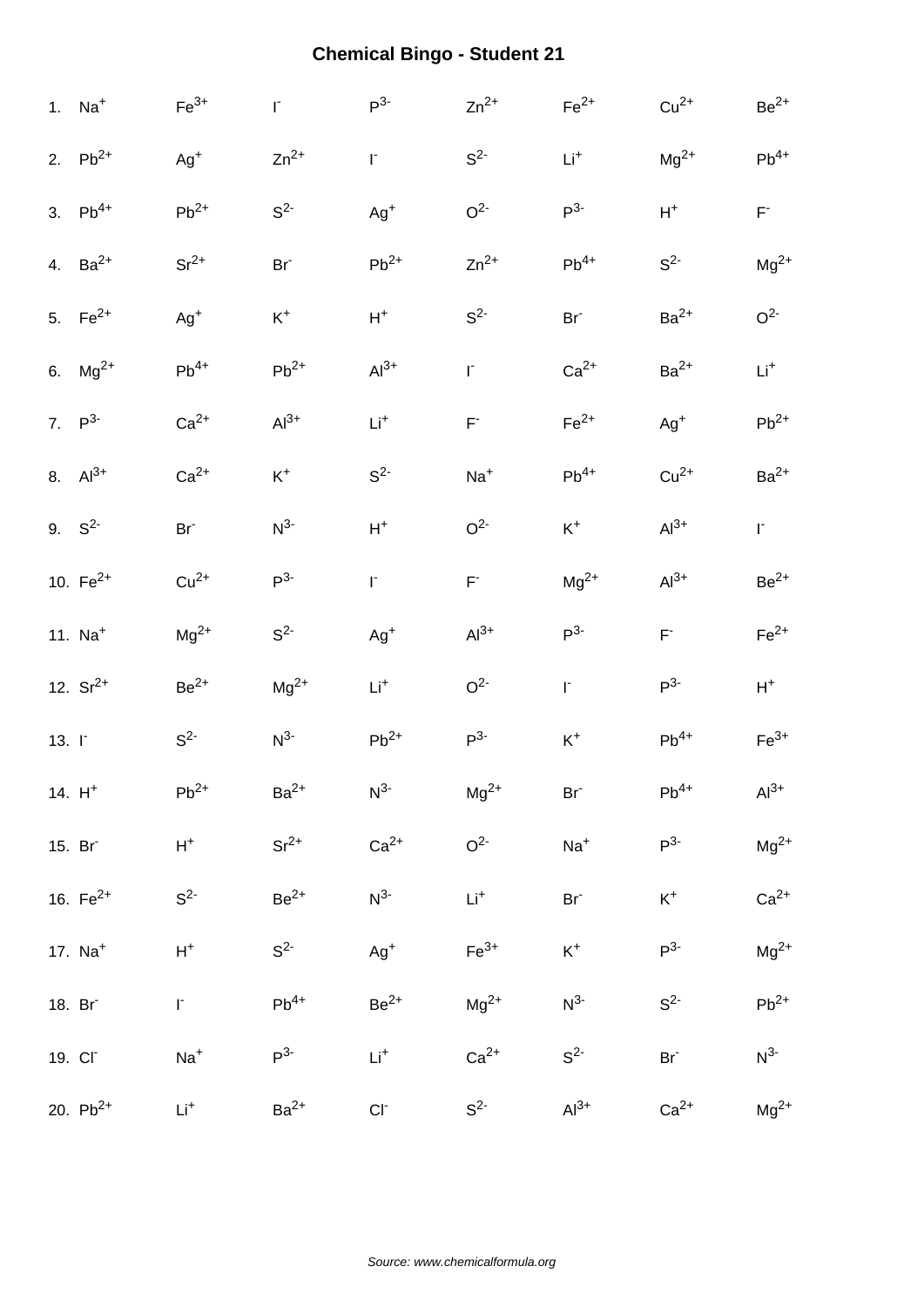|              | 1. $P^3$           | $Ca2+$          | $\mathsf{Li}^+$ | $Be^{2+}$      | $\mathsf{H}^+$          | O <sup>2</sup>     | $CI-$          | $Mg^{2+}$           |
|--------------|--------------------|-----------------|-----------------|----------------|-------------------------|--------------------|----------------|---------------------|
|              | 2. $Mg^{2+}$       | $Zn^{2+}$       | Br <sup>-</sup> | $Li+$          | $\mathsf{I}^*$          | $Ba2+$             | $N^3$          | $Cu2+$              |
|              | 3. $Be^{2+}$       | $Pb^{4+}$       | O <sup>2</sup>  | $\rm Sr^{2+}$  | $\mathsf{F}^{\text{-}}$ | $Al3+$             | $\mathsf{H}^+$ | $Cu2+$              |
|              | 4. $Al^{3+}$       | $Fe3+$          | $Ba2+$          | $\mathsf{H}^+$ | $Be2+$                  | $Pb^{2+}$          | S <sup>2</sup> | $Li+$               |
|              | 5. $Mg^{2+}$       | $P^3$           | O <sup>2</sup>  | $F^*$          | $Pb^{4+}$               | $Cu2+$             | $S^2$          | $K^+$               |
|              | 6. Br              | $Ba2+$          | $\mathsf{Li}^+$ | $N^3$          | $Mg^{2+}$               | $\mathsf{F}^*$     | $Pb^{2+}$      | $\mathsf{K}^+$      |
|              | 7. Br              | $Ag+$           | $Pb^{2+}$       | $Na+$          | O <sup>2</sup>          | $\mbox{Be}^{2+}$   | $Ca2+$         | $P^3$               |
|              | 8. Cl <sup>-</sup> | $\rm Mg^{2+}$   | $Ca2+$          | $Na+$          | $Li+$                   | $Sr^{2+}$          | $Fe3+$         | $Fe2+$              |
|              | 9. $Ca^{2+}$       | $Na+$           | $Li+$           | $H^+$          | O <sup>2</sup>          | $CI-$              | F.             | $K^+$               |
| $10. \Gamma$ |                    | $Pb^{4+}$       | S <sup>2</sup>  | $Zn^{2+}$      | $Ca2+$                  | $\mbox{Be}^{2+}$   | $P^3$          | $Na+$               |
|              | 11. $Fe^{2+}$      | $Al3+$          | $Na+$           | $F^{\circ}$    | $Be2+$                  | $Fe3+$             | S <sup>2</sup> | $Ag+$               |
|              | 12. $Fe^{2+}$      | $Sr^{2+}$       | $Al3+$          | $Li+$          | $\mathsf{I}^*$          | $Ag^+$             | $Ba2+$         | $Mg^{2+}$           |
|              | 13. $P^3$          | $Sr^{2+}$       | O <sup>2</sup>  | $Cu2+$         | $Pb^{4+}$               | $Pb^{2+}$          | $\mathsf{H}^+$ | $\mathsf{F}^*$      |
|              | 14. $Be^{2+}$      | $Zn^{2+}$       | $Mg^{2+}$       | $H^+$          | $\Gamma$                | $\mathsf{Fe}^{3+}$ | $N^{3-}$       | $\mathsf{Pb}^{2+}$  |
| $15. \Gamma$ |                    | $\mathsf{K}^+$  | $Br^-$          | $Pb^{2+}$      | $Ag^+$                  | $Fe3+$             | $\mathsf{H}^+$ | $N^{3-}$            |
|              | 16. $Ba^{2+}$      | $\mathsf{Li}^+$ | $Br^-$          | $Al3+$         | $Be2+$                  | $S^2$              | $Fe3+$         | $\overline{\Gamma}$ |
|              | 17. Br             | $Ag+$           | $\mathsf{K}^+$  | $\mathsf{H}^+$ | $Mg^{2+}$               | $Ca2+$             | $\Gamma$       | $P^3$               |
|              | 18. $Na+$          | $Al3+$          | $Pb^{4+}$       | F.             | $Ba2+$                  | O <sup>2</sup>     | $N^{3-}$       | Br <sup>-</sup>     |
|              | 19. $Ba^{2+}$      | $Be2+$          | $Na+$           | $Sr^{2+}$      | $F^+$                   | $Al3+$             | $Fe3+$         | $Cu2+$              |
|              | 20. $Pb^{2+}$      | $Zn^{2+}$       | $Li+$           | $Fe2+$         | $Mg^{2+}$               | $Sr^{2+}$          | $Be2+$         | $Cu2+$              |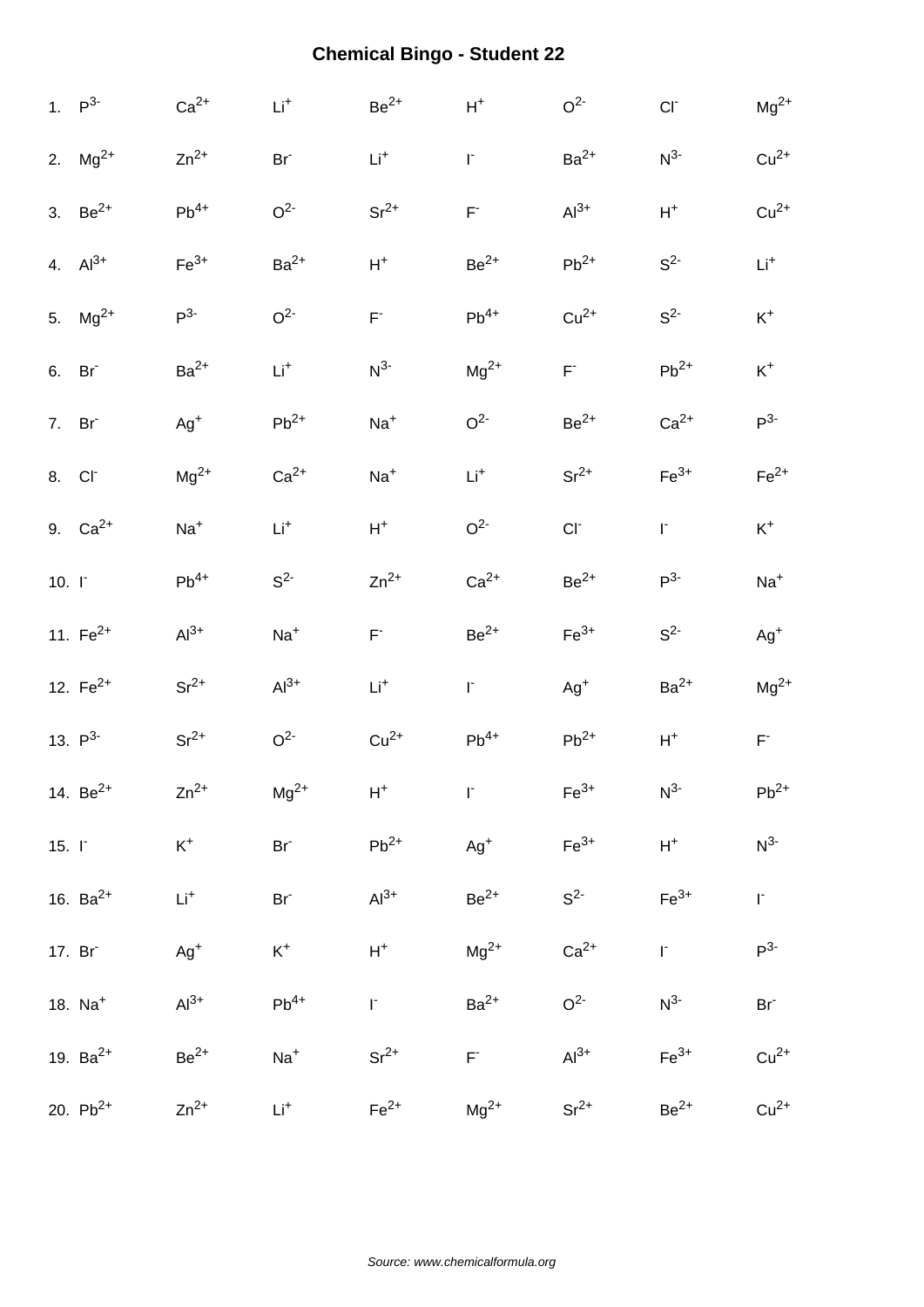|              | 1. $Zn^{2+}$        | $Ca2+$             | Br <sup>-</sup>    | $Cu2+$         | $P^3$           | $Pb^{2+}$      | O <sup>2</sup>  | $\mathsf{Fe}^{3+}$       |
|--------------|---------------------|--------------------|--------------------|----------------|-----------------|----------------|-----------------|--------------------------|
|              | 2. Br               | $Cu2+$             | $Fe3+$             | $Zn^{2+}$      | O <sup>2</sup>  | $Al3+$         | $CI-$           | $\mathsf{Pb}^{2+}$       |
|              | 3. $Al^{3+}$        | $Be2+$             | $\mathsf{H}^+$     | $Mg^{2+}$      | $\Gamma$        | $\mathsf{K}^+$ | $CI-$           | $Cu2+$                   |
|              | 4. $Li+$            | Br <sup>-</sup>    | $Na+$              | $\rm Sr^{2+}$  | $Be^{2+}$       | $N^3$          | S <sup>2</sup>  | $Zn^{2+}$                |
|              | 5. $S^2$            | $Fe2+$             | $Na+$              | $\mathsf{I}^*$ | $Ag^{+}$        | $Mg^{2+}$      | $H^+$           | $Ba2+$                   |
|              | 6. $Ca^{2+}$        | $Be2+$             | $Pb^{2+}$          | $\mathsf{F}^*$ | $\mathsf{K}^+$  | $Mg^{2+}$      | $Sr^{2+}$       | $H^+$                    |
|              | 7. $Sr^{2+}$        | $\mathsf{K}^+$     | $Pb^{2+}$          | $Ag^{+}$       | O <sup>2</sup>  | S <sup>2</sup> | $Ca2+$          | $Fe3+$                   |
|              | $8. H+$             | $S^2$              | $Cu2+$             | $Ag^+$         | $Zn^{2+}$       | $Mg^{2+}$      | $\Gamma$        | $Fe3+$                   |
|              | 9. $Fe^{2+}$        | $N^{3-}$           | $Al^{3+}$          | $S^2$          | Br <sup>-</sup> | $Na+$          | $CI-$           | $Mg^{2+}$                |
|              | 10. $Zn^{2+}$       | $\mathsf{Fe}^{3+}$ | $F^{\dagger}$      | $Al3+$         | $Sr^{2+}$       | $H^+$          | $Na+$           | $P^3$                    |
|              | 11. $Be^{2+}$       | $Al3+$             | $Na+$              | $\mathsf{I}^*$ | $\mathsf{Li}^+$ | $Pb^{4+}$      | $\rm Mg^{2+}$   | $Fe2+$                   |
| $12. \Gamma$ |                     | CI                 | $\mathsf{Pb}^{2+}$ | $Ba2+$         | $H^+$           | $\mathsf{F}^*$ | $Be2+$          | $P^3$                    |
|              | 13. $P^3$           | Br <sup>-</sup>    | $\rm Be^{2+}$      | O <sup>2</sup> | $Fe3+$          | $Zn^{2+}$      | $S^2$           | $Pb^{4+}$                |
|              | 14. CI              | $Na+$              | $\mathsf{Pb}^{2+}$ | T.             | O <sup>2</sup>  | $Fe2+$         | Br <sup>-</sup> | $Ca2+$                   |
| $15. \Gamma$ |                     | $Ba2+$             | $Pb^{4+}$          | $Na+$          | $Pb^{2+}$       | $Fe3+$         | $K^+$           | $\mathsf{H}^+$           |
|              | 16. $Li+$           | $N^{3-}$           | $Fe3+$             | $Al3+$         | $Be^{2+}$       | $K^+$          | $Ba2+$          | $CI-$                    |
|              | 17. Li <sup>+</sup> | $Ba2+$             | $\mathsf{H}^+$     | $Cu2+$         | $\mathsf{F}^*$  | $Be2+$         | $Ag^{+}$        | $\mathsf{CI}^{\text{-}}$ |
|              | 18. $Ca^{2+}$       | $P^{3-}$           | $\mathsf{F}^*$     | $Al3+$         | $\Gamma$        | $Mg^{2+}$      | $S^2$           | O <sup>2</sup>           |
|              | 19. $Ba^{2+}$       | $N^{3-}$           | $Cu2+$             | $Ca2+$         | $Zn^{2+}$       | $Na+$          | $Pb^{2+}$       | $Pb^{4+}$                |
|              |                     |                    |                    |                |                 |                |                 |                          |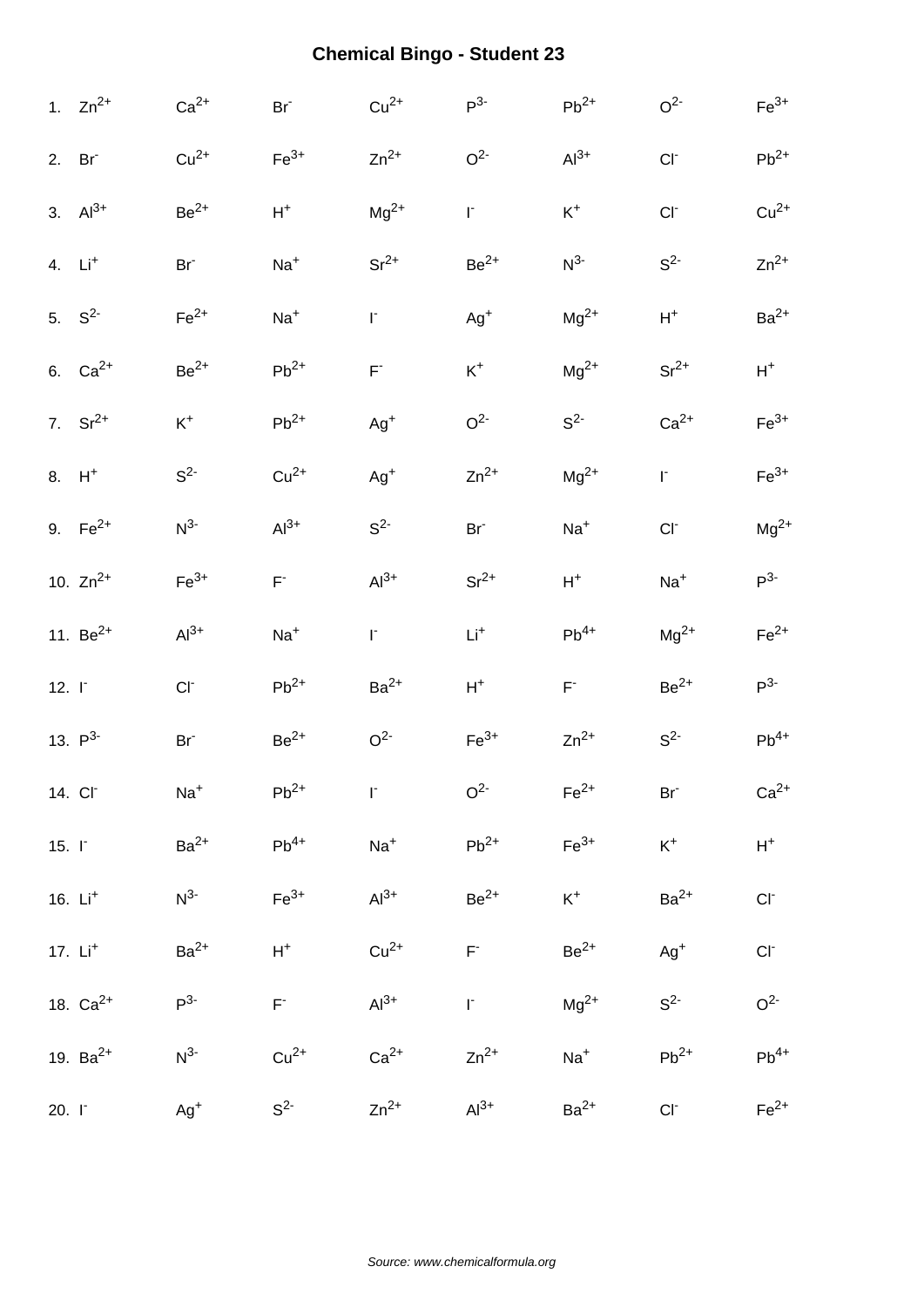|                    | 1. $Zn^{2+}$       | $Ba2+$           | O <sup>2</sup>     | $Sr^{2+}$          | $Cu2+$                                        | $\mathsf{H}^+$     | $Mg^{2+}$      | $Na+$          |
|--------------------|--------------------|------------------|--------------------|--------------------|-----------------------------------------------|--------------------|----------------|----------------|
|                    | 2. $Fe^{3+}$       | $Na+$            | $Al3+$             | $Pb^{4+}$          | $Cu2+$                                        | $\mathsf{Li}^+$    | $\mathsf{K}^+$ | $N^3$          |
|                    | 3. $Pb^{4+}$       | $S^2$            | $Cu2+$             | O <sup>2</sup>     | $K^+$                                         | $Na+$              | $Sr^{2+}$      | CI             |
|                    | 4. $Li+$           | $\mbox{Be}^{2+}$ | $\mathsf{Fe}^{3+}$ | CI <sub>c</sub>    | $\rm Sr^{2+}$                                 | $Al^{3+}$          | $Pb^{4+}$      | $Na+$          |
|                    | 5. Ag <sup>+</sup> | Br <sup>-</sup>  | CI                 | $Ca2+$             | $Fe2+$                                        | $Na+$              | $Pb^{4+}$      | $H^+$          |
|                    | $6. H+$            | $Be2+$           | $\mathsf{Pb}^{4+}$ | $\mathsf{Li}^+$    | $Mg^{2+}$                                     | $\mathsf{Fe}^{3+}$ | $N^3$          | $S^2$          |
|                    | 7. $P^3$           | $Ba2+$           | $Be^{2+}$          | $\mathsf{Li}^+$    | $Fe2+$                                        | $\mathsf{F}^*$     | $Ag+$          | $Cu2+$         |
| 8. Cl <sup>-</sup> |                    | $Sr^{2+}$        | $Al3+$             | $\mathsf{Pb}^{4+}$ | $Na+$                                         | $Fe2+$             | O <sup>2</sup> | $Ag+$          |
|                    | 9. $Mg^{2+}$       | F.               | $Al^{3+}$          | $Cu2+$             | $S^2$                                         | $N^3$              | $\mathsf{K}^+$ | $Na+$          |
|                    | 10. $Na+$          | $Sr^{2+}$        | $Ba2+$             | $Li+$              | $Cu2+$                                        | $Mg^{2+}$          | $Pb^{4+}$      | $\mathsf{F}^*$ |
|                    | 11. $Al^{3+}$      | $Pb^{4+}$        | $Na+$              | $\mbox{Be}^{2+}$   | S <sup>2</sup>                                | $\mathsf{F}^*$     | O <sup>2</sup> | $Li+$          |
|                    | 12. $Be^{2+}$      | $Cu2+$           | $Ag+$              | $Ba2+$             | $\rm Mg^{2+}$                                 | $Sr^{2+}$          | $\Gamma$       | $Al3+$         |
|                    | 13. $K^+$          | $Ca2+$           | $Fe3+$             | Br <sup>-</sup>    | $Pb^{4+}$                                     | O <sup>2</sup>     | $H^+$          | $Li+$          |
|                    | 14. $Cu^{2+}$      | $Be^{2+}$        | $Zn^{2+}$          | $\mathsf{Fe}^{3+}$ | $Pb^{2+}$                                     | $Pb^{4+}$          | $Ca2+$         | $Na+$          |
|                    | 15. $Na+$          | $N^{3-}$         | $Mg^{2+}$          | $Br^-$             | $Pb^{2+}$                                     | $\mbox{Be}^{2+}$   | $Ag^+$         | $\mathsf{I}^*$ |
|                    | 16. $Fe^{2+}$      | $Br^{\dagger}$   | $Pb^{4+}$          | $Ba2+$             | $Ag^+$                                        | $\mathsf{F}^*$     | $S^2$          | $\Gamma$       |
|                    | 17. $Li+$          | $Cu2+$           | S <sup>2</sup>     | $Ca2+$             | $\mathsf{F}^*$                                | $\mathsf{H}^+$     | $\Gamma$       | $Na+$          |
|                    | 18. $Zn^{2+}$      | $P^3$            | $CI-$              | $Pb^{4+}$          | $\Gamma$                                      | S <sup>2</sup>     | O <sup>2</sup> | $Fe2+$         |
|                    | 19. $Pb^{4+}$      | $\mathsf{Li}^+$  | $Na+$              | $P^3$              | CI                                            | $F^+$              | $Ba2+$         | $Cu2+$         |
|                    | $20. Ag+$          | $N^{3-}$         | $Ca2+$             | F.                 | $\mathsf{F}^{\scriptscriptstyle{\mathsf{L}}}$ | $Fe2+$             | $Pb^{2+}$      | $Zn^{2+}$      |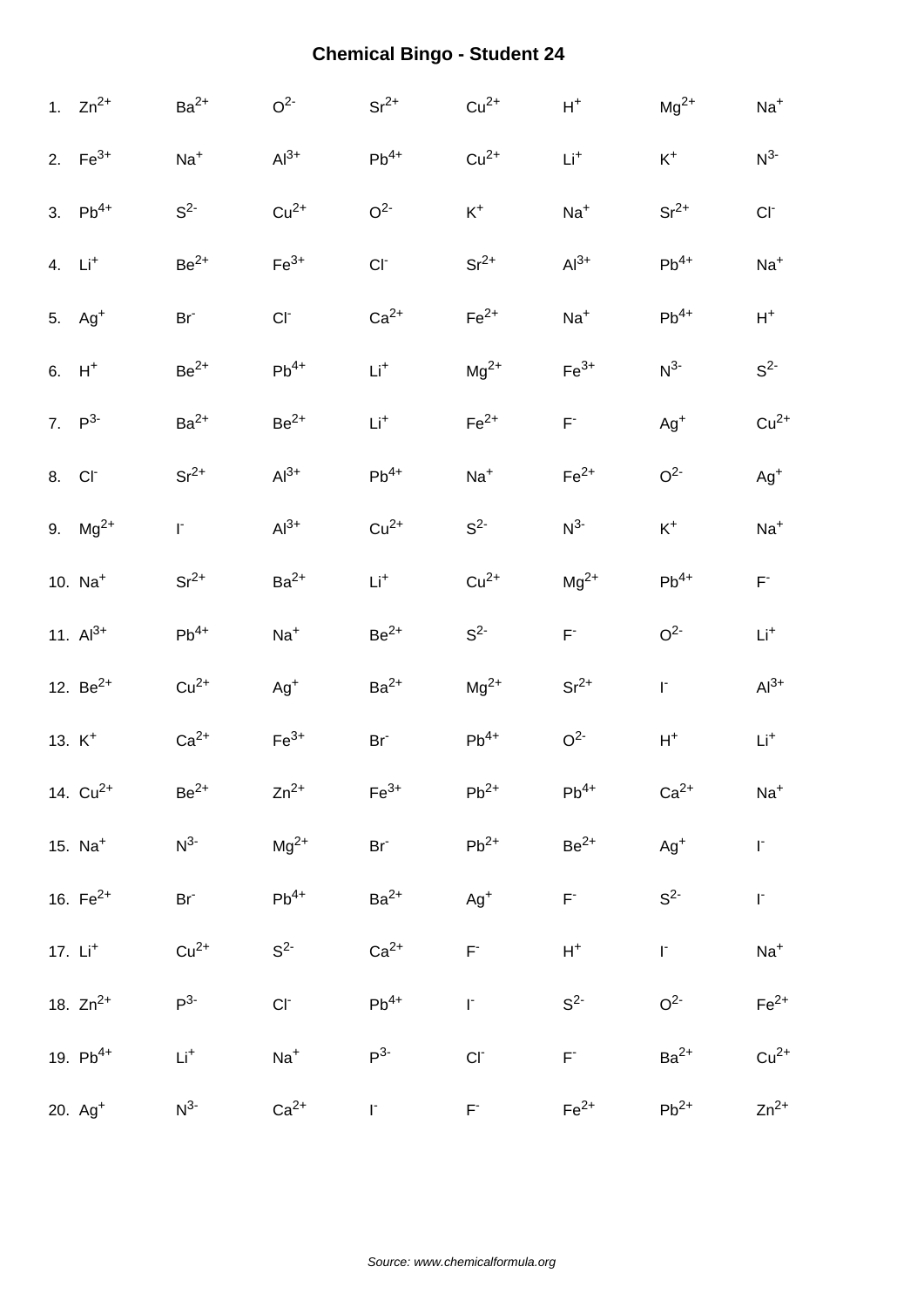|                    | 1. Br               | $Ba2+$                  | $Ca2+$             | $\mathsf{I}^*$     | $Cu2+$                  | $P^3$              | $Fe2+$             | $N^3$                                         |
|--------------------|---------------------|-------------------------|--------------------|--------------------|-------------------------|--------------------|--------------------|-----------------------------------------------|
| 2. Cl              |                     | $\mathsf{Fe}^{3+}$      | I.                 | $Al3+$             | O <sup>2</sup>          | $\mathsf{Pb}^{2+}$ | $Ba2+$             | $Na+$                                         |
| 3. F               |                     | O <sup>2</sup>          | $S^2$              | $Pb^{2+}$          | $Ca2+$                  | $Ag^+$             | $P^3$              | $Sr^{2+}$                                     |
|                    | 4. $Sr^{2+}$        | $H^+$                   | $Pb^{2+}$          | $Cu2+$             | $\mathsf{F}^{\text{-}}$ | $\rm Mg^{2+}$      | $Zn^{2+}$          | $S^2$                                         |
| 5. Cl <sup>-</sup> |                     | $\mathsf{Pb}^{4+}$      | $Zn^{2+}$          | $H^+$              | $P^3$                   | $S^2$              | $Ba2+$             | F.                                            |
|                    | 6. Br               | $\mathsf{Li}^+$         | $\mathsf{F}^*$     | $\mathsf{Pb}^{4+}$ | $\mathsf{H}^+$          | $Al3+$             | $Mg^{2+}$          | $Sr^{2+}$                                     |
| $7. H+$            |                     | O <sup>2</sup>          | $Sr^{2+}$          | $Be^{2+}$          | $K^+$                   | $\mathsf{Fe}^{2+}$ | $\mathsf{Pb}^{4+}$ | $Fe3+$                                        |
|                    | 8. Na <sup>+</sup>  | $H^+$                   | $\mathsf{K}^+$     | $\rm Mg^{2+}$      | $Cu2+$                  | S <sup>2</sup>     | $\Gamma$           | $Sr^{2+}$                                     |
|                    | 9. $Q^2$            | $Be^{2+}$               | $\mathsf{Fe}^{2+}$ | $K^+$              | $\mathsf{H}^+$          | $Ca2+$             | $Na+$              | $Mg^{2+}$                                     |
|                    | 10. $Ca^{2+}$       | $\mathsf{Pb}^{4+}$      | $Sr^{2+}$          | $Fe2+$             | $H^+$                   | $Na+$              | $\mathsf{Fe}^{3+}$ | $\mathsf{F}^{\scriptscriptstyle{\mathsf{L}}}$ |
|                    | 11. $Mg^{2+}$       | $Fe2+$                  | $Ag+$              | $Be2+$             | Br <sup>-</sup>         | $\mathsf{K}^+$     | O <sup>2</sup>     | $Al3+$                                        |
| 12. $K^+$          |                     | $Pb^{2+}$               | $Fe2+$             | $Cu2+$             | $\Gamma$                | $Ag+$              | $Ba2+$             | $Mg^{2+}$                                     |
|                    | 13. $O^2$           | $\mathsf{F}^{\text{-}}$ | Br <sup>-</sup>    | $Ca2+$             | $Cu2+$                  | $\mathsf{H}^+$     | $\mathsf{I}^*$     | $P^3$                                         |
|                    | 14. $Zn^{2+}$       | $Ca2+$                  | $Al3+$             | $Fe2+$             | $Ba2+$                  | Br                 | $Be^{2+}$          | CI                                            |
|                    | 15. $O^2$           | $Pb^{2+}$               | $Ba2+$             | $Be2+$             | $\mathsf{H}^+$          | $P3-$              | $Sr^{2+}$          | $\mathsf{F}^*$                                |
|                    | 16. $Al^{3+}$       | $\Gamma$                | Br <sup>-</sup>    | $CI^-$             | $\mathsf{F}^*$          | $Ba2+$             | $Ag+$              | $Fe3+$                                        |
|                    | 17. Ag <sup>+</sup> | $Al3+$                  | $Fe2+$             | $Ca2+$             | $\mathsf{F}^*$          | $Be2+$             | $Zn^{2+}$          | $Mg^{2+}$                                     |
|                    | 18. $Pb^{2+}$       | $\Gamma$                | $CI^-$             | Br <sup>-</sup>    | $K^+$                   | $Na+$              | O <sup>2</sup>     | $Ba2+$                                        |
|                    | 19. F               | $Ca2+$                  | $Li^+$             | $N^{3-}$           | $Al3+$                  | $Sr^{2+}$          | $S^2$              | $Na+$                                         |
|                    | 20. Ag <sup>+</sup> | $Al3+$                  | $Be^{2+}$          | $H^+$              | $F^-$                   | $Cl^-$             | $Cu2+$             | $\Gamma$                                      |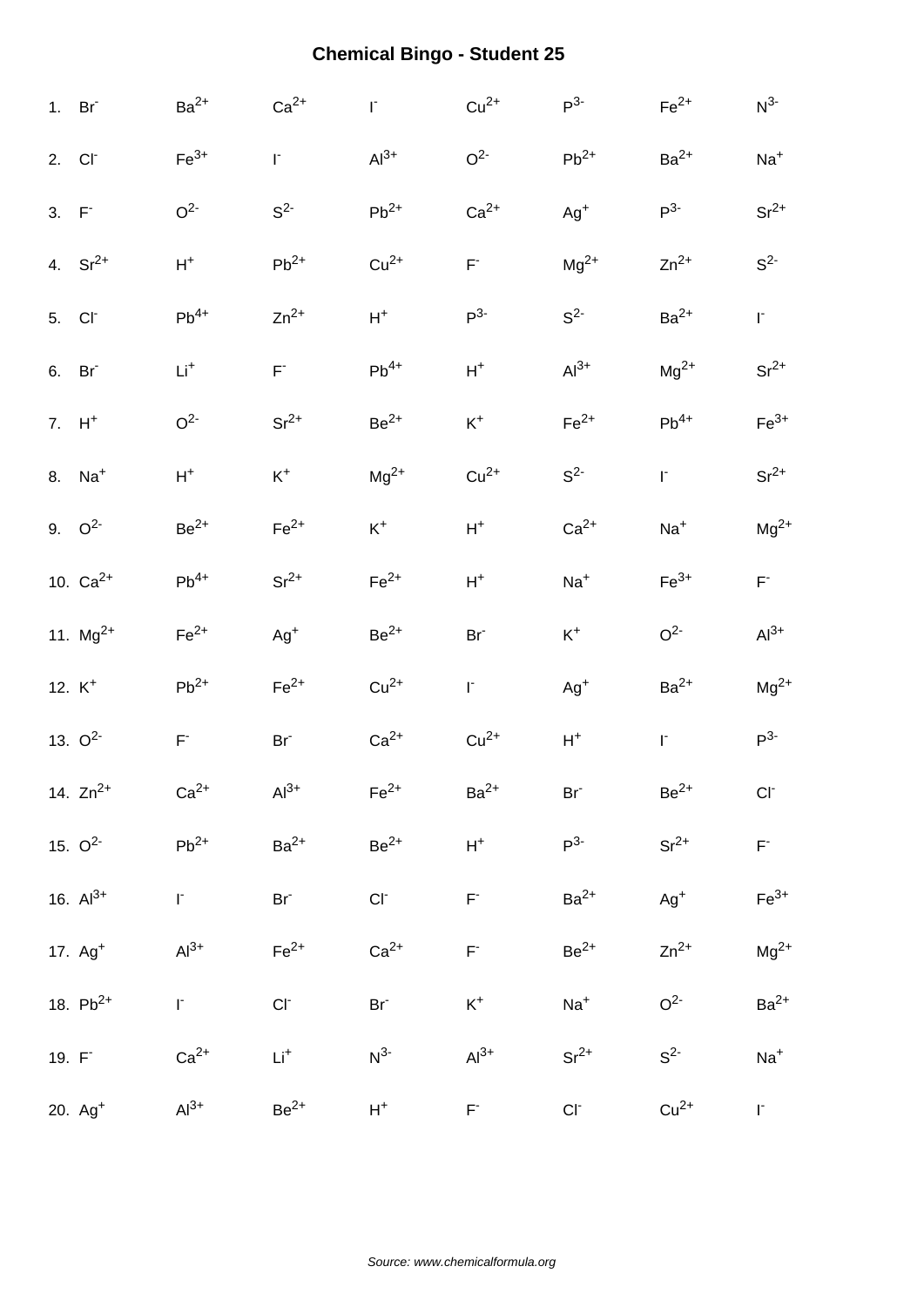|                   | 1. $Be^{2+}$  | Br <sup>-</sup>         | $Cu2+$                  | $N^3$                                         | $Pb^{2+}$       | O <sup>2</sup>   | $CI-$              | $Na+$          |
|-------------------|---------------|-------------------------|-------------------------|-----------------------------------------------|-----------------|------------------|--------------------|----------------|
| $2. \quad \Gamma$ |               | $\mathsf{H}^+$          | $Cu2+$                  | $\mathsf{K}^+$                                | CI              | $Mg^{2+}$        | O <sup>2</sup>     | $Al3+$         |
|                   | 3. $Q^2$      | $Sr^{2+}$               | $Ca2+$                  | $\mathsf{K}^+$                                | $CI-$           | $S^2$            | $Pb^{4+}$          | $Ag^{+}$       |
|                   | 4. $Be^{2+}$  | $Al3+$                  | $Cu2+$                  | $\mathsf{F}^*$                                | $N^3$           | $Na+$            | $K^+$              | $Zn^{2+}$      |
|                   | 5. $Q^2$      | $H^+$                   | $Be2+$                  | $\mathsf{F}^*$                                | $Ca2+$          | $Cu2+$           | $Mg^{2+}$          | $P^{3-}$       |
|                   | 6. $Ca^{2+}$  | $\Gamma$                | $Mg^{2+}$               | $\mathsf{F}^*$                                | $Pb^{4+}$       | $Sr^{2+}$        | $H^+$              | $Fe3+$         |
|                   | $7. H+$       | Br <sup>-</sup>         | $P3-$                   | $Cu2+$                                        | $S^2$           | $K^+$            | $Pb^{2+}$          | $Fe3+$         |
|                   | 8. $Fe^{3+}$  | O <sup>2</sup>          | $Fe2+$                  | $CI-$                                         | S <sup>2</sup>  | $Ag^+$           | $\mathsf{I}^*$     | $Sr^{2+}$      |
|                   | 9. $Cu^{2+}$  | $\mathsf{Li}^+$         | $Sr^{2+}$               | F.                                            | $N^3$           | $Ba2+$           | $Fe2+$             | $CI^-$         |
|                   | 10. $Mg^{2+}$ | $Na+$                   | $H^+$                   | $Zn^{2+}$                                     | $Be2+$          | $Al3+$           | $Fe2+$             | $CI-$          |
|                   | 11. $Pb^{2+}$ | $\mathsf{Fe}^{3+}$      | $Pb^{4+}$               | $K^+$                                         | $CI-$           | $\Gamma$         | $\mathsf{Fe}^{2+}$ | $Be2+$         |
|                   | 12. $Ba^{2+}$ | $\mathsf{K}^+$          | $\mathsf{F}^{\text{-}}$ | $Fe2+$                                        | $Be2+$          | $Sr^{2+}$        | $Cu2+$             | $H^+$          |
| $13. \Gamma$      |               | $\mathsf{F}^{\text{-}}$ | $Cu2+$                  | $K^+$                                         | O <sup>2</sup>  | $Fe3+$           | $P^{3-}$           | $Zn^{2+}$      |
|                   | 14. $Fe^{3+}$ | $Ba2+$                  | $Pb^{4+}$               | $Na+$                                         | $Fe2+$          | $\mbox{Be}^{2+}$ | Br <sup>-</sup>    | O <sup>2</sup> |
|                   | 15. $P^3$     | $H^+$                   | O <sup>2</sup>          | $Al3+$                                        | $\mathsf{K}^+$  | $Mg^{2+}$        | $Sr^{2+}$          | $Ba2+$         |
|                   | 16. $O^2$     | $Fe2+$                  | $Ba2+$                  | $N^{3-}$                                      | CI <sub>r</sub> | $Sr^{2+}$        | $Li+$              | $Fe3+$         |
|                   | 17. $S^2$     | $Ba2+$                  | $Ca2+$                  | $F^+$                                         | $CI-$           | $Be2+$           | $Zn^{2+}$          | $Fe2+$         |
|                   | 18. Br        | $Pb^{2+}$               | $\mathsf{F}^*$          | $S^2$                                         | $P^3$           | $Ca2+$           | $Fe2+$             | $Pb^{4+}$      |
|                   | 19. $Ca^{2+}$ | CI                      | $\rm K^+$               | $\mathsf{Li}^+$                               | $Ba2+$          | $Mg^{2+}$        | $S^2$              | $Be2+$         |
|                   | 20. $Fe^{2+}$ | $Cu2+$                  | S <sup>2</sup>          | $\mathsf{F}^{\scriptscriptstyle{\mathsf{L}}}$ | $CI^-$          | $Sr^{2+}$        | $Ba2+$             | $H^+$          |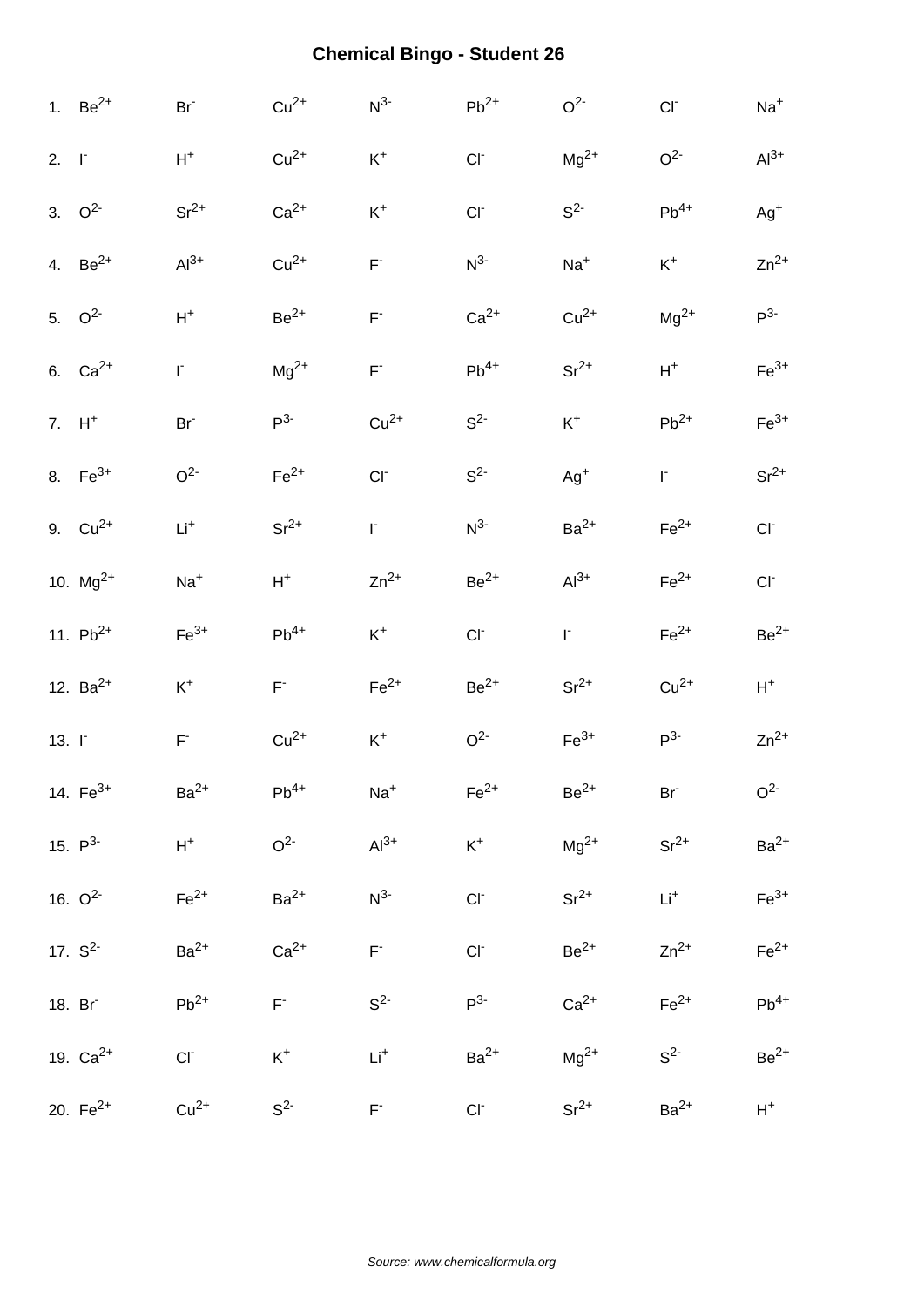|              | 1. Cl <sup>-</sup>  | $Mg^{2+}$        | $Zn^{2+}$      | $Fe3+$             | $\mathsf{F}^*$     | $\mathsf{I}^*$     | $P^3$              | $Pb^{2+}$          |
|--------------|---------------------|------------------|----------------|--------------------|--------------------|--------------------|--------------------|--------------------|
|              | 2. $Al^{3+}$        | $\rm Mg^{2+}$    | $Zn^{2+}$      | $Na+$              | $\mathsf{Pb}^{4+}$ | $\mathsf{K}^+$     | $\mathsf{Fe}^{3+}$ | $Li+$              |
| $3. F-$      |                     | $Ca2+$           | $CI^-$         | Br <sup>-</sup>    | O <sup>2</sup>     | $H^+$              | $Zn^{2+}$          | $\mathsf{I}^*$     |
|              | 4. Na <sup>+</sup>  | $Pb^{4+}$        | $Fe3+$         | S <sup>2</sup>     | $Ba2+$             | $Pb^{2+}$          | $K^+$              | $\mathsf{F}^*$     |
|              | 5. $S^2$            | $Ca2+$           | $CI^-$         | $Ag^{+}$           | $Mg^{2+}$          | $H^+$              | $Al^{3+}$          | $Ba2+$             |
|              | 6. Na <sup>+</sup>  | $Li+$            | $Pb^{4+}$      | $Be2+$             | Br <sup>-</sup>    | $\mathsf{F}^*$     | $Fe3+$             | $Zn^{2+}$          |
|              | 7. $Sr^{2+}$        | $\mathsf{Li}^+$  | $Fe3+$         | $\mathsf{Fe}^{2+}$ | $K^+$              | $P^3$              | $Ba2+$             | $\mathsf{Pb}^{2+}$ |
|              | 8. $Zn^{2+}$        | $Cu2+$           | $Al3+$         | $Ag^{+}$           | $\mathsf{Li}^+$    | $\mathsf{Fe}^{3+}$ | $\mathsf{Pb}^{4+}$ | $Fe2+$             |
|              | 9. Na <sup>+</sup>  | $Mg^{2+}$        | $K^+$          | $S^2$              | $Be2+$             | $\mathsf{I}^*$     | $Sr^{2+}$          | O <sup>2</sup>     |
|              | 10. $Cu^{2+}$       | $Al3+$           | $Fe3+$         | $N^3$              | $Sr^{2+}$          | $Mg^{2+}$          | $\mathsf{F}^*$     | $Na+$              |
|              | 11. $Al^{3+}$       | O <sup>2</sup>   | $CI^-$         | $\mathsf{I}^*$     | $\rm Mg^{2+}$      | $P^3$              | Br <sup>-</sup>    | $Fe2+$             |
|              | 12. $Cu^{2+}$       | $\mbox{Be}^{2+}$ | O <sup>2</sup> | $\mathsf{Li}^+$    | $Ba2+$             | $Pb^{2+}$          | $P^3$              | $\mathbf{r}$       |
|              | 13. $Sr^{2+}$       | P <sup>3</sup>   | $\rm Be^{2+}$  | $\mathsf{H}^+$     | $\mathsf{Fe}^{2+}$ | $Pb^{4+}$          | $Zn^{2+}$          | $\mathsf{K}^+$     |
|              | 14. $Cu^{2+}$       | $F^-$            | $\Gamma$       | $\mathsf{Fe}^{3+}$ | $Pb^{2+}$          | $Ba2+$             | O <sup>2</sup>     | $Al3+$             |
|              | 15. $Na+$           | Br <sup>-</sup>  | $Pb^{2+}$      | $Ba2+$             | $Ca2+$             | $Sr^{2+}$          | $H^+$              | $Mg^{2+}$          |
|              | 16. CI <sup>-</sup> | $Mg^{2+}$        | $Al3+$         | $Na+$              | $Be^{2+}$          | $Li^{+}$           | $\mathsf{K}^+$     | $\mathbb{S}^{2-}$  |
| $17. \Gamma$ |                     | $P^3$            | $Cu2+$         | $Ca2+$             | $Ba2+$             | $Fe2+$             | $Al^{3+}$          | $\mathsf{F}^*$     |
|              | 18. $K^+$           | $Zn^{2+}$        | $Ca2+$         | $CI-$              | $N^{3-}$           | $P^{3-}$           | $Ba2+$             | $Al3+$             |
|              | 19. $Fe^{3+}$       | $Na+$            | $Cu2+$         | $Sr^{2+}$          | $CI^-$             | $Zn^{2+}$          | S <sup>2</sup>     | Br <sup>-</sup>    |
|              | 20. $N^3$           | $Mg^{2+}$        | r,             | $CI^-$             | $Ca2+$             | $Ba2+$             | $\mathsf{F}^*$     | $Be2+$             |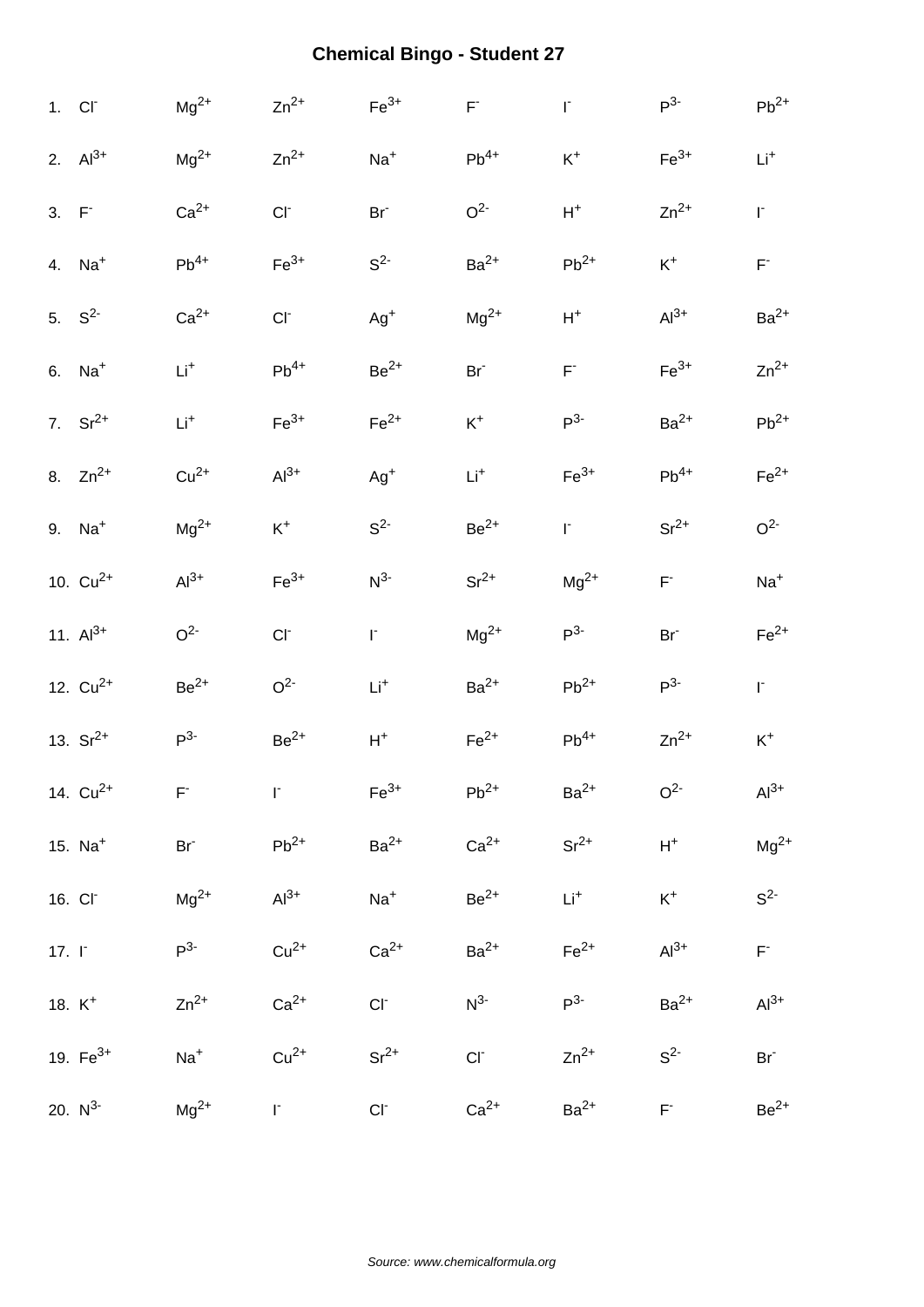|              | $1. H+$            | $Cu2+$          | $Be2+$           | $Ba2+$          | $Br-$              | $\Gamma$        | $N^3$              | $Fe3+$                      |
|--------------|--------------------|-----------------|------------------|-----------------|--------------------|-----------------|--------------------|-----------------------------|
|              | 2. Cl <sup>-</sup> | Br <sup>-</sup> | $\mathsf{K}^+$   | $Na+$           | $Ba2+$             | $N^{3-}$        | $Fe3+$             | $Zn^{2+}$                   |
| $3. F-$      |                    | $Al3+$          | $Be2+$           | O <sup>2</sup>  | $Ca2+$             | $H^+$           | $Mg^{2+}$          | $Ag+$                       |
|              | 4. $Cu^{2+}$       | $\mathsf{H}^+$  | $Sr^{2+}$        | Br <sup>-</sup> | $\mathsf{Fe}^{3+}$ | $Ba2+$          | $\rm Mg^{2+}$      | $Be2+$                      |
|              | 5. $Ag+$           | Br <sup>-</sup> | $Fe2+$           | $H^+$           | $Al^{3+}$          | $P3-$           | $\mathsf{F}^*$     | O <sup>2</sup>              |
|              | 6. $Zn^{2+}$       | $\mathsf{Li}^+$ | $Br-$            | $\mathsf{K}^+$  | $H^+$              | $\mathsf{F}^*$  | $\mathsf{I}^*$     | $Ba2+$                      |
|              | 7. $Sr^{2+}$       | $Cu2+$          | $Na+$            | $Pb^{4+}$       | $Be2+$             | $Li+$           | $Al3+$             | O <sup>2</sup>              |
|              | 8. $Sr^{2+}$       | O <sup>2</sup>  | $Ba2+$           | $Ca2+$          | $\mathsf{K}^+$     | $Li+$           | $Zn^{2+}$          | $H^+$                       |
|              | 9. $Cu^{2+}$       | $Na+$           | O <sup>2</sup>   | $Mg^{2+}$       | $Be2+$             | $Fe2+$          | $\mathsf{K}^+$     | $Al3+$                      |
|              | 10. $Sr^{2+}$      | $Zn^{2+}$       | $Fe2+$           | $H^+$           | $\Gamma$           | $CI^-$          | $Na+$              | $Ba2+$                      |
|              | 11. $Al^{3+}$      | $Sr^{2+}$       | $Fe2+$           | P <sup>3</sup>  | S <sup>2</sup>     | $Cu2+$          | $\mathsf{I}^*$     | $\mathsf{F}^*$              |
|              | 12. $Ag+$          | O <sup>2</sup>  | $Sr^{2+}$        | $N^3$           | $Cu2+$             | Br <sup>-</sup> | $\mathsf{F}^*$     | $Li+$                       |
|              | 13. $O^2$          | $Fe3+$          | $Cu2+$           | $Fe2+$          | $Ca2+$             | S <sup>2</sup>  | $\mathsf{K}^+$     | $P^3$                       |
|              | 14. Br             | $Pb^{2+}$       | O <sup>2</sup>   | $\mathsf{K}^+$  | $Al3+$             | $Na+$           | $\mathsf{Fe}^{3+}$ | $\mathsf{C}\mathsf{\Gamma}$ |
|              | 15. $Be^{2+}$      | $Sr^{2+}$       | $Ag^{+}$         | Br <sup>-</sup> | $\Gamma$           | O <sup>2</sup>  | $Al3+$             | $Pb^{4+}$                   |
|              | 16. $Ca^{2+}$      | $\mathsf{Li}^+$ | $Al3+$           | $Fe2+$          | $Pb^{4+}$          | $CI-$           | $\mathsf{K}^+$     | $N^3$                       |
| 17. $\Gamma$ |                    | $\mathsf{Li}^+$ | $\mathsf{K}^+$   | $Al^{3+}$       | $\mathsf{F}^*$     | $Zn^{2+}$       | $CI-$              | $Ba2+$                      |
| 18. F        |                    | $Pb^{2+}$       | $\mbox{Be}^{2+}$ | $Al3+$          | $Mg^{2+}$          | $Fe2+$          | $Na+$              | $Ca2+$                      |
|              | 19. $P^3$          | $Cu2+$          | $CI^-$           | $N^3$           | $\mathsf{F}^*$     | $Be2+$          | $Zn^{2+}$          | $\mathsf{Pb}^{4+}$          |
|              | 20. $Cu^{2+}$      | $Ba2+$          | $Al^{3+}$        | $Li+$           | $S^2$              | $Sr^{2+}$       | $Mg^{2+}$          | O <sup>2</sup>              |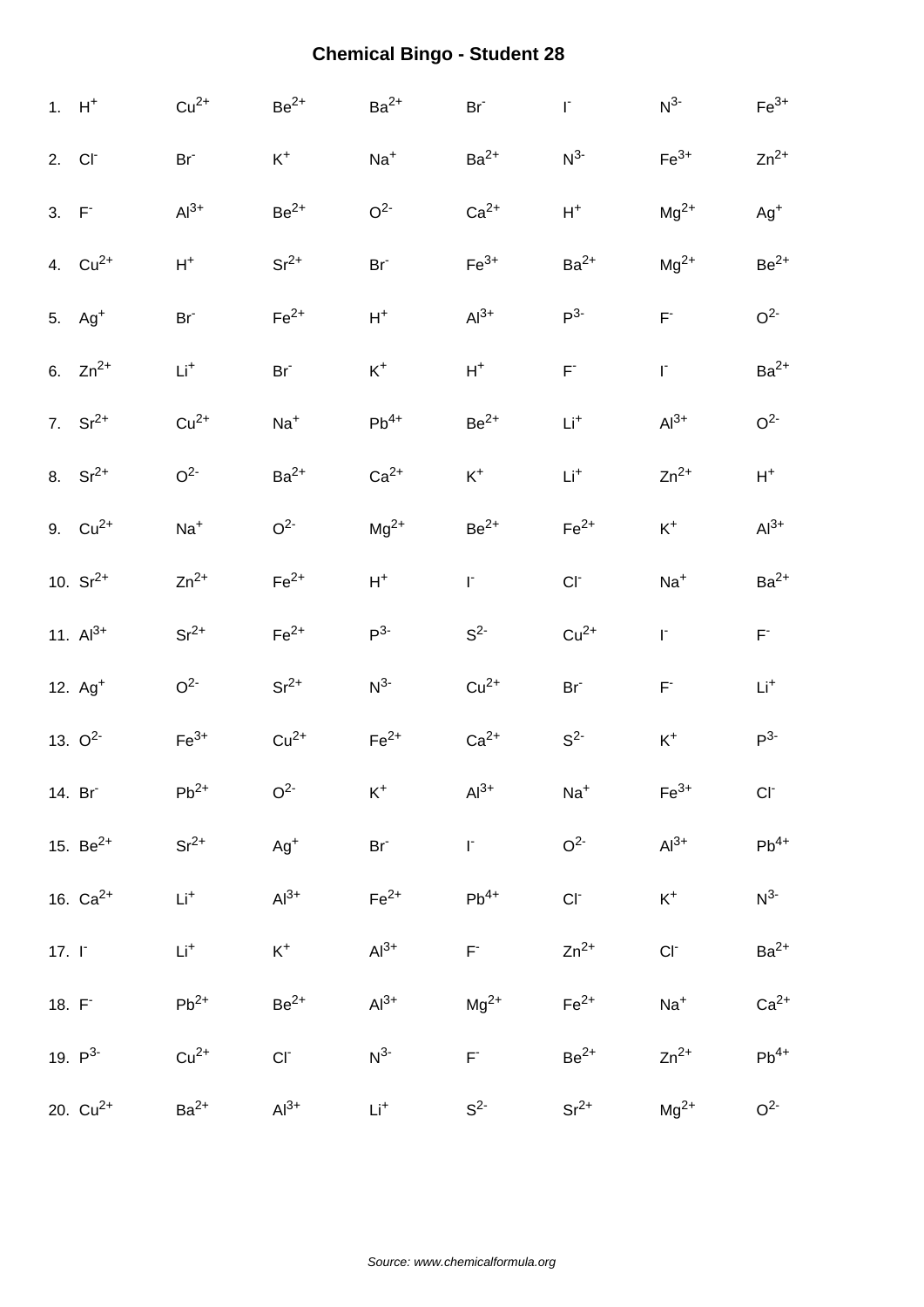| 1. CI <sup>-</sup> | $\mathsf{I}^*$           | $N^3$              | $Na+$     | $\mathsf{Fe}^{2+}$ | $\mathsf{Li}^+$ | $Be2+$             | $Mg^{2+}$               |
|--------------------|--------------------------|--------------------|-----------|--------------------|-----------------|--------------------|-------------------------|
| 2. $Be^{2+}$       | S <sup>2</sup>           | $\mathsf{K}^+$     | $Cu2+$    | $\mathsf{Pb}^{4+}$ | $Li+$           | $Mg^{2+}$          | $Na+$                   |
| 3. $Al^{3+}$       | $F^{\dagger}$            | $Pb^{2+}$          | $Na+$     | O <sup>2</sup>     | $H^+$           | $Ca2+$             | $P^3$                   |
| 4. $Pb^{2+}$       | $H^+$                    | $Mg^{2+}$          | $Fe3+$    | $Be2+$             | $K^+$           | $Pb^{4+}$          | $Li+$                   |
| 5. $Ba^{2+}$       | $Ca2+$                   | $\mathsf{K}^+$     | $Na+$     | $Zn^{2+}$          | O <sup>2</sup>  | $S^2$              | $P3-$                   |
| 6. $Pb^{2+}$       | $Al3+$                   | $Zn^{2+}$          | $Be2+$    | $Na+$              | ${\sf H}^+$     | $\mathsf{I}^*$     | $Cu2+$                  |
| 7. $Fe^{3+}$       | $P^3$                    | $Fe2+$             | $Pb^{4+}$ | $S^2$              | $Sr^{2+}$       | $Ca2+$             | $Al3+$                  |
| 8. Ag <sup>+</sup> | $\rm Mg^{2+}$            | $Fe3+$             | $S^2$     | $Zn^{2+}$          | O <sup>2</sup>  | $Ca2+$             | $CI^-$                  |
| 9. $Ba^{2+}$       | $Ag+$                    | $Cu2+$             | $K^+$     | $H^+$              | O <sup>2</sup>  | Br <sup>-</sup>    | $Mg^{2+}$               |
| 10. $Cu^{2+}$      | $Fe2+$                   | $Mg^{2+}$          | $Al3+$    | $S^2$              | P <sup>3</sup>  | $\mathsf{H}^+$     | $Fe3+$                  |
| 11. $Al^{3+}$      | $Na+$                    | $P^3$              | $Li+$     | S <sup>2</sup>     | $Pb^{4+}$       | $Pb^{2+}$          | $Mg^{2+}$               |
| 12. $Cu^{2+}$      | $\mathsf{H}^+$           | $\mathsf{F}^*$     | $N^3$     | $Na+$              | $\rm Mg^{2+}$   | $Li+$              | Br <sup>-</sup>         |
|                    |                          |                    |           |                    |                 |                    |                         |
| 13. Br             | $CI-$                    | $Pb^{4+}$          | $Fe3+$    | O <sup>2</sup>     | $Ca2+$          | $Sr^{2+}$          | $\mathsf{F}^*$          |
| 14. $Ca^{2+}$      | $Zn^{2+}$                | $\mathsf{Pb}^{4+}$ | $Na+$     | $\mbox{Be}^{2+}$   | $F^-$           | $\mathsf{Fe}^{3+}$ | Br <sup>-</sup>         |
| 15. $Cu^{2+}$      | $Mg^{2+}$                | $\mathsf{H}^+$     | $\Gamma$  | $Be2+$             | $Ca2+$          | $N^{3-}$           | $\mathsf{F}^*$          |
| 16. $Pb^{4+}$      | $CI^-$                   | O <sup>2</sup>     | $N^3$     | $Ca2+$             | $Al3+$          | $\mathsf{K}^+$     | $Ag^+$                  |
| 17. $Zn^{2+}$      | $Be2+$                   | $\mathsf{Li}^+$    | $Ca2+$    | $CI-$              | $Mg^{2+}$       | $Al^{3+}$          | Br <sup>-</sup>         |
| 18. $Fe^{2+}$      | $\mathsf{CI}^{\text{-}}$ | $Br^-$             | $Be^{2+}$ | $P^{3-}$           | $Al3+$          | $\mathsf{H}^+$     | $\mathsf{F}^{\text{-}}$ |
| 19. $Pb^{4+}$      | $CI^-$                   | $Fe3+$             | $F^*$     | $Al3+$             | $Pb^{2+}$       | $N^{3-}$           | $Be2+$                  |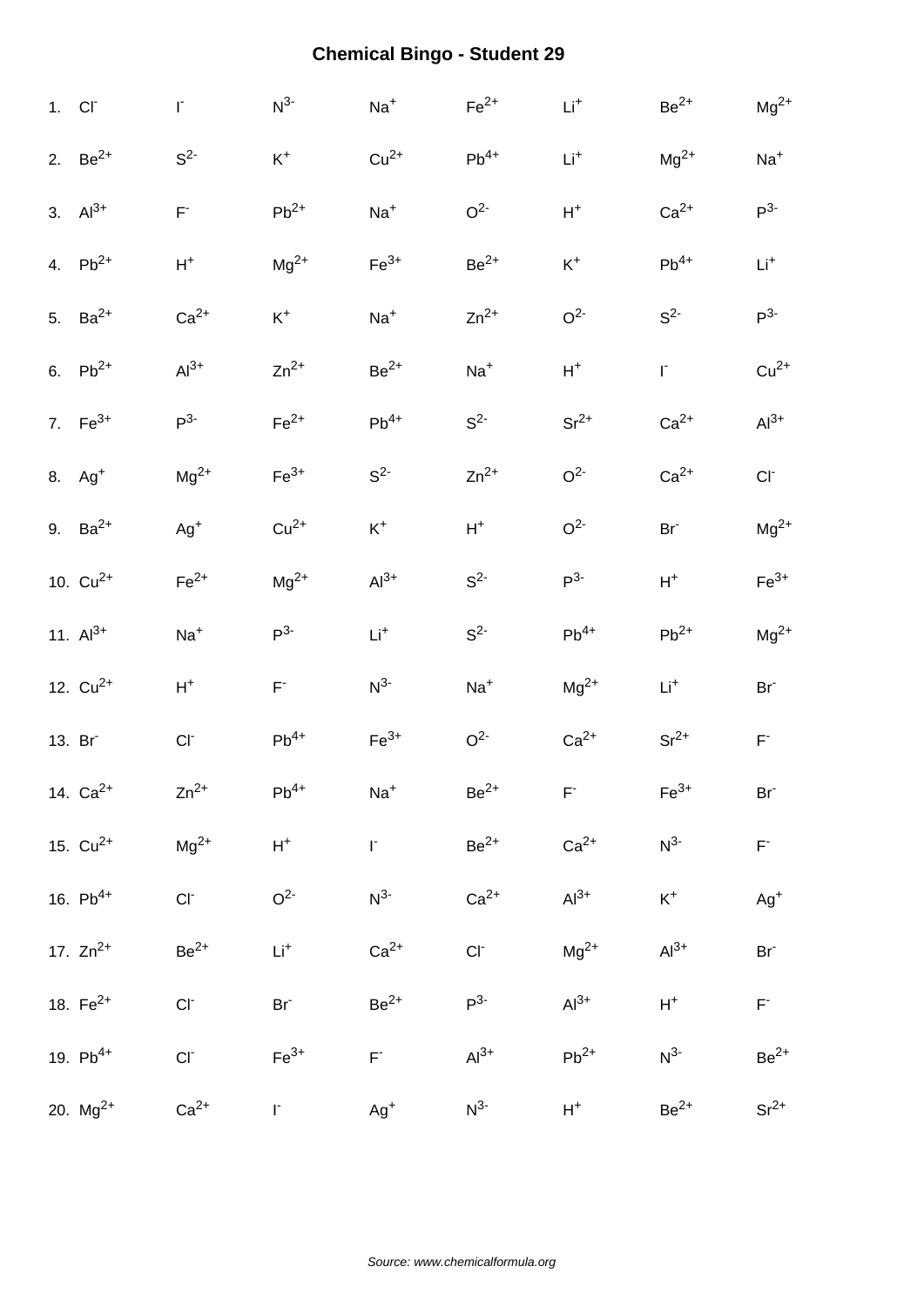|                   | $1. H+$             | $Fe2+$                  | P <sup>3</sup> | $N^3$              | $Be^{2+}$          | $\mathsf{I}^*$ | O <sup>2</sup>   | $Ba2+$                                        |
|-------------------|---------------------|-------------------------|----------------|--------------------|--------------------|----------------|------------------|-----------------------------------------------|
| $2. \quad \Gamma$ |                     | $Ba2+$                  | CI             | $Cu2+$             | $Li+$              | ${\sf H}^+$    | $Pb^{4+}$        | $\mathsf{K}^+$                                |
|                   | 3. $Cu^{2+}$        | $P^3$                   | $Al3+$         | $Ca2+$             | $Sr^{2+}$          | $Be2+$         | O <sup>2</sup>   | $Ag^+$                                        |
|                   | 4. $N^3$            | Br <sup>-</sup>         | $\mathsf{K}^+$ | $Ba2+$             | $CI-$              | $Cu2+$         | $Li+$            | $Mg^{2+}$                                     |
|                   | 5. $Pb^{4+}$        | $Ba2+$                  | $Al^{3+}$      | r.                 | O <sup>2</sup>     | $Mg^{2+}$      | $Na+$            | $Ca2+$                                        |
|                   | 6. $S^2$            | $\mathsf{F}^{\text{-}}$ | $Mg^{2+}$      | $\mathsf{Fe}^{3+}$ | $Na+$              | $\Gamma$       | $\mbox{Be}^{2+}$ | $Li^+$                                        |
|                   | 7. $Ca^{2+}$        | $\mathsf{Pb}^{2+}$      | $Be^{2+}$      | $\mathsf{K}^+$     | $\mathsf{H}^+$     | $S^2$          | $Na+$            | $Fe2+$                                        |
|                   | 8. $K^+$            | $\mathsf{Pb}^{4+}$      | $\mathsf{F}^*$ | $Fe2+$             | O <sup>2</sup>     | $Zn^{2+}$      | $S^2$            | $H^+$                                         |
|                   | 9. $Sr^{2+}$        | O <sup>2</sup>          | $Al^{3+}$      | $Cu2+$             | $CI-$              | $Li+$          | $Pb^{4+}$        | $Na+$                                         |
|                   | 10. $Ca^{2+}$       | $\mathsf{Fe}^{3+}$      | $Li+$          | $N^3$              | $Sr^{2+}$          | $Mg^{2+}$      | $\mathsf{H}^+$   | $Na+$                                         |
|                   | 11. $Al^{3+}$       | O <sup>2</sup>          | $Fe3+$         | $Sr^{2+}$          | $Na+$              | $\mathsf{I}^*$ | $\mathsf{K}^+$   | Br <sup>-</sup>                               |
|                   | 12. $Al^{3+}$       | ${\sf H}^+$             | $Be2+$         | CI                 | $Ag+$              | $\rm Sr^{2+}$  | $Li+$            | $Pb^{2+}$                                     |
|                   | 13. CI <sup>-</sup> | $Ca2+$                  | $\mathsf{K}^+$ | $Zn^{2+}$          | $H^+$              | $Br-$          | $S^2$            | $\mathsf{F}^{\scriptscriptstyle{\mathsf{c}}}$ |
|                   | 14. $Fe^{3+}$       | $Pb^{4+}$               | $Na+$          | $Pb^{2+}$          | $\mathsf{Fe}^{2+}$ | $Zn^{2+}$      | $Mg^{2+}$        | $K^+$                                         |
|                   | 15. $Pb^{2+}$       | $Na+$                   | $Sr^{2+}$      | Br <sup>-</sup>    | $K^+$              | $Fe3+$         | $Ag^{+}$         | $Be^{2+}$                                     |
|                   | 16. $Ba^{2+}$       | $S^2$                   | O <sup>2</sup> | $Al3+$             | $Mg^{2+}$          | $CI-$          | $\mathsf{I}^*$   | $Be^{2+}$                                     |
|                   | 17. $Al^{3+}$       | $S^2$                   | $Br^2$         | $Ag^{+}$           | $Ca2+$             | $\mathsf{I}^*$ | $\mathsf{F}^*$   | $Fe3+$                                        |
|                   | 18. $Al^{3+}$       | $\mathsf{H}^+$          | $Be2+$         | $Zn^{2+}$          | $Ba2+$             | $\mathsf{I}^*$ | $Pb^{4+}$        | $\mathrm{Na}^+$                               |
|                   | 19. Br              | $Pb^{2+}$               | $Be2+$         | $S^2$              | $Li+$              | $N^{3-}$       | $\mathsf{F}^*$   | $CI^-$                                        |
|                   | 20. CI <sup>-</sup> | $Ba2+$                  | $Li+$          | $\mathsf{H}^+$     | S <sup>2</sup>     | $Pb^{2+}$      | $Fe2+$           | $Ca2+$                                        |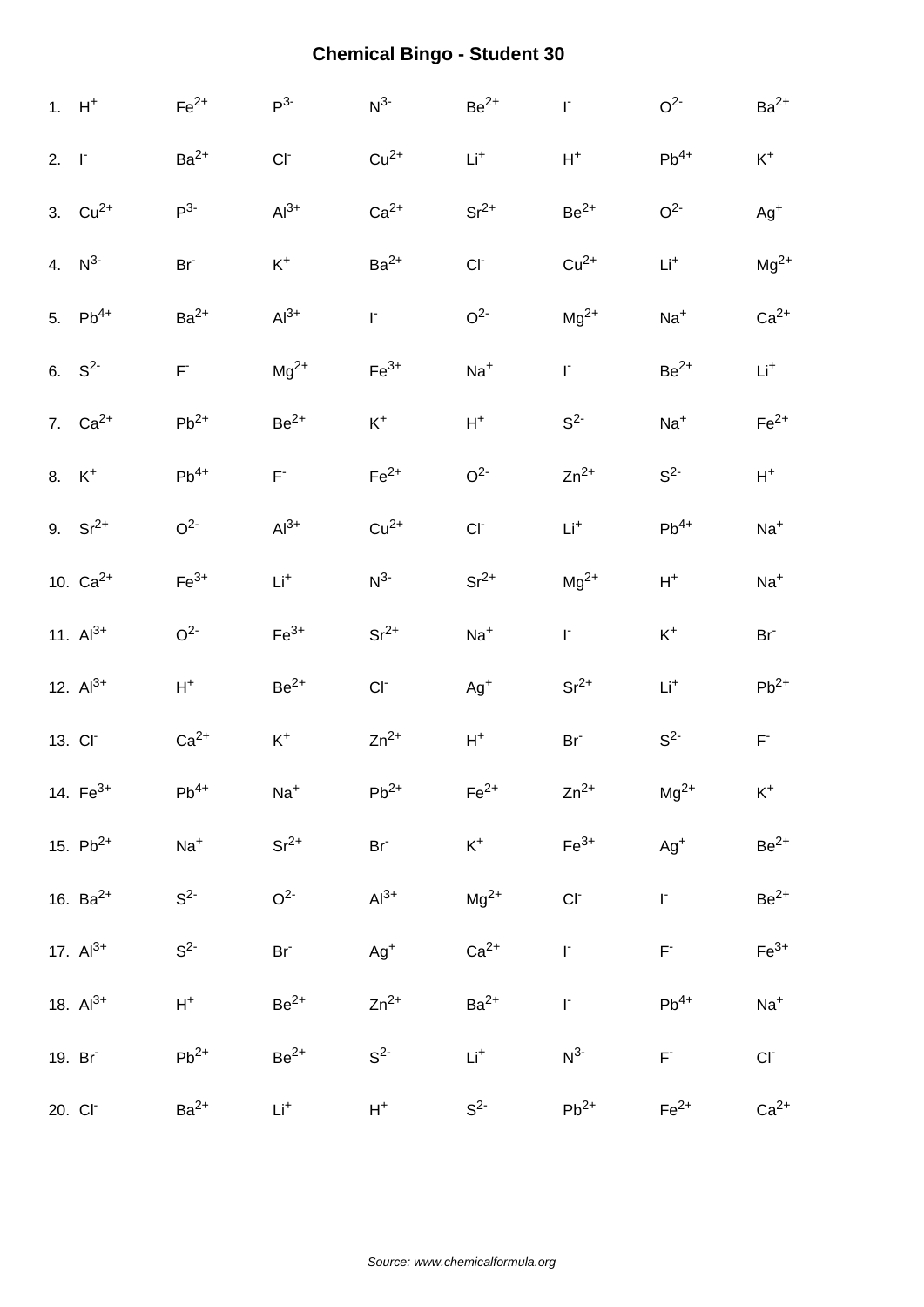|              | 1. CI <sup>-</sup>  | $\mathsf{Li}^+$    | $Fe3+$             | $Ba2+$          | $Be^{2+}$                | $\mathsf{I}^*$            | $Ca2+$                  | O <sup>2</sup>     |
|--------------|---------------------|--------------------|--------------------|-----------------|--------------------------|---------------------------|-------------------------|--------------------|
|              | 2. $Be^{2+}$        | $\mathsf{Fe}^{3+}$ | $Mg^{2+}$          | $\mathsf{K}^+$  | O <sup>2</sup>           | $Pb^{4+}$                 | $Ag+$                   | Br <sup>-</sup>    |
|              | 3. $Pb^{4+}$        | CI                 | $P^{3-}$           | $\mathsf{Ag}^+$ | $Sr^{2+}$                | $Ca2+$                    | $H^+$                   | $Cu2+$             |
|              | 4. $Zn^{2+}$        | $Ag^{+}$           | $\mathsf{Fe}^{3+}$ | $Cu2+$          | $\mathsf{Pb}^{2+}$       | $Ba2+$                    | Br <sup>-</sup>         | $S^2$              |
|              | 5. $Mg^{2+}$        | $Al^{3+}$          | $Cu2+$             | $Fe2+$          | $CI-$                    | $\Gamma$                  | $\mathsf{K}^+$          | $Ag^{+}$           |
|              | 6. $Ba^{2+}$        | $\mathsf{Pb}^{2+}$ | $Sr^{2+}$          | $Na+$           | $N^3$                    | $Al3+$                    | $\mathsf{Li}^+$         | $Cu2+$             |
|              | 7. $Fe^{3+}$        | $\textsf{Na}^+$    | $P^3$              | $K^+$           | $H^+$                    | $Be^{2+}$                 | $\mathsf{Fe}^{2+}$      | $Cu2+$             |
|              | 8. $Ba^{2+}$        | $\mathsf{K}^+$     | $Zn^{2+}$          | $Mg^{2+}$       | $Na+$                    | O <sup>2</sup>            | $\mathsf{F}^{\text{-}}$ | $Cu2+$             |
| $9. \quad 1$ |                     | $Na+$              | S <sup>2</sup>     | $Ag+$           | $Be2+$                   | $Pb^{4+}$                 | $N^3$                   | $Ca2+$             |
|              | 10. $Ba^{2+}$       | $H^+$              | $Sr^{2+}$          | S <sup>2</sup>  | $\mathsf{Pb}^{4+}$       | $\mathsf{F}^{\mathsf{r}}$ | $Li+$                   | CI                 |
|              | 11. $K^+$           | S <sup>2</sup>     | $Pb^{2+}$          | O <sup>2</sup>  | $P^3$                    | $CI-$                     | $\mathsf{F}^*$          | Br <sup>-</sup>    |
|              | 12. $Mg^{2+}$       | $\mathsf{Pb}^{2+}$ | O <sup>2</sup>     | $N^3$           | $\mathsf{K}^+$           | $Li+$                     | $Cu2+$                  | Br <sup>-</sup>    |
|              | 13. $N^3$           | $Pb^{4+}$          | O <sup>2</sup>     | $Pb^{2+}$       | $S^2$                    | $Zn^{2+}$                 | $\mathsf{H}^+$          | $\mathsf{F}^*$     |
|              | 14. $Fe^{2+}$       | $K^+$              | $Na+$              | $Pb^{2+}$       | Br <sup>-</sup>          | $Be2+$                    | $\Gamma$                | $\mathsf{H}^+$     |
|              | 15. $K^+$           | $Br-$              | $Cu2+$             | $Mg^{2+}$       | $\mathsf{F}^{\text{-}}$  | $Sr^{2+}$                 | O <sup>2</sup>          | $Be^{2+}$          |
|              | 16. $N^3$           | $Sr^{2+}$          | $Ba2+$             | $\mathsf{F}^*$  | $\mathsf{CI}^{\text{-}}$ | $Pb^{4+}$                 | Br <sup>-</sup>         | $S^2$              |
|              | 17. CI <sup>-</sup> | $Ag+$              | $H^+$              | $Be2+$          | $\mathsf{F}^*$           | $Cu2+$                    | $Zn^{2+}$               | $Fe3+$             |
|              | 18. $Pb^{2+}$       | $Be2+$             | $Mg^{2+}$          | $N^{3-}$        | $\mathsf{K}^+$           | $H^+$                     | $P^3$                   | $Ca2+$             |
|              | 19. $Ba^{2+}$       | $Al3+$             | $Cu2+$             | $Li+$           | $Pb^{2+}$                | $Zn^{2+}$                 | $K^+$                   | $\mathsf{Pb}^{4+}$ |
|              | 20. $Al^{3+}$       | F.                 | $Ba2+$             | $Pb^{2+}$       | $Be2+$                   | $Ca2+$                    | $Zn^{2+}$               | $\mathsf{CI}^-$    |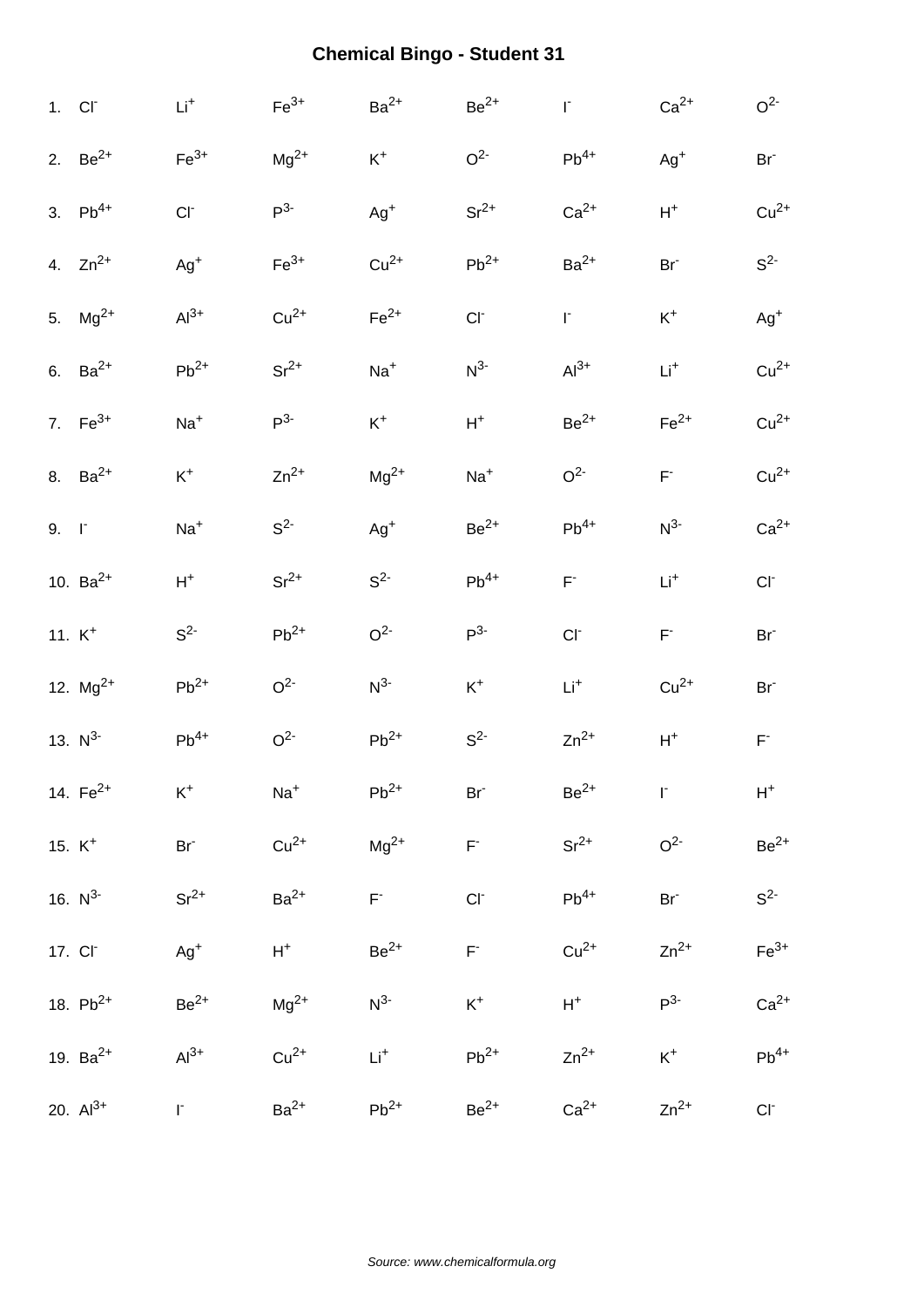|                   | 1. Br               | $Mg^{2+}$               | F.              | $\mathsf{Li}^+$  | $P^3$                   | $Fe3+$             | $Ba2+$             | $N^3$                                         |
|-------------------|---------------------|-------------------------|-----------------|------------------|-------------------------|--------------------|--------------------|-----------------------------------------------|
|                   | $2. H+$             | $\mathsf{K}^+$          | $Mg^{2+}$       | O <sup>2</sup>   | $\mathsf{I}^*$          | $\mathsf{Fe}^{3+}$ | $Cu2+$             | $Al^{3+}$                                     |
| $3. \quad \Gamma$ |                     | $Ca2+$                  | $Pb^{4+}$       | O <sup>2</sup>   | $Zn^{2+}$               | $CI-$              | $Cu2+$             | $Mg^{2+}$                                     |
|                   | 4. $Be^{2+}$        | CI                      | $H^+$           | $Zn^{2+}$        | $Fe3+$                  | Br <sup>-</sup>    | $\mathsf{Pb}^{2+}$ | $Al3+$                                        |
| $5. F-$           |                     | O <sup>2</sup>          | $H^+$           | $Pb^{4+}$        | $Na+$                   | $K^+$              | $Zn^{2+}$          | $Mg^{2+}$                                     |
|                   | 6. $Ba^{2+}$        | $Be2+$                  | $\mathsf{K}^+$  | $\mathsf{I}^*$   | $N^3$                   | $Na+$              | $Pb^{4+}$          | $H^+$                                         |
|                   | 7. $Ba^{2+}$        | $S^2$                   | $Ca2+$          | O <sup>2</sup>   | $Fe2+$                  | $Li+$              | $Al3+$             | $Na+$                                         |
|                   | 8. $K^+$            | $\mathsf{Pb}^{4+}$      | $Al3+$          | $Na+$            | $\mathsf{F}^{\text{-}}$ | $\mathsf{I}^*$     | $Ag+$              | $Ca2+$                                        |
|                   | 9. $Q^2$            | $\mathsf{Li}^+$         | $Ag+$           | $Ca2+$           | Br <sup>-</sup>         | $\mathsf{I}^*$     | $S^2$              | $Cu2+$                                        |
|                   | 10. $Pb^{4+}$       | r.                      | $Al3+$          | $\mbox{Be}^{2+}$ | $Na+$                   | $S^2$              | $CI-$              | $\mathsf{F}^{\scriptscriptstyle{\mathsf{T}}}$ |
| 11. F             |                     | $\mbox{Be}^{2+}$        | $\mathsf{Li}^+$ | $\mathsf{I}^*$   | $Sr^{2+}$               | O <sup>2</sup>     | $Fe3+$             | $Ag+$                                         |
| $12. \Gamma$      |                     | $\mathsf{F}^{\text{-}}$ | $Cu2+$          | $CI-$            | $P^3$                   | $Be2+$             | $Fe2+$             | $Mg^{2+}$                                     |
|                   | 13. $Fe^{2+}$       | $P^3$                   | $Br-$           | $S^2$            | $\mathsf{F}^{\text{-}}$ | $Sr^{2+}$          | $Ca2+$             | $Cu2+$                                        |
|                   | 14. $Fe^{3+}$       | $Cu2+$                  | $F^-$           | $Ca2+$           | $\mathsf{Pb}^{4+}$      | Br <sup>-</sup>    | $\mbox{Be}^{2+}$   | $Na+$                                         |
|                   | 15. $Pb^{4+}$       | $P^3$                   | $\rm Be^{2+}$   | O <sup>2</sup>   | $Na+$                   | $N^3$              | $Ca2+$             | $Cu2+$                                        |
|                   | 16. Br              | $N^3$                   | O <sup>2</sup>  | $Ca2+$           | $Fe3+$                  | $F^-$              | $Be2+$             | $Pb^{4+}$                                     |
|                   | 17. Ag <sup>+</sup> | $CI^-$                  | $Br^-$          | $Be2+$           | $Zn^{2+}$               | $Fe2+$             | $Na+$              | $Mg^{2+}$                                     |
|                   | 18. $Zn^{2+}$       | $Mg^{2+}$               | $Pb^{2+}$       | $N^{3-}$         | $Fe2+$                  | S <sup>2</sup>     | $\mathsf{K}^+$     | Br <sup>-</sup>                               |
|                   | 19. $Ba^{2+}$       | $\mathsf{F}^*$          | $Pb^{2+}$       | $Ca2+$           | $Zn^{2+}$               | $Fe3+$             | $CI^-$             | $Cu2+$                                        |
|                   |                     |                         |                 |                  |                         |                    |                    |                                               |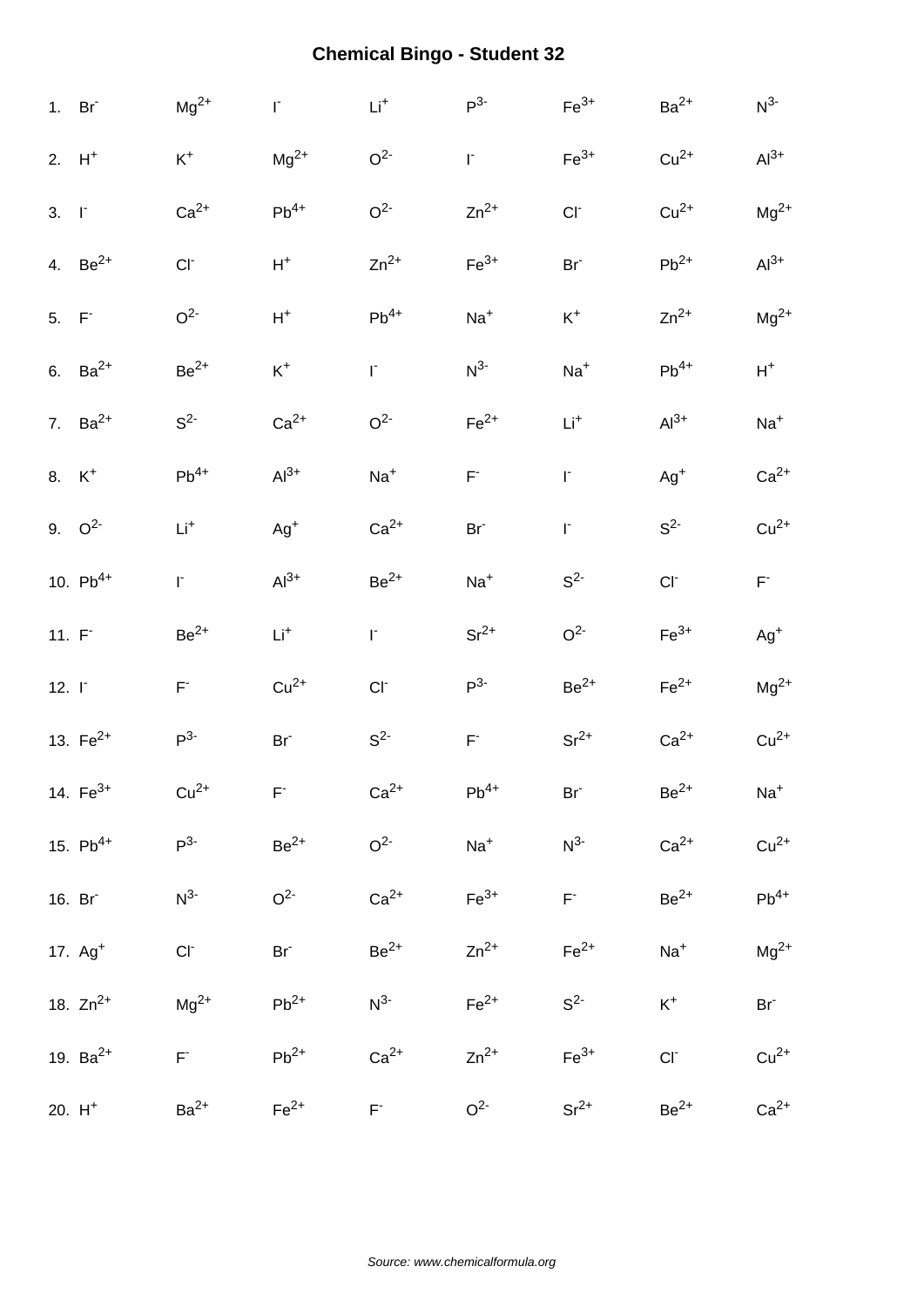|          | $1. H+$       | $Ba2+$             | $N^3$          | $Zn^{2+}$          | $\mathsf{Fe}^{2+}$ | $P^3$              | $Cu2+$             | $Mg^{2+}$          |
|----------|---------------|--------------------|----------------|--------------------|--------------------|--------------------|--------------------|--------------------|
|          | 2. $S^2$      | $Cu2+$             | $Ba2+$         | $\rm Mg^{2+}$      | O <sup>2</sup>     | $\mathsf{K}^+$     | $Fe3+$             | $Al^{3+}$          |
|          | 3. $Na+$      | $\rm Sr^{2+}$      | $Zn^{2+}$      | $Pb^{2+}$          | $P^3$              | $\mathsf{K}^+$     | $\mathsf{F}^*$     | $CI-$              |
| 4. F     |               | $\mathsf{K}^+$     | $Be2+$         | $Pb^{2+}$          | $Sr^{2+}$          | $Fe3+$             | $Cu2+$             | $Zn^{2+}$          |
|          | 5. $Q^2$      | CI <sub>1</sub>    | $Zn^{2+}$      | $\mathsf{Fe}^{2+}$ | $\mbox{Be}^{2+}$   | $Cu2+$             | $\mathsf{I}^*$     | $\mathsf{F}^*$     |
|          | 6. $Ca^{2+}$  | N <sup>3</sup>     | $S^2$          | $Al3+$             | $Na+$              | $\rm Mg^{2+}$      | $Cu2+$             | $\mathsf{Li}^+$    |
|          | 7. $Al^{3+}$  | $Na+$              | O <sup>2</sup> | $Cu2+$             | $Ba2+$             | $\mathsf{Fe}^{3+}$ | $P^3$              | $\mathsf{Pb}^{4+}$ |
|          | 8. $S^2$      | $\mathsf{H}^+$     | $Fe2+$         | $Ca2+$             | $Cu2+$             | $\mathsf{I}^*$     | $\mathsf{F}^*$     | CI                 |
|          | 9. $Al^{3+}$  | $\mathsf{Fe}^{2+}$ | $Pb^{4+}$      | $Be2+$             | $Ba2+$             | $Ca2+$             | $Cu2+$             | $Na+$              |
| $10. F-$ |               | $\mbox{Be}^{2+}$   | $Cu2+$         | $\rm Mg^{2+}$      | $S^2$              | $P^3$              | $\mathsf{Li}^+$    | $Ba2+$             |
|          | 11. $O^2$     | $Na+$              | $Pb^{4+}$      | Br <sup>-</sup>    | $Pb^{2+}$          | $CI-$              | $Cu2+$             | $Fe3+$             |
|          | 12. $Sr^{2+}$ | $Pb^{2+}$          | $\rm Mg^{2+}$  | $Li+$              | $Ag+$              | $\mathsf{I}^*$     | $\mbox{Be}^{2+}$   | O <sup>2</sup>     |
|          | 13. $N^3$     | $Sr^{2+}$          | $Ca2+$         | $\mathsf{K}^+$     | $Cu2+$             | $Fe3+$             | $\mathsf{Fe}^{2+}$ | F.                 |
|          | 14. $Pb^{4+}$ | $Na+$              | $F^-$          | $H^+$              | $Be2+$             | $Zn^{2+}$          | $\mathsf{K}^+$     | $Fe3+$             |
|          | 15. $Fe^{3+}$ | $Cu2+$             | O <sup>2</sup> | $Na+$              | $Pb^{4+}$          | $\Gamma$           | $Ca2+$             | Br <sup>-</sup>    |
|          | 16. $Al^{3+}$ | $\Gamma$           | $Sr^{2+}$      | $\mathsf{K}^+$     | $Ba2+$             | $Be^{2+}$          | $Ag+$              | $Mg^{2+}$          |
|          | 17. $Na+$     | $Mg^{2+}$          | $Be2+$         | $\mathsf{F}^*$     | $P^{3-}$           | $K^+$              | $CI-$              | Br <sup>-</sup>    |
|          | 18. $H^+$     | $Mg^{2+}$          | $Pb^{2+}$      | O <sup>2</sup>     | $Be2+$             | $Na+$              | $Ca2+$             | $Zn^{2+}$          |
|          | 19. CI        | $Cu2+$             | $Zn^{2+}$      | $Pb^{4+}$          | $Fe3+$             | $Ca2+$             | $Mg^{2+}$          | $Be^{2+}$          |
|          | 20. $Ba^{2+}$ | $K^+$              | $Cu2+$         | $Be2+$             | $Cl^-$             | $F^+$              | $Pb^{2+}$          | O <sup>2</sup>     |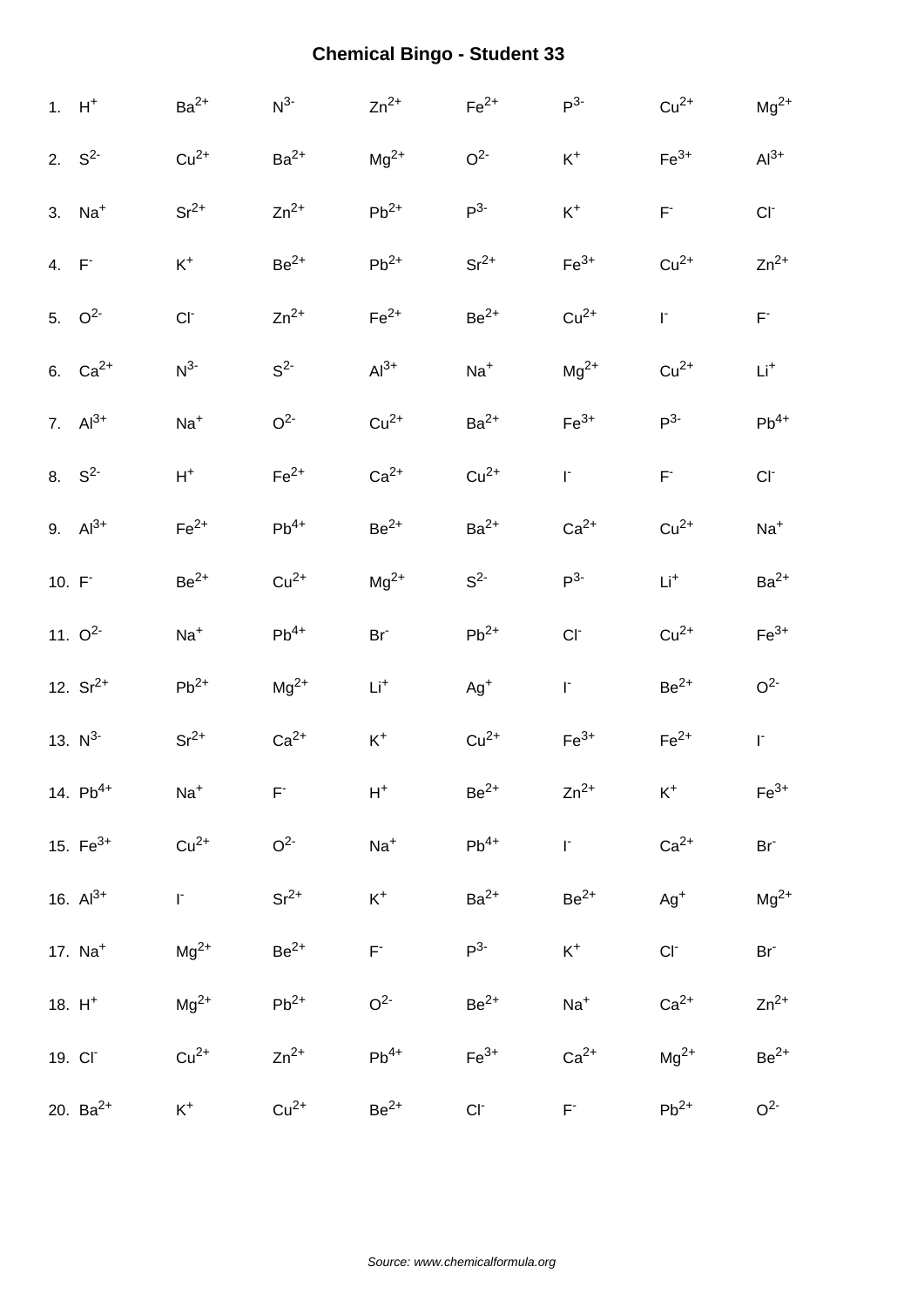| 1. $Fe^{2+}$         | CI <sub>1</sub> | $Zn^{2+}$               | $Ca2+$             | Br <sup>-</sup> | $Be2+$          | $\mathsf{I}^*$  | $Pb^{2+}$               |
|----------------------|-----------------|-------------------------|--------------------|-----------------|-----------------|-----------------|-------------------------|
| 2. $Al^{3+}$         | $Ba2+$          | $Fe3+$                  | $Pb^{2+}$          | $\mathsf{Li}^+$ | $Mg^{2+}$       | $H^+$           | $Ag+$                   |
| $3. H+$              | $P^3$           | $Zn^{2+}$               | Br <sup>-</sup>    | $Na+$           | $Pb^{2+}$       | $Cu2+$          | $Ag^{+}$                |
| 4. $Pb^{2+}$         | $\mathsf{F}^*$  | $CI-$                   | $Ag+$              | $Li+$           | $Fe3+$          | $Pb^{4+}$       | $Sr^{2+}$               |
| 5. $S^2$             | Br <sup>-</sup> | $\mathsf{F}^{\text{-}}$ | O <sup>2</sup>     | $Ag^{+}$        | $\rm Be^{2+}$   | CI              | $Ca2+$                  |
| 6. $S^2$             | $Na+$           | $Pb^{2+}$               | $\mathsf{K}^+$     | $Zn^{2+}$       | $N^3$           | Br <sup>-</sup> | $\mathsf{F}^{\text{-}}$ |
| $7. H+$              | $Cu2+$          | O <sup>2</sup>          | $Ba2+$             | $Sr^{2+}$       | $Na+$           | $Ag+$           | $\mathsf{K}^+$          |
| 8. $Zn^{2+}$         | $\Gamma$        | $Pb^{4+}$               | $Cu2+$             | $Fe3+$          | $\mathsf{H}^+$  | $\mathsf{F}^*$  | $S^2$                   |
| $9.$ Na <sup>+</sup> | $Mg^{2+}$       | $\mathsf{Li}^+$         | Br <sup>-</sup>    | O <sup>2</sup>  | $\mathsf{I}^*$  | $Ca2+$          | $\mathsf{H}^+$          |
| 10. $N^3$            | $H^+$           | $Ba2+$                  | $\mathsf{L}$       | $Pb^{4+}$       | $Ca2+$          | $Fe3+$          | $Zn^{2+}$               |
| 11. Br               | $Al3+$          | $Fe3+$                  | P <sup>3</sup>     | $Mg^{2+}$       | $Sr^{2+}$       | $Pb^{4+}$       | $Pb^{2+}$               |
| 12. $Sr^{2+}$        | O <sup>2</sup>  | $\mathsf{H}^+$          | $Ag^+$             | $\Gamma$        | Br <sup>-</sup> | $Cu2+$          | $Be2+$                  |
| 13. CI <sup>-</sup>  | $Pb^{4+}$       | $Ca2+$                  | $Br-$              | $H^+$           | $\rm Be^{2+}$   | $Sr^{2+}$       | $N^3$                   |
| 14. $Mg^{2+}$        | O <sup>2</sup>  | $Ca2+$                  | $\mathsf{Pb}^{4+}$ | $Be2+$          | $Ba2+$          | $Cu2+$          | $Pb^{2+}$               |
| 15. $Fe^{3+}$        | $Ca2+$          | $Sr^{2+}$               | $Na+$              | $Be2+$          | $Br-$           | $Al3+$          | $P^{3-}$                |
| 16. $Fe^{3+}$        | $Ba2+$          | $\rm Be^{2+}$           | $K^+$              | $N^{3-}$        | $CI^-$          | $Mg^{2+}$       | Br <sup>-</sup>         |
| 17. $Na+$            | $Zn^{2+}$       | $Al^{3+}$               | $Fe2+$             | $Ba2+$          | $\mathsf{H}^+$  | $Li+$           | $Mg^{2+}$               |
| 18. $Fe^{2+}$        | $\mathsf{F}^*$  | $Na+$                   | $Zn^{2+}$          | $S^2$           | $K^+$           | $P^3$           | $CI^-$                  |
| 19. $Cu^{2+}$        | $Ba2+$          | $Fe3+$                  | $Zn^{2+}$          | $CI^-$          | $S2-$           | $Ca2+$          | $Al3+$                  |
| 20. $Pb^{2+}$        | $Li+$           | $K^+$                   | $Cu2+$             | $N^{3-}$        | $Zn^{2+}$       | $Fe2+$          | S <sup>2</sup>          |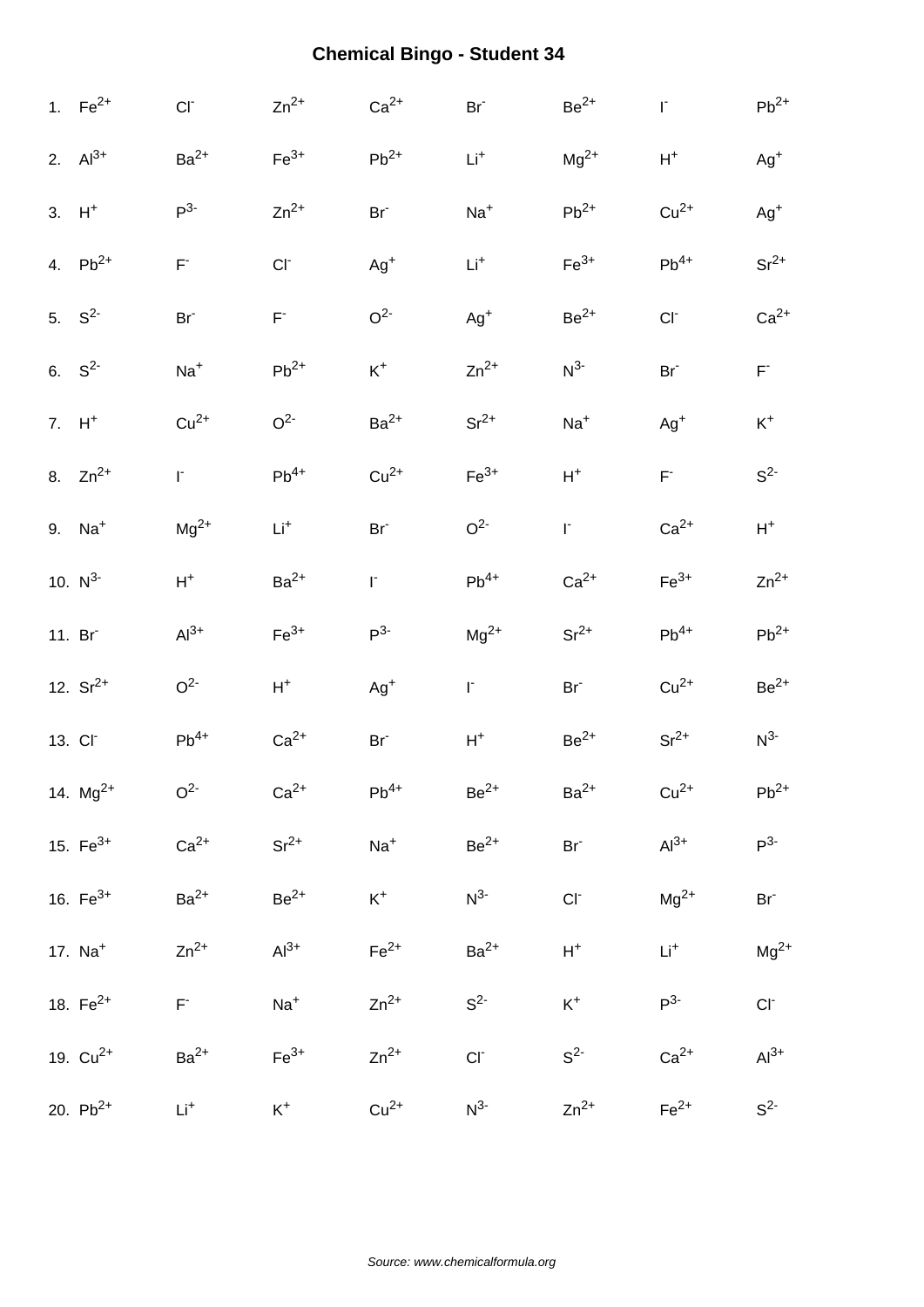| 1. $P^3$             | $Fe2+$                   | $Zn^{2+}$       | $Fe3+$          | O <sup>2</sup> | $Ca2+$             | $N^3$           | $Pb^{2+}$               |
|----------------------|--------------------------|-----------------|-----------------|----------------|--------------------|-----------------|-------------------------|
| 2. Br                | $\mathsf{Pb}^{4+}$       | $Be2+$          | $Ba2+$          | $\mathsf{I}^*$ | $Zn^{2+}$          | $H^+$           | $Cu2+$                  |
| 3. $S^2$             | $\mathsf{Pb}^{4+}$       | $Ag^+$          | $CI-$           | $H^+$          | $Zn^{2+}$          | $Al3+$          | $\mathsf{F}^{\text{-}}$ |
| 4. $Mg^{2+}$         | $\mathsf{K}^+$           | $Li+$           | $Ba2+$          | $Cu2+$         | $Al3+$             | $Ag+$           | $Na+$                   |
| 5. $H^+$             | $Mg^{2+}$                | $\mathsf{K}^+$  | F.              | $Ca2+$         | $Zn^{2+}$          | $Be2+$          | $Al3+$                  |
| 6. $Mg^{2+}$         | $\mathsf{F}^{\text{-}}$  | $Cu2+$          | $Fe3+$          | $Na+$          | $\mathsf{Pb}^{4+}$ | $Sr^{2+}$       | $S^2$                   |
| 7. $P^3$             | $Cu2+$                   | $Fe2+$          | $Pb^{2+}$       | $Na+$          | $K^+$              | $\mathsf{Li}^+$ | Br <sup>-</sup>         |
| 8. $Mg^{2+}$         | $\mathsf{F}^{\text{-}}$  | $Sr^{2+}$       | $Ca2+$          | $\mathsf{K}^+$ | $S^2$              | $CI-$           | $Na+$                   |
| $9.$ Li <sup>+</sup> | $Ag^{+}$                 | $Na+$           | $Sr^{2+}$       | $Mg^{2+}$      | $N^3$              | $\mathsf{I}^*$  | O <sup>2</sup>          |
| 10. $Sr^{2+}$        | $P3-$                    | $Be2+$          | ${\sf H}^+$     | $F^{\dagger}$  | $\mathsf{Pb}^{4+}$ | $Fe2+$          | $N^3$                   |
| 11. $Be^{2+}$        | $Fe3+$                   | $F^{\circ}$     | Br <sup>-</sup> | $\mathsf{I}^*$ | $Sr^{2+}$          | $CI-$           | $S^2$                   |
| 12. $Pb^{2+}$        | $Cu2+$                   | $Na+$           | $CI-$           | $\mathsf{K}^+$ | $F^{\circ}$        | $\rm{Be}^{2+}$  | $P^3$                   |
| 13. Li <sup>+</sup>  | $Ca2+$                   | Br <sup>-</sup> | $Fe2+$          | $N^{3-}$       | $Cu2+$             | $Be2+$          | $S^2$                   |
| 14. $Mg^{2+}$        | $Ca2+$                   | $\Gamma$        | $Ba2+$          | $Fe2+$         | $H^+$              | $Pb^{4+}$       | $Zn^{2+}$               |
| 15. $Pb^{4+}$        | $Be2+$                   | $\mathsf{K}^+$  | $N^3$           | $Ca2+$         | $Al3+$             | $Sr^{2+}$       | $\mathsf{I}^*$          |
| 16. $O^2$            | $Ba2+$                   | $Sr^{2+}$       | $Ca2+$          | $Ag^{+}$       | $N^3$              | $\mathrm{Na}^+$ | $Al^{3+}$               |
| 17. $Li+$            | $\mathsf{I}^*$           | $Cu2+$          | $Ca2+$          | $Zn^{2+}$      | $\mathsf{Ag}^+$    | $P^3$           | Br                      |
| 18. Na <sup>+</sup>  | $\mathsf{CI}^{\text{-}}$ | $Pb^{2+}$       | $F^+$           | $H^+$          | $Fe2+$             | $N^{3-}$        | O <sup>2</sup>          |
| 19. $Mg^{2+}$        | $Li+$                    | $\mathsf{K}^+$  | $Sr^{2+}$       | $P^3$          | $Pb^{2+}$          | $Fe3+$          | $Be2+$                  |
| 20. $Al^{3+}$        | $Pb^{2+}$                | $S^2$           | $Ca2+$          | $H^+$          | $Cu2+$             | $Be2+$          | $\mathsf{F}^*$          |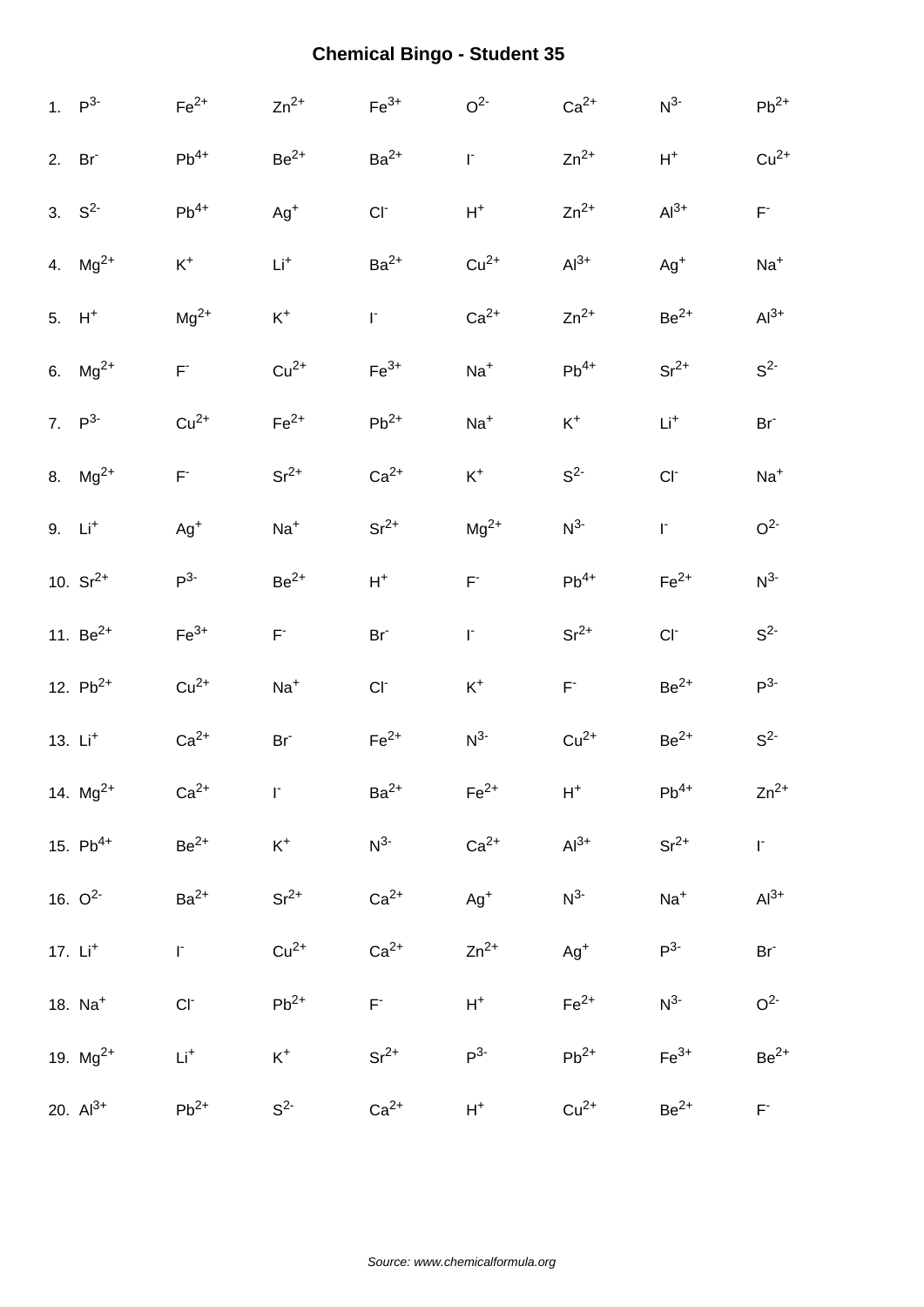#### **Chemical Bingo Calls - Teacher**

1. Lithium ion, Lead(II) ion, Iodide ion, Sodium ion, Phosphide ion, Copper(II) ion, Oxide ion, Beryllium ion, Fluoride ion, Chloride ion, Iron(III) ion, Magnesium ion, Bromide ion, Hydrogen ion, Strontium ion, Calcium ion, Zinc ion, Barium ion, Nitride ion, Iron(II) ion Li<sup>+</sup>, Pb<sup>2+</sup>, I<sup>-</sup>, Na<sup>+</sup>, P<sup>3-</sup>, Cu<sup>2+</sup>, O<sup>2-</sup>, Be<sup>2+</sup>, F<sup>-</sup>, CI<sup>-</sup>, Fe<sup>3+</sup>, Mg<sup>2+</sup>, Br<sup>-</sup>, H<sup>+</sup>, Sr<sup>2+</sup>, Ca<sup>2+</sup>, Zn<sup>2+</sup>, Ba<sup>2+</sup>, N<sup>3-</sup>, Fe<sup>2+</sup> 2. Zinc ion, Silver ion, Oxide ion, Magnesium ion, Iron(III) ion, Chloride ion, Beryllium ion, Sodium ion, Bromide ion, Lithium ion, Potassium ion, Sulfide ion, Lead(IV) ion, Copper(II) ion, Barium ion, Nitride ion, Hydrogen ion, Aluminum ion, Lead(II) ion, Iodide ion Zn<sup>2+</sup>, Ag<sup>+</sup>, O<sup>2-</sup>, Mg<sup>2+</sup>, Fe<sup>3+</sup>, Cl<sup>-</sup>, Be<sup>2+</sup>, Na<sup>+</sup>, Br<sup>-</sup>, Li<sup>+</sup>, K<sup>+</sup>, S<sup>2-</sup>, Pb<sup>4+</sup>, Cu<sup>2+</sup>, Ba<sup>2+</sup>, N<sup>3-</sup>, H<sup>+</sup>, Al<sup>3+</sup>, Pb<sup>2+</sup>, I<sup>-</sup> 3. Beryllium ion, Phosphide ion, Calcium ion, Oxide ion, Silver ion, Aluminum ion, Lead(IV) ion, Magnesium ion, Lead(II) ion, Chloride ion, Bromide ion, Strontium ion, Sulfide ion, Potassium ion, Sodium ion, Zinc ion, Iodide ion, Hydrogen ion, Fluoride ion, Copper(II) ion Be<sup>2+</sup>, P<sup>3-</sup>, Ca<sup>2+</sup>, O<sup>2-</sup>, Ag<sup>+</sup>, Al<sup>3+</sup>, Pb<sup>4+</sup>, Mg<sup>2+</sup>, Pb<sup>2+</sup>, Cl<sup>-</sup>, Br<sup>-</sup>, Sr<sup>2+</sup>, S<sup>2-</sup>, K<sup>+</sup>, Na<sup>+</sup>, Zn<sup>2+</sup>, I<sup>-</sup>, H<sup>+</sup>, F<sup>-</sup>, Cu<sup>2+</sup> 4. Chloride ion, Strontium ion, Bromide ion, Magnesium ion, Lithium ion, Hydrogen ion, Aluminum ion, Copper(II) ion, Zinc ion, Fluoride ion, Iron(III) ion, Beryllium ion, Potassium ion, Lead(II) ion, Silver ion, Sulfide ion, Nitride ion, Barium ion, Sodium ion, Lead(IV) ion CI<sup>-</sup>, Sr<sup>2+</sup>, Br<sup>-</sup>, Mg<sup>2+</sup>, Li<sup>+</sup>, H<sup>+</sup>, Al<sup>3+</sup>, Cu<sup>2+</sup>, Zn<sup>2+</sup>, F<sup>-</sup>, Fe<sup>3+</sup>, Be<sup>2+</sup>, K<sup>+</sup>, Pb<sup>2+</sup>, Ag<sup>+</sup>, S<sup>2-</sup>, N<sup>3-</sup>, Ba<sup>2+</sup>, Na<sup>+</sup>, Pb<sup>4+</sup> 5. Hydrogen ion, Copper(II) ion, Zinc ion, Oxide ion, Potassium ion, Iron(II) ion, Fluoride ion, Sulfide ion, Lead(IV) ion, Aluminum ion, Beryllium ion, Bromide ion, Calcium ion, Sodium ion, Barium ion, Magnesium ion, Silver ion, Phosphide ion, Chloride ion, Iodide ion H<sup>+</sup>, Cu<sup>2+</sup>, Zn<sup>2+</sup>, O<sup>2-</sup>, K<sup>+</sup>, Fe<sup>2+</sup>, F<sup>-</sup>, S<sup>2-</sup>, Pb<sup>4+</sup>, Al<sup>3+</sup>, Be<sup>2+</sup>, Br<sup>-</sup>, Ca<sup>2+</sup>, Na<sup>+</sup>, Ba<sup>2+</sup>, Mg<sup>2+</sup>, Ag<sup>+</sup>, P<sup>3-</sup>, Cl<sup>-</sup>, I<sup>-</sup> 6. Lead(II) ion, Beryllium ion, Sulfide ion, Bromide ion, Lead(IV) ion, Aluminum ion, Barium ion, Fluoride ion, Lithium ion, Potassium ion, Magnesium ion, Nitride ion, Sodium ion, Hydrogen ion, Iron(III) ion, Strontium ion, Copper(II) ion, Calcium ion, Zinc ion, Iodide ion Pb<sup>2+</sup>, Be<sup>2+</sup>, S<sup>2-</sup>, Br<sup>-</sup>, Pb<sup>4+</sup>, Al<sup>3+</sup>, Ba<sup>2+</sup>, F<sup>-</sup>, Li<sup>+</sup>, K<sup>+</sup>, Mg<sup>2+</sup>, N<sup>3-</sup>, Na<sup>+</sup>, H<sup>+</sup>, Fe<sup>3+</sup>, Sr<sup>2+</sup>, Cu<sup>2+</sup>, Ca<sup>2+</sup>, Zn<sup>2+</sup>, I<sup>-</sup> 7. Fluoride ion, Lead(II) ion, Lead(IV) ion, Hydrogen ion, Oxide ion, Bromide ion, Sodium ion,

Iron(II) ion, Sulfide ion, Calcium ion, Lithium ion, Phosphide ion, Barium ion, Strontium ion, Aluminum ion, Potassium ion, Silver ion, Copper(II) ion, Iron(III) ion, Beryllium ion F<sup>-</sup>, Pb<sup>2+</sup>, Pb<sup>4+</sup>, H<sup>+</sup>, O<sup>2-</sup>, Br<sup>-</sup>, Na<sup>+</sup>, Fe<sup>2+</sup>, S<sup>2-</sup>, Ca<sup>2+</sup>, Li<sup>+</sup>, P<sup>3-</sup>, Ba<sup>2+</sup>, Sr<sup>2+</sup>, Al<sup>3+</sup>, K<sup>+</sup>, Ag<sup>+</sup>, Cu<sup>2+</sup>, Fe<sup>3+</sup>, Be<sup>2+</sup>

8. Aluminum ion, Potassium ion, Iron(II) ion, Strontium ion, Lead(IV) ion, Magnesium ion, Silver ion, Iron(III) ion, Iodide ion, Calcium ion, Lithium ion, Sulfide ion, Zinc ion, Barium ion, Copper(II) ion, Fluoride ion, Sodium ion, Hydrogen ion, Chloride ion, Oxide ion Al<sup>3+</sup>, K<sup>+</sup>, Fe<sup>2+</sup>, Sr<sup>2+</sup>, Pb<sup>4+</sup>, Mg<sup>2+</sup>, Ag<sup>+</sup>, Fe<sup>3+</sup>, I<sup>-</sup>, Ca<sup>2+</sup>, Li<sup>+</sup>, S<sup>2-</sup>, Zn<sup>2+</sup>, Ba<sup>2+</sup>, Cu<sup>2+</sup>,

F<sup>-</sup>, Na<sup>+</sup>, H<sup>+</sup>, Cl<sup>-</sup>, O<sup>2-</sup>

9. Chloride ion, Barium ion, Copper(II) ion, Strontium ion, Lithium ion, Sulfide ion, Bromide ion, Nitride ion, Hydrogen ion, Magnesium ion, Sodium ion, Iodide ion, Calcium ion, Silver ion, Beryllium ion, Aluminum ion, Oxide ion, Iron(II) ion, Potassium ion, Lead(IV) ion CI<sup>-</sup>, Ba<sup>2+</sup>, Cu<sup>2+</sup>, Sr<sup>2+</sup>, Li<sup>+</sup>, S<sup>2-</sup>, Br<sup>-</sup>, N<sup>3-</sup>, H<sup>+</sup>, Mg<sup>2+</sup>, Na<sup>+</sup>, I<sup>-</sup>, Ca<sup>2+</sup>, Ag<sup>+</sup>, Be<sup>2+</sup>, Al<sup>3+</sup>, O<sup>2-</sup>, Fe<sup>2+</sup>, K<sup>+</sup>, Pb<sup>4+</sup>

10. Iron(II) ion, Phosphide ion, Nitride ion, Lithium ion, Fluoride ion, Lead(IV) ion, Calcium ion, Chloride ion, Copper(II) ion, Hydrogen ion, Sodium ion, Zinc ion, Aluminum ion, Beryllium ion,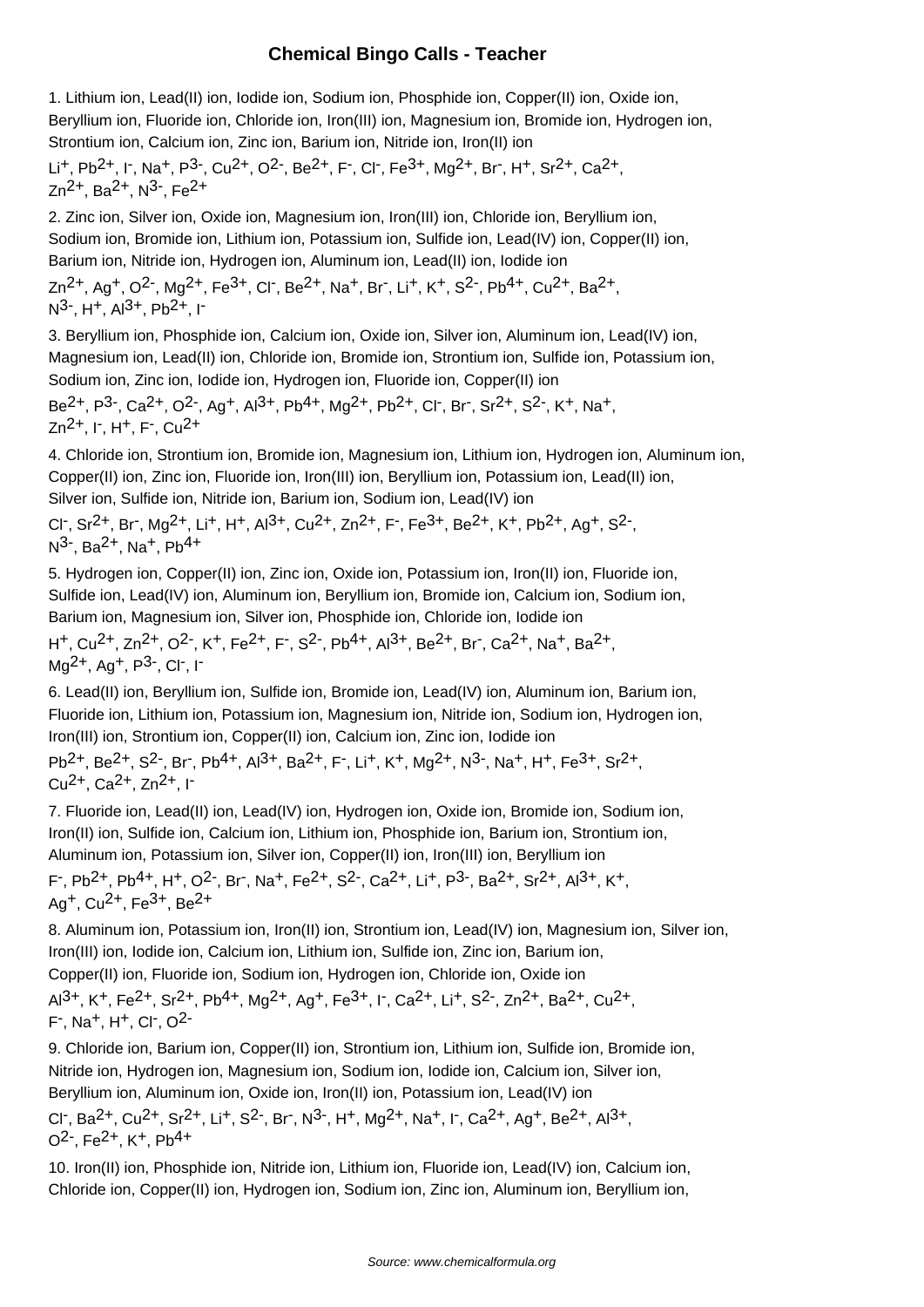Strontium ion, Iodide ion, Barium ion, Iron(III) ion, Magnesium ion, Sulfide ion Fe<sup>2+</sup>, P<sup>3-</sup>, N<sup>3-</sup>, Li<sup>+</sup>, F<sup>-</sup>, Pb<sup>4+</sup>, Ca<sup>2+</sup>, Cl<sup>-</sup>, Cu<sup>2+</sup>, H<sup>+</sup>, Na<sup>+</sup>, Zn<sup>2+</sup>, Al<sup>3+</sup>, Be<sup>2+</sup>, Sr<sup>2+</sup>, I<sup>-</sup>, Ba<sup>2+</sup>, Fe<sup>3+</sup>, Mg<sup>2+</sup>, S<sup>2-</sup>

11. Aluminum ion, Iron(II) ion, Iron(III) ion, Lead(II) ion, Sodium ion, Fluoride ion, Iodide ion, Beryllium ion, Copper(II) ion, Silver ion, Strontium ion, Phosphide ion, Oxide ion, Magnesium ion, Potassium ion, Chloride ion, Lithium ion, Bromide ion, Sulfide ion, Lead(IV) ion Al<sup>3+</sup>, Fe<sup>2+</sup>, Fe<sup>3+</sup>, Pb<sup>2+</sup>, Na<sup>+</sup>, F<sup>-</sup>, I<sup>-</sup>, Be<sup>2+</sup>, Cu<sup>2+</sup>, Ag<sup>+</sup>, Sr<sup>2+</sup>, P<sup>3-</sup>, O<sup>2-</sup>, Mg<sup>2+</sup>, K<sup>+</sup>, Cl<sup>-</sup>, Li<sup>+</sup>, Br<sup>-</sup>, S<sup>2-</sup>, Pb<sup>4+</sup>

12. Silver ion, Fluoride ion, Strontium ion, Iodide ion, Beryllium ion, Lithium ion, Lead(II) ion, Aluminum ion, Iron(II) ion, Barium ion, Hydrogen ion, Potassium ion, Bromide ion, Chloride ion, Phosphide ion, Nitride ion, Sodium ion, Copper(II) ion, Magnesium ion, Oxide ion

Ag<sup>+</sup>, F<sup>-</sup>, Sr<sup>2+</sup>, I<sup>-</sup>, Be<sup>2+</sup>, Li<sup>+</sup>, Pb<sup>2+</sup>, Al<sup>3+</sup>, Fe<sup>2+</sup>, Ba<sup>2+</sup>, H<sup>+</sup>, K<sup>+</sup>, Br<sup>-</sup>, Cl<sup>-</sup>, P<sup>3-</sup>, N<sup>3-</sup>, Na<sup>+</sup>, Cu<sup>2+</sup>, Mg<sup>2+</sup>, O<sup>2-</sup>

13. Strontium ion, Chloride ion, Potassium ion, Bromide ion, Iodide ion, Oxide ion, Zinc ion, Lead(II) ion, Iron(III) ion, Phosphide ion, Lithium ion, Lead(IV) ion, Sulfide ion, Hydrogen ion, Fluoride ion, Calcium ion, Copper(II) ion, Iron(II) ion, Nitride ion, Beryllium ion Sr<sup>2+</sup>, Cl<sup>-</sup>, K<sup>+</sup>, Br<sup>-</sup>, I<sup>-</sup>, O<sup>2-</sup>, Zn<sup>2+</sup>, Pb<sup>2+</sup>, Fe<sup>3+</sup>, P<sup>3-</sup>, Li<sup>+</sup>, Pb<sup>4+</sup>, S<sup>2-</sup>, H<sup>+</sup>, F<sup>-</sup>, Ca<sup>2+</sup>,  $Cu<sup>2+</sup>$ , Fe $<sup>2+</sup>$ , N<sup>3-</sup>, Be $<sup>2+</sup>$ </sup></sup>

14. Lead(II) ion, Barium ion, Chloride ion, Hydrogen ion, Bromide ion, Fluoride ion, Copper(II) ion, Beryllium ion, Potassium ion, Iron(III) ion, Zinc ion, Sodium ion, Iron(II) ion, Calcium ion, Iodide ion, Nitride ion, Oxide ion, Magnesium ion, Aluminum ion, Lead(IV) ion Pb<sup>2+</sup>, Ba<sup>2+</sup>, Cl<sup>-</sup>, H<sup>+</sup>, Br<sup>-</sup>, F<sup>-</sup>, Cu<sup>2+</sup>, Be<sup>2+</sup>, K<sup>+</sup>, Fe<sup>3+</sup>, Zn<sup>2+</sup>, Na<sup>+</sup>, Fe<sup>2+</sup>, Ca<sup>2+</sup>, I<sup>-</sup>, N<sup>3-</sup>, O<sup>2-</sup>, Mg<sup>2+</sup>, Al<sup>3+</sup>, Pb<sup>4+</sup>

15. Phosphide ion, Calcium ion, Strontium ion, Beryllium ion, Silver ion, Fluoride ion, Magnesium ion, Lead(IV) ion, Lead(II) ion, Copper(II) ion, Iodide ion, Barium ion, Sodium ion, Oxide ion, Potassium ion, Nitride ion, Iron(III) ion, Aluminum ion, Bromide ion, Hydrogen ion P<sup>3-</sup>, Ca<sup>2+</sup>, Sr<sup>2+</sup>, Be<sup>2+</sup>, Ag<sup>+</sup>, F<sup>-</sup>, Mg<sup>2+</sup>, Pb<sup>4+</sup>, Pb<sup>2+</sup>, Cu<sup>2+</sup>, I<sup>-</sup>, Ba<sup>2+</sup>, Na<sup>+</sup>, O<sup>2-</sup>, K<sup>+</sup>, N<sup>3-</sup>, Fe<sup>3+</sup>, Al<sup>3+</sup>, Br<sup>-</sup>, H<sup>+</sup>

16. Sodium ion, Lead(IV) ion, Potassium ion, Beryllium ion, Iron(III) ion, Sulfide ion, Aluminum ion, Nitride ion, Calcium ion, Oxide ion, Lithium ion, Barium ion, Chloride ion, Strontium ion, Iodide ion, Bromide ion, Silver ion, Fluoride ion, Magnesium ion, Iron(II) ion

Na<sup>+</sup>, Pb<sup>4+</sup>, K<sup>+</sup>, Be<sup>2+</sup>, Fe<sup>3+</sup>, S<sup>2-</sup>, Al<sup>3+</sup>, N<sup>3-</sup>, Ca<sup>2+</sup>, O<sup>2-</sup>, Li<sup>+</sup>, Ba<sup>2+</sup>, Cl<sup>-</sup>, Sr<sup>2+</sup>, I<sup>-</sup>, Br<sup>-</sup>, Ag<sup>+</sup>, F<sup>-</sup>, Mg<sup>2+</sup>, Fe<sup>2+</sup>

17. Fluoride ion, Zinc ion, Phosphide ion, Lithium ion, Chloride ion, Bromide ion, Magnesium ion, Barium ion, Sulfide ion, Potassium ion, Silver ion, Iron(II) ion, Aluminum ion, Calcium ion, Beryllium ion, Iron(III) ion, Hydrogen ion, Copper(II) ion, Iodide ion, Sodium ion

F<sup>-</sup>, Zn<sup>2+</sup>, P<sup>3-</sup>, Li<sup>+</sup>, Cl<sup>-</sup>, Br<sup>-</sup>, Mg<sup>2+</sup>, Ba<sup>2+</sup>, S<sup>2-</sup>, K<sup>+</sup>, Ag<sup>+</sup>, Fe<sup>2+</sup>, Al<sup>3+</sup>, Ca<sup>2+</sup>, Be<sup>2+</sup>, Fe<sup>3+</sup>, H<sup>+</sup>, Cu<sup>2+</sup>, I<sup>-</sup>, Na<sup>+</sup>

18. Calcium ion, Potassium ion, Hydrogen ion, Iron(II) ion, Iodide ion, Bromide ion, Magnesium ion, Fluoride ion, Chloride ion, Sodium ion, Lead(IV) ion, Barium ion, Sulfide ion, Beryllium ion, Nitride ion, Oxide ion, Phosphide ion, Zinc ion, Lead(II) ion, Aluminum ion

 $Ca^{2+}$ , K<sup>+</sup>, H<sup>+</sup>, Fe<sup>2+</sup>, I<sup>-</sup>, Br<sup>-</sup>, Mg<sup>2+</sup>, F<sup>-</sup>, Cl<sup>-</sup>, Na<sup>+</sup>, Pb<sup>4+</sup>, Ba<sup>2+</sup>, S<sup>2-</sup>, Be<sup>2+</sup>, N<sup>3-</sup>, O<sup>2-</sup>, P<sup>3-</sup>, Zn<sup>2+</sup>, Pb<sup>2+</sup>, Al<sup>3+</sup>

19. Chloride ion, Lead(II) ion, Zinc ion, Lead(IV) ion, Calcium ion, Beryllium ion, Copper(II) ion, Phosphide ion, Magnesium ion, Potassium ion, Nitride ion, Iron(III) ion, Barium ion, Fluoride ion, Aluminum ion, Lithium ion, Strontium ion, Bromide ion, Sodium ion, Sulfide ion

CI<sup>-</sup>, Pb<sup>2+</sup>, Zn<sup>2+</sup>, Pb<sup>4+</sup>, Ca<sup>2+</sup>, Be<sup>2+</sup>, Cu<sup>2+</sup>, P<sup>3-</sup>, Mg<sup>2+</sup>, K<sup>+</sup>, N<sup>3-</sup>, Fe<sup>3+</sup>, Ba<sup>2+</sup>, F<sup>-</sup>, Al<sup>3+</sup>, Li<sup>+</sup>, Sr<sup>2+</sup>, Br<sup>-</sup>, Na<sup>+</sup>, S<sup>2-</sup>

20. Chloride ion, Nitride ion, Iodide ion, Iron(II) ion, Fluoride ion, Zinc ion, Copper(II) ion,